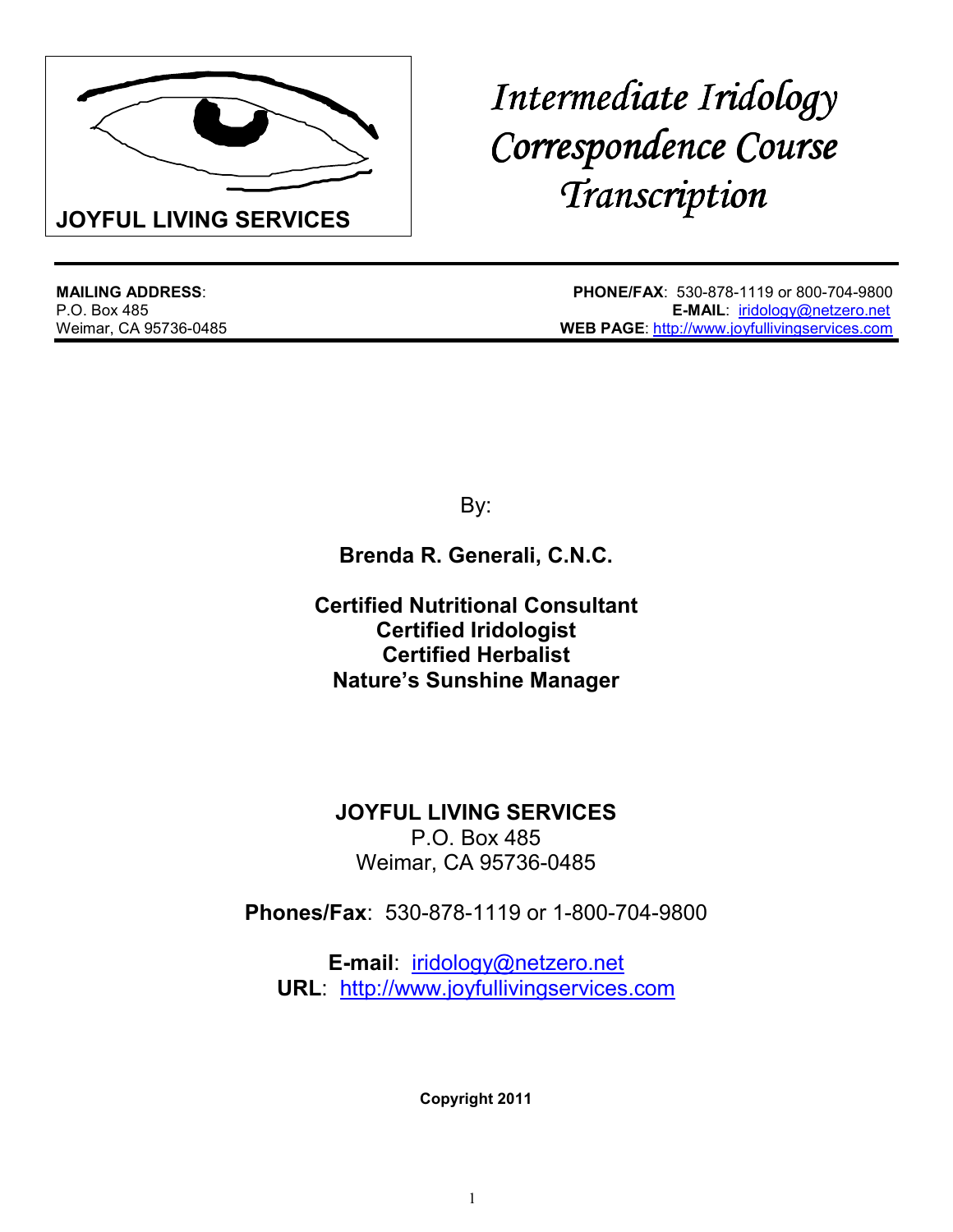Welcome to Intermediate Iridology. My name is Brenda and I'll be taking you through the course. The purpose of JLS is to teach people how to be responsible for their own health through the use of iridology, nutrition, kinesiology, muscle testing and education. The purpose of this video is to offer you the choice to study iridology at home at your leisure, at your own pace and on your own schedule. After studying this video, doing the practice sessions and turning in the test, you will be able to look into someone else's irises and determine what markings are evident and what those markings mean. You will be able to perform a constitutional iris analysis.

 At this point in your study you have learned basic beginning iridology skills. You have learned how to look at the iris, to determine where there are markings in the iris, and what those markings mean. You have been able to look at the iris and tell where there are strengths and weaknesses in the body, where there are chemical deposits and where various illnesses are being created.

 In this course, the intermediate iridology course, we are going to be reviewing a few of the beginning iridology signs and then we will be going into what are called constitutional iridology. Now constitutional iridology is the study of the markings and patterns in the iris of the eye which are primarily genetically inherited. There's no attempt made to diagnose any specific disease conditions. These markings are used to help us understand our basic temperament so we can know how to balance our nutrition and lifestyle. Even if a client of yours has a particular eye marking it doesn't mean that they will ever have the health problems that iridologists have traditionally associated with those markings. An iris analysis should be for your clients' education and interest only. It is not and must not be taken as a diagnosis for any disease condition. It is imperative that you do not diagnose a client in any way. Leave diagnosis to a licensed health practitioner.

 It's also very important that you do not prescribe supplements as that is considered practicing medicine without a license. Iridologists are not doctors. They are alternative health practitioners who seek out information about a client's specific health problems, physical strengths and weaknesses and personality traits. So what I'd like to begin with here is a review of some of the beginning iridology signs. We'll start here with anemia in extremities. When we're talking about anemia in extremities, here we have a brown eye. Now in the beginning course you notice that the iris of the eye, we can tell the iris of the eye by the lack of the fibers or the trabeculae that are in the iris of the eye. Notice in this iris there are no fibers, this tells us this is a brown eye. And when we look at this eye we look at the outer perimeter of this eye we notice there is a blue ring around the outside of the iris. Of course if this person was healthy and their circulation was excellent, they wouldn't have this blue ring. This is what we call anemia in extremities. Anemia in extremities is lack of circulation to the arms and legs. When a person has anemia in extremities, they have cold hands and cold feet. They are sitting around too much, they are not eating a proper diet and they're not exercising. It's important to exercise everyday.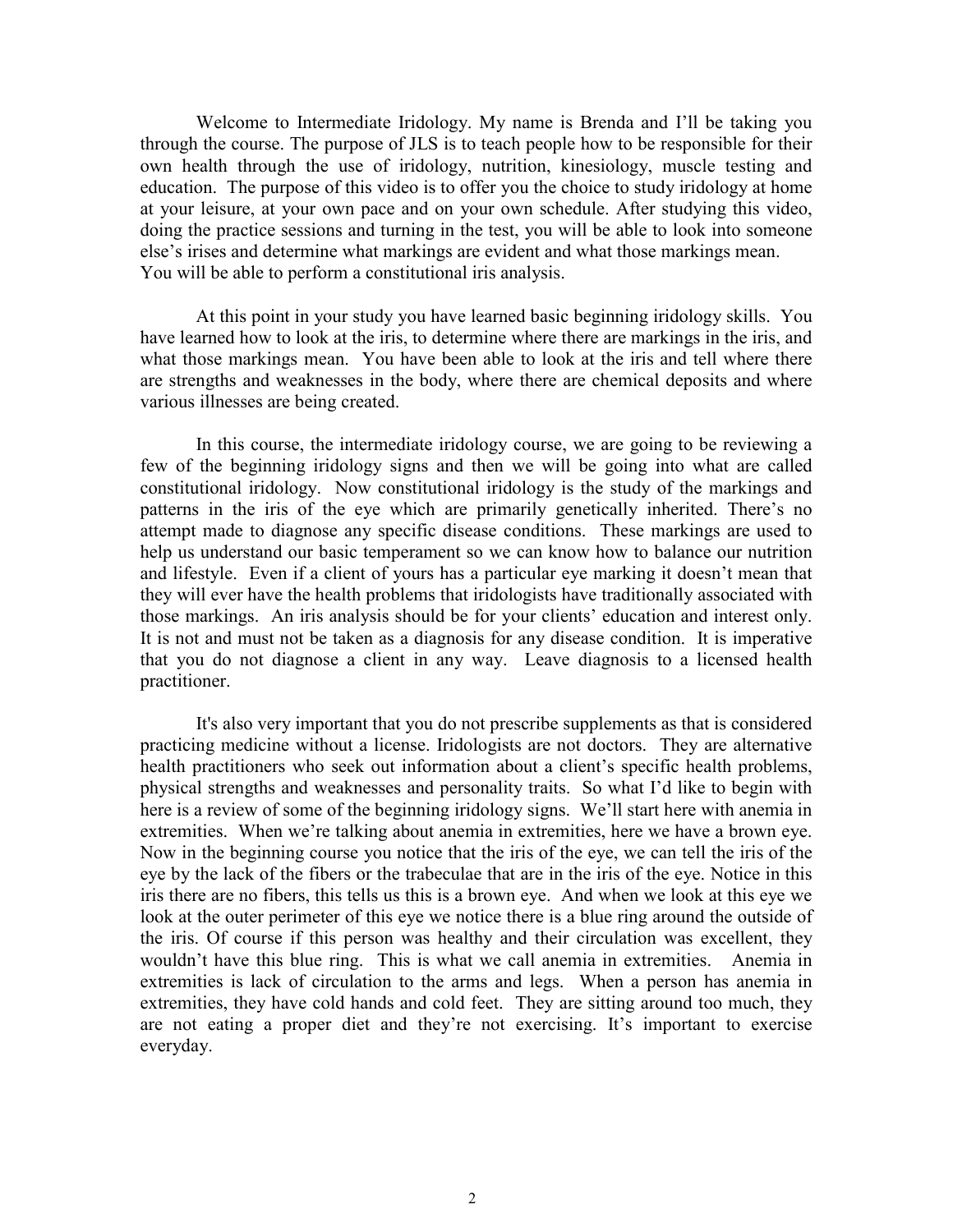Now lets go ahead and look at the next slide. Here we're going to talk about Arcus Sinilis. Notice in this slide, up at the top of the slide there is a little bit of a white arc. There's a white arc at the top of this iris. Now up here, if you recall from the beginning course, at the top of the iris is the brain area, the brain area is from 11 to 1. Notice there is a white ring going across the top of the iris and actually even around the perimeter. This is called Arcus Sinilis; it's typically called the arc of old age. When we see this arc up here at the top of the iris it this tells us there's a lack of brain circulation. If there's a lack of brain circulation this can lead to problems with memory, headaches, senility, and other such type symptoms. It's very important that the person that has Arcus Sinilis increase their circulation to the brain. This can be done with niacin flushes, it can be done with exercising, Kneipp baths, hot and cold baths, it can also be done with herbs and diet. Anything that will stimulate circulation to the head area such a capsicum, red pepper, gingko and such herbs.

 Now here we have what we call an Assimilation Ring. IF you recall from the beginning course, towards the center of the iris is the digestive system. Note here this ring here around the pupil, this is called the autonomic nerve wreath. This is where all the markings come in, all the signals come in from all the organs, the nerve impulses come in here at the autonomic nerve wreath. We also call this the cholorate. Now the markings come in here. Inside the autonomic nerve wreath, in this area here this is the digestive system, so you have the colon here on the outside and the stomach on the inside. Next to the pupil itself you will find the assimilation ring. Assimilation takes place in the intestines, in the villi of the small intestines. So note here that there is a ring, a white ring going around the pupil. This tells us that the stomach is over-acid. If you'll recall the levels of inflammation from the beginning course, you'll remember that anything that is white, such as any of these lymph marks out here, this will tell us that there is inflammation out here, it's over-active, it's inflamed, it's hyper. So here we see that we have a hyper-stomach, or an over-acid stomach. This person would tend to have symptoms such as ulcers, heartburn. And herbs and vitamins such as peppermint, alfalfa, these types of things, ginger, anything to help settle the stomach, is useful. The main key here is the person's personality. This person would tend to be very uptight, and this person would be someone who is a perfectionist. This person would need to relax, let things fall through the cracks, not be so tense.

 Now here we have just the opposite. Notice here we have the Autonomic Nerve Wreath and inside this area we have a little bit of a dark or discolored area. This area here is the stomach and notice how it is a little bit of an orange color. Anything that is not the actual color of the iris and is not white is considered under-active, under-acid, meaning the person is not creating enough hydrochloric acid to break down their foods, they're not creating enough hydrochloric acid to break down their proteins and their fats. So what we need to do is to increase the hydrochloric acid in the person's stomach. This can be done with eating raw beets, peppermint tea. Also eating foods that are low in fat, this also assists. There are herbs such as milk thistle and dandelion and other such herbs that help increase the hydrochloric acid in the stomach to help the person break down the fats.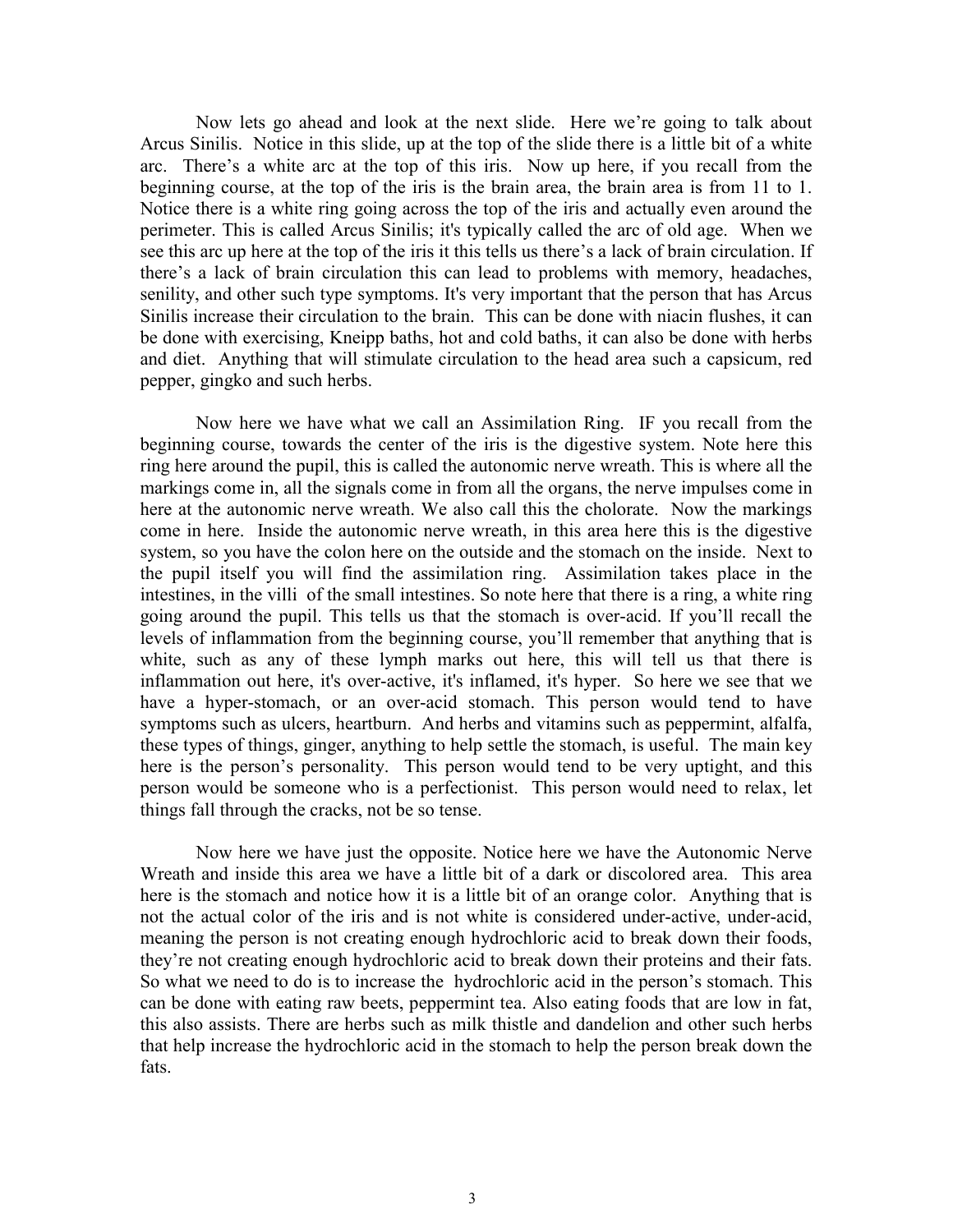So in this iris, this is a blue iris, so therefore the entire iris should be blue. Note the orange pigmentation, which we'll talk about later in the video, and what that means especially since it's right around the Autonomic Nerve Wreath. Also note a lot of the yellow pigmentation, especially here in the stomach and colon area and what that means. So we know that the iris should be blue so we know that this is an under-acid stomach.

 Now the levels of inflammation if you'll recall are acute, sub-acute, chronic and degenerative; degenerative or destructive. Here we have what we consider acute. Acute, everything is acute. Acute is white. Notice the fibers of this iris, they are very white. They're straight, there's not a lot of lacunae or lesions, but there is a lot of white pigment here. This is telling us that the body is over-acid, the person needs to change their diet. They need to have a more alkaline diet, more fruits and vegetables, less proteins and starches. Proteins and starches tends to be acidic, fruits and vegetables tends to be alkalinizing in the body, especially carrots, carrots tends to be very alkalinizing in the diet. Also this has to do with a persons' personality. This person would tend to have a very high stressed job and they would have a lot of stress in their life, they would tend to be the type of person to hold things in. They would tend to hold in their emotions, hold in their thoughts and feelings. They're not a very extrovert type of person, they're pretty much an introvert type of person and so it's very important that this person learn how to communicate and learn how to let go. So changing the diet will help, also there are herbs such as aloe vera, this is very alkalizing to the body, there are other herbs that are also very alkalizing to the body, foods high in potassium these are also excellent to help alkalize out the body.

 Now here, I'd like to talk to you a little bit about bowel pockets. Note here again, this is the Autonomic Nerve Wreath, how it comes around, now the Autonomic Nerve Wreath as you know is never completely round, it's always going to be a little different, it's never perfectly round, while the pupil is always supposed to be perfectly round. Note here these areas that look like holes inside the Autonomic Nerve Wreath and right outside the Autonomic Nerve Wreath. These are called pockets. Medical doctors call them Diverticula. And I'm sure you've heard of Diverticulitis. Diverticulitis is inflammation of the Diverticula. We would call this inflammation of the pockets. Such type pockets really show us what they are, it's a weakness in the lining of the colon that forms a small pocket. Material that you don't chew real well, or that you don't digest well can go down into these pockets and stay in these pockets, and if it does that it can putrefy and cause problems. Note the color of these pockets. These pockets are darker than the actual color of the iris itself, than the actual fibers, and if this is the case then we know that this person is holding onto some toxins in the colon area. These need to be cleaned out. The way this can be done is by changing to a high fiber diet, also herbs such as Psyllium to help cleanse out the colon. Psyllium is considered a broom for the bowel, Psyllium goes into the colon, it's non-digestible, and it goes into the colon and absorbs toxic material and helps to clean. IT helps to rid the colon of mucous and to rid the colon of material that's been in the colon for a long period of time.

 Here we have what's called Bowel Prolapses, or a collapsed bowel. Note here that the Autonomic Nerve Wreath sinks, it's falling. Here we have the Autonomic Nerve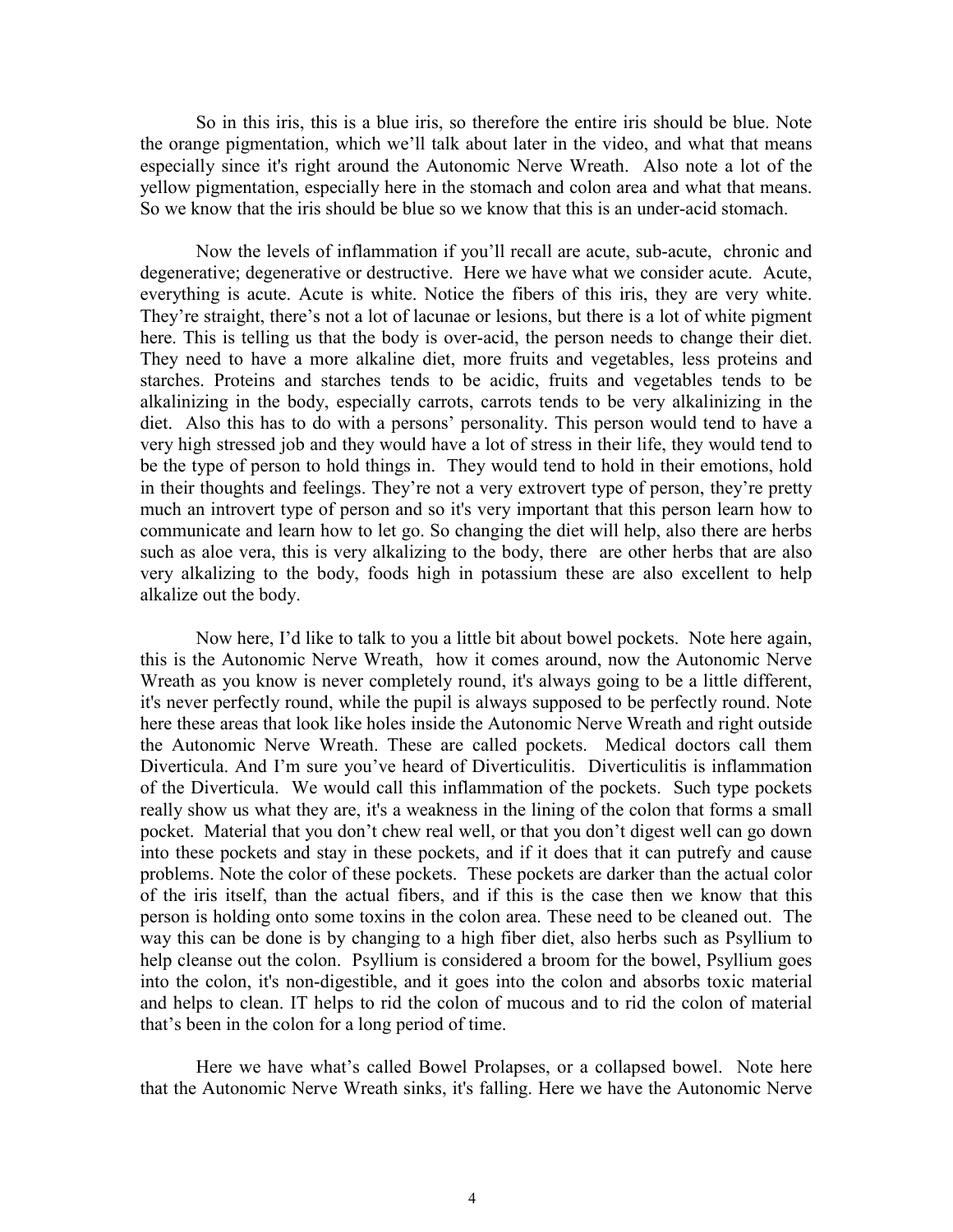Wreath, it's going around very nicely and then it falls, and then it continues to come around, this is called Prolapses. What this is, is the Transverse colon, the Transverse colon is falling down. Here we have the Transverse Colon above the top of the pupil. Now note that when the Transverse colon is collapsing, it can put pressure on the lower organs in the body. So for instance, for women, it can put pressure on the uterus, the ovaries, it can cause sterility, infertility. It can put pressure for men on the prostate, it can cause cysts, problems with circulation to the lower parts of the body and so on. So it's very important if you find out you have or a client has a Prolapsed colon that you have them take care of that immediately. Again, changing the diet to a high fiber diet, using slant boards daily, if it's a woman, make sure the woman does not use the slant board during menses, otherwise the slant board can be used daily. It's also excellent for any problems with headaches, anything to do with memory loss, vision problems, hearing, any problems in the head area. Also things like exercise, controlling weight, herbs and vitamins such as Vitamin K, Vitamin F, things like Psyllium and Cascara Sagrada are also excellent anytime there is a collapsed colon.

 Now in this iris here, I'm going to talk to you a little bit about drug spots and chemical deposits. Drug spots, Psoric Itch spots, Chemical deposits. Notice here in this iris there are some very dark psoras. Now in the beginning class we learned the difference between a Psora and a drug spot. Psoras which are these very dark reddish brown spots, are inherent, meaning the child was born with these deposits in their body. The rest of the material, the rest of this pigmentation usually gets deposited in the tissues of the body and shows up in the iris, wherever it gets deposited. So here note, we have a lot of the yellow markings, which tells us there are sulfur deposits, there's a lot of this orange marking here, the orange pigmentation which tells us that there can be some chemical deposits here, sulfurs and other types of chemicals and also that there could be some blood sugar imbalances in this person's body. We will not diagnose and state this person has a disease, so we won't tell the person that this person possibly has diabetes or hypoglycemia, but we can tell that chances are that they do have low blood sugar. And then we also have the reddish brown deposits here and here, all of these areas. These reddish brown deposits have to do with the liver/gall bladder, have to do with iron not being stored properly, has to do with inherent toxicity, inherent chemical deposits, and these are the areas that take the longest to clear and are the most important to clear. How do you do that? Through cleansing, bowel cleansing, blood cleansing, cleansing the liver, the spleen and the colon. Using bitter herbs such as Cascara Sagrada, and Senna, Alfalfa and many other types of bitter herbs, beets also cleansing the colon using Psyllium. Hydrated Bentonite is excellent to eliminate drug spots and Psoras. It's very important to eliminate those. Sometimes a person will never be able to eliminate all the Psora out of their body simply because they've been there, they're inherent, they've been there since they were born and sometimes it takes many years for those to be eliminated out of the body.

 Now I'd like to talk to you a little bit about healing signs. This is the entire purpose for Iridology. The purpose for Iridology is to learn what your inherent strengths and weaknesses are but also it gives you a goal to find out where your inherent weaknesses are and then to heal them. So the goal of iridology is look at the iris and to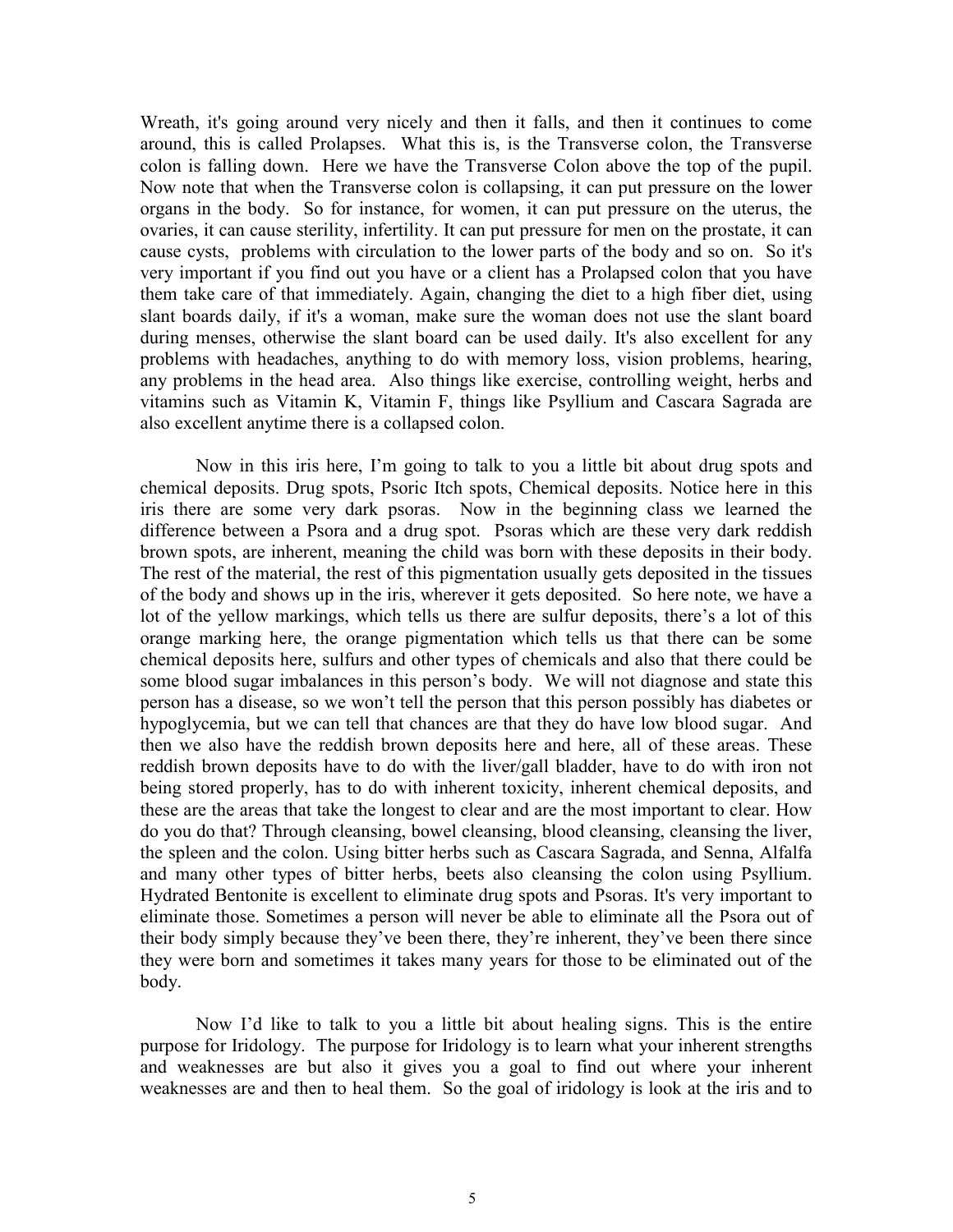find out where those healing signs are. Your goal is to stay healthy until you're a very ripe old age. Note here we have three lacunae next two each other, one small, and two large and they are both closed lacunae and they are encapsulated. Now when we see just a dark lacunae without any markings such as this one here at five o'clock, we note there is no healing going on in this lacunae, this lacunae would be in a chronic state. Now if we see a lacunae with a lot of these cross fibers, these are considered healing lines, these are little calcium lines, and they are crossing and filling in space, this means that there is healing, and this happens to be the bronchial and lung area. This person has inherent weakness in the heart and lung areas and they're working to strengthen those areas. So again, healing lines area these white fibers and they usually are criss-crossing within a lacunae.

 Now lets talk a little bit about heart trouble. In the United States we associate pain, emotional pain, with our heart. Usually when somebody is in pain, they will say that their heart hurts, or that they will feel the pain. A lot of times that will alone create a weakness in the heart area. Of course stress can also cause weakness in the heart area as can improper diet and too much fat in the diet. Now the heart is at three o'clock in the left eye, it would land right here. Note here we have an open lacunae and note that it's right around the aorta area. Now when we see a lacunae in the heart area not only do we look to see if it's open or if it's closed but we look to see if it's encapsulated, if there's a white ring around the lacunae. Now in this iris, it's not encapsulated so we know that this weakness is not being created by stress in this person's life. This person probably does not have an irregular heartbeat. But if the lacunae was encapsulated by a white ring then we would know that the person had an irregular heartbeat or is putting a lot of stress on their heart. Things that are good for the heart of course is to avoid over eating, avoid excess drinking of teas, coffees, alcohol's, avoid tobaccos, smoking and to have a low-fat diet, to eat a low-fat diet, to get plenty of exercise, take proper care of the circulatory system, which we will talk about later on in the video. And also herbs. Herbs such as Hawthorne berries, these are excellent for the heart, this is a heart builder. Also vitamins such as Iron and Calcium, Magnesium, and Lethicin your essential fatty acids are all excellent for the heart and can help keep cholesterol and triglycerides at a minimum.

 Now note in this iris here where the Autonomic Nerve Wreath is and also note that it is white. Now when the Autonomic Nerve Wreath is white it tells us that there is irritation of the nervous system. When the nervous system is irritated this tells us that the person is in pain. This can be due to injury or stress. And in this case we would use nerving herbs such as Chamomile and Catnip, Valerian, anything to help calm the nervous system as well as B vitamins to help build up the nervous system. And of course if the person had an injury then the person would need to seek other help such as chiropractic, reflexology, acupressure, acupuncture, and so on, whichever type of health field would be beneficial for the person, massage, lymphatic massage and any other type of alternative therapy.

 Now note in this iris that we have many lacunae's and lesions. We have open lacunaes and closed lacunas. Now there are three types of lacunas that can show up in the iris, three general types. We can have what's called a lesion, or which Jensonian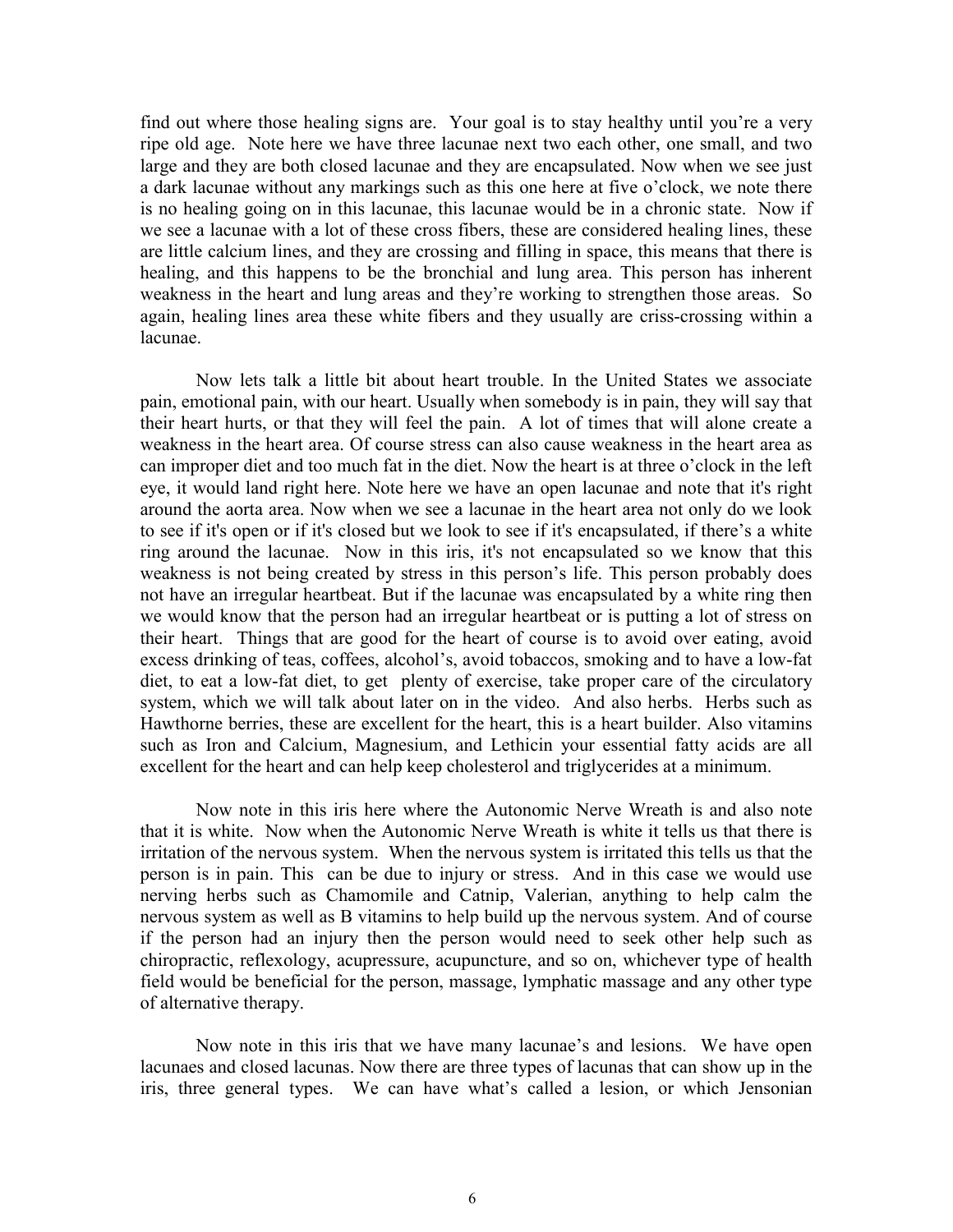Iridology considers a lesion. This would be open, so an open lacuna would considered a lesion in Jensonian Iridology. Now a lacuna is when there are several lesions together, note here at about eight thirty that there are two enclosed lacunae together. When they are in a cluster like this they are considered a lacuna, this is when there are two or more closed lacuna clustered.

 Then we also have what's considered a crypt. A Crypt is a very small lacuna that is completely encapsulated. Note here we have a very small Crypt. We have several small crypts. Most of them of course are in the colon. As you know from the beginning course whenever you see an open or closed lacunae this tells us where there are inherent weaknesses in the body. This person of course has inherent weaknesses in many parts of the body and this tells us a lot about this person's personality, which we'll discuss later and also about their constitution, this person would tend to have about a medium constitution.

 Now it's very important to note what type of lacunae they are. Now if a lacuna is closed or if a lesion is open this tells us a great deal. If it's open it tells us that it's healing. A lot of lacunae will be closed and as the person heals they will begin to fill in with healing signs and then they will open. When a lacuna is open what that tells us is that the blood can go into that part of the body and heal that area much easier and quicker than if it was a completely encapsulated and closed lacuna. A closed lacuna is usually older, it's usually more chronic and it's usually not one that will heal quickly or easily. A Crypt is also something that is old, it's usually in a chronic state and it is something that has been causing problems for quite a while that the person has not worked on.

 Now in this iris we have a very nice lymphatic rosary, when I saw nice it's very clear. Notice the spots, the white spots that look like cotton balls going all the way around the iris. This is telling us that there is a problem with the immune system or the lymphatic system. The lymph glands have eight functions. The functions are to neutralize toxins and poisons, to return water from the tissues to the blood, to return leaked protein to the blood, to transport fats in the body, to transport hormones by the lymph system, destructs foreign bacteria, produces anti-bodies and makes up the largest content of fluid in the body. It carries more waste than the blood does. Now when we see a lymphatic rosary like this, this is telling us that there is a problem. What is this telling us? If you recall from the beginning course, anytime the lymphatic rosary is white, of course this is telling us this is acute, it also tells us there maybe or probably is a low grade infection in the body. Where would the low-grade infection be? Usually it is in one of the pockets. Note the pockets in the colon and note how dark they are. These pockets here are chronic. Whenever a pocket is chronic it can cause other weaknesses in the body. And when we see an acidic lymphatic rosary this tells us that there is a low-grade infection in the body. Also we'll see an white lymphatic rosary in the iris when a person has allergies, if someone has allergies we'll see this and also if the person has other autoimmune problems. A lot of times if a person is HIV-positive this lymphatic rosary will be more of an orange color, it will have orange pigmentation., telling us that they lymph is sluggish and that it is chronic.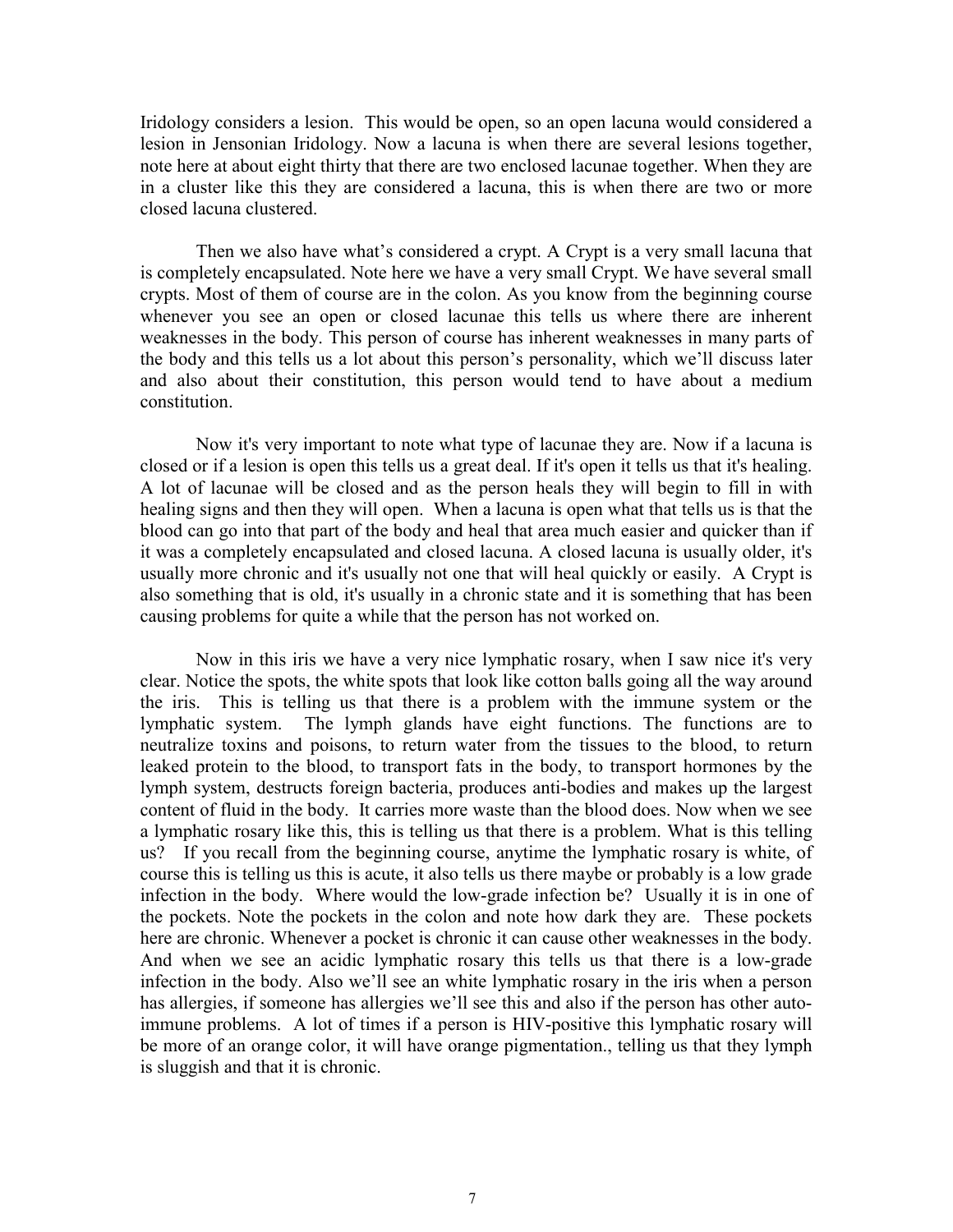Herbs for the immune system would include things like garlic, onion, Pau d'Arco, Echinacea, Golden Seal, Pau d'Arco is excellent for viruses, Echinacea is excellent for infections. It's very important when dealing with the lymphatic system that you don't suppress any discharges. We talked about Herrings Law of Cure in the beginning course. Herrings Law of Cure tells us that we heal from the head down, from the inside out and in reverse order as systems have been suppressed. It's very important that you don't suppress any discharge out of the body, if you suppress discharge, it can go back into the body, settle and create more of a chronic problem for you.

 Now in this iris we have what we call stress rings. These are also sensitivity rings. Note the rings going around the iris and how they look like someone took a knife and cut the iris. Like the years of a tree. If you see a fallen tree you can count the years. This is how the iris looks when there's a lot of stress. Now these type of people who have these type of stress rings these type of people are what we consider doers. They're motivated, they're people that get things done, they don't sit in one place, they can't sit still, they're constantly doing something. They also have a tendency to over-work, all work and no play. So what's the best thing for somebody like this? Vacation. Of course you can only take so many vacations. So any type of relaxation techniques would be beneficial such as massage, walking, any type of exercising as long as it's not too strenuous. Taking a day off once in a while. A low stress lifestyle, living in an environment that you enjoy. And of course all the B vitamins are excellent in helping to rebuild the nervous system. Herbs such as Valerian and Catnip, Chamomile and Wood Betony, these are all relaxing herbs. Meditation, hot and cold baths, anything that helps you or your client to relax is beneficial anytime there are stress rings or sensitivity rings. Note that these rings not only do they mean that the person could be very stressed out but these can also be sensitivity rings telling us that the person is highly sensitive emotionally.

Now here, this iris, we can look at the autonomic nerve wreath and note that there are some areas that are difficult to see, it almost looks like it is washed out. And there are other areas where it is discolored, meaning that it is pigmented, and other areas that are over-active. Note here that is difficult to tell where the autonomic nerve wreath is, it is broken. Any time you have a client with a broken autonomic nerve wreath, such as over on this side here, at ten o'clock, this tells us that the person has poor nerve supply going to that area. So if there's an area here in the autonomic nerve wreath where the nerve wreath is broken, the area attached to that in this case it would be bronchioles, is getting very little nerve supply. Now if the person were to work on their nerve system here, then of course this area would heal.

And it would also help the bronchioles.

Now in this iris we can look here at 12 o'clock and notice that there is a Radii Solaris up here. If you recall what a Radii Solaris is, they look like spokes of the sun or spokes of a wheel. Like rays of the sun. And they usually begin in the small intestines, in the stomach or in the large colon and they go out to the perimeter of the iris. Some of them can be short, which we call them Minor, and some can be long and we call these Major.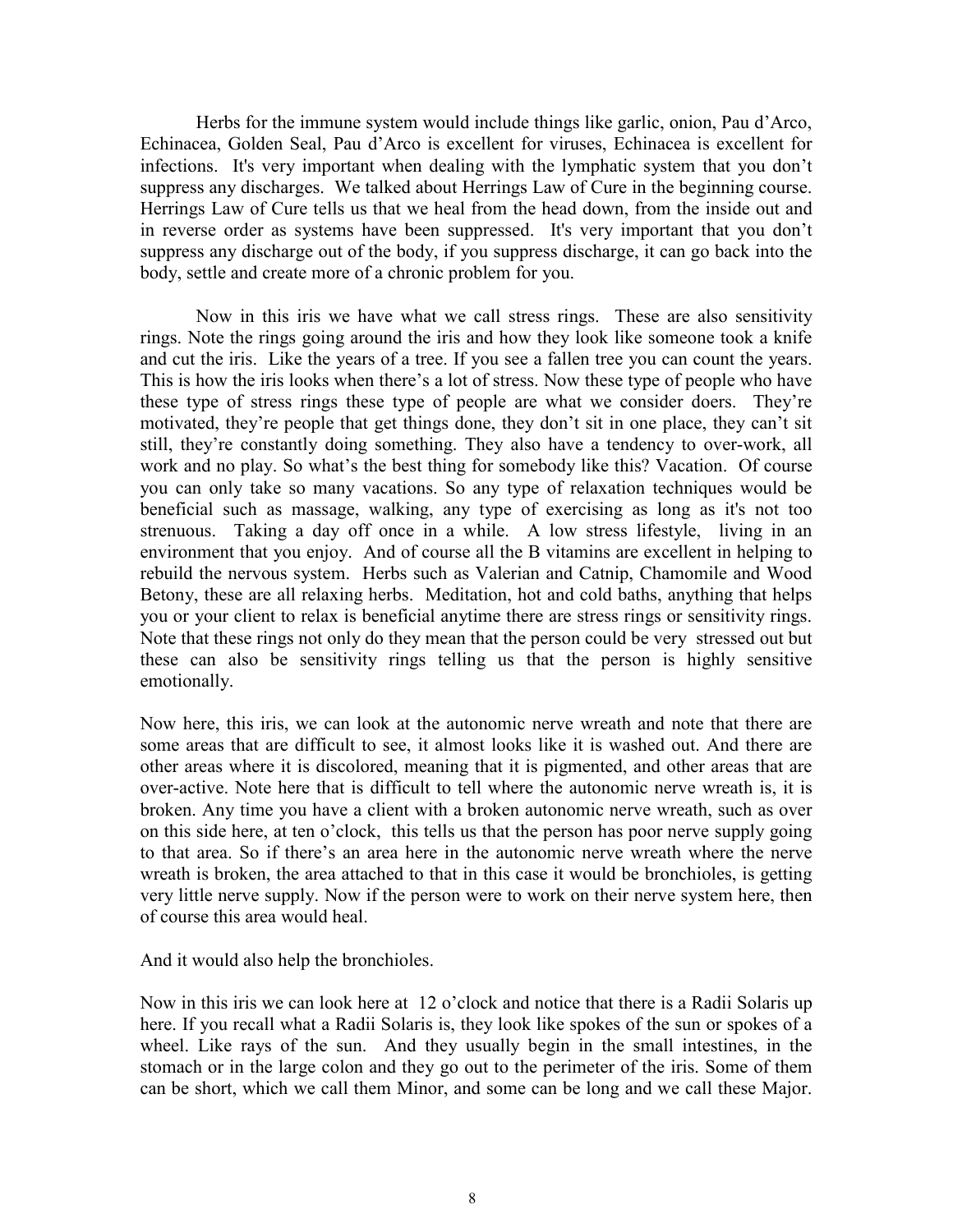Of course the Major ones are the ones that are usually more chronic, they're older. Radii Solaris lines have been called parasite lines, they've been called parasite tunnels. We cannot see parasites in the eyes. It is impossible to say to a person who has Radii Solaris that they indeed have parasites, but we can tell them they are hosting an environment that is conducive to parasites. Now because these begin in the intestines and the large colon notice this one here begins in the stomach, this one here begins in a pocket in the ascending colon, and note that wherever the Radii Solaris are and wherever they go, this is where there can be inherent weakness.

It's very important that this person cleanse. Note that these Radii Solaris are in the head area, in the head area it can cause migraines, it can cause fogginess, lack of memory. Lots of problems, sinus problems, the sinus is here from eleven to one just above the transverse colon. Note here that the Radii Solaris are going through that area. This can create weakness in the brain area, the sinus area and cause symptoms. We also call this leaky gut and what that means is that the intestines and the colon can be leaking in to the tissues of the body. It's very important that this person works on their colon. This type of person needs to be constantly colon-cleansing. Working on the colon with Psyllium and Cascara Sagrada and colonics; using a Colema Board if possible, these are all very beneficial types of therapies, also Bentonite Clay, very beneficial.

Now in this iris we have a Scurf Rim. The Scurf Rim is on the outside of the iris. The outside of the iris, just like the outside of the body, is the skin. This is a blue eye. It looks green because of all the yellow pigments. The yellow pigments usually have to do with the kidneys and they have to do with sulfur. If this person were to stimulate their kidneys, their eyes would change from a green color to a blue color. Now skin brushing, dry skin brushing, is one of the best things that a person can do for their skin, other than wearing natural clothing. It's very important that if you have a client that has a Scurf Rim, that they do not use creams and lotions on their skin. Creams and lotions tend to clog up the pores and it is difficult for the skin to eliminate. The skin should be eliminating two pounds of material a day and you cannot see that, but that is what the skin should be eliminating, just as the other elimination systems. And if the skin is not eliminating properly because the pores are clogged then the kidneys have to take on the brunt and the skin is considered the third kidney because it eliminates uric acid just as the kidneys do. So it's very important that the person stimulate the skin to allow the elimination to occur. That is very important.

Note in this eye there is a very bright ring all the way around the iris. There is a white ring all the way around the iris. This is the beginnings of hardening of the arteries, this is called Calcium out of Solution, Sodium Ring, and Hardening of the Arteries. The brighter it is, the more chronic it is. Note how it goes all the way around the body. The best alternative treatment for this is chelation therapy. In Chelation Therapy, there are two types, there is intravenous chelation therapy in which a solvent such as EDTA is introduced intravenously to dissolve the coating of lipids, and the other type of treatment is oral chelation. Oral chelation is done with large quantities of vitamins and minerals and herbs that can help dissolve the plaque.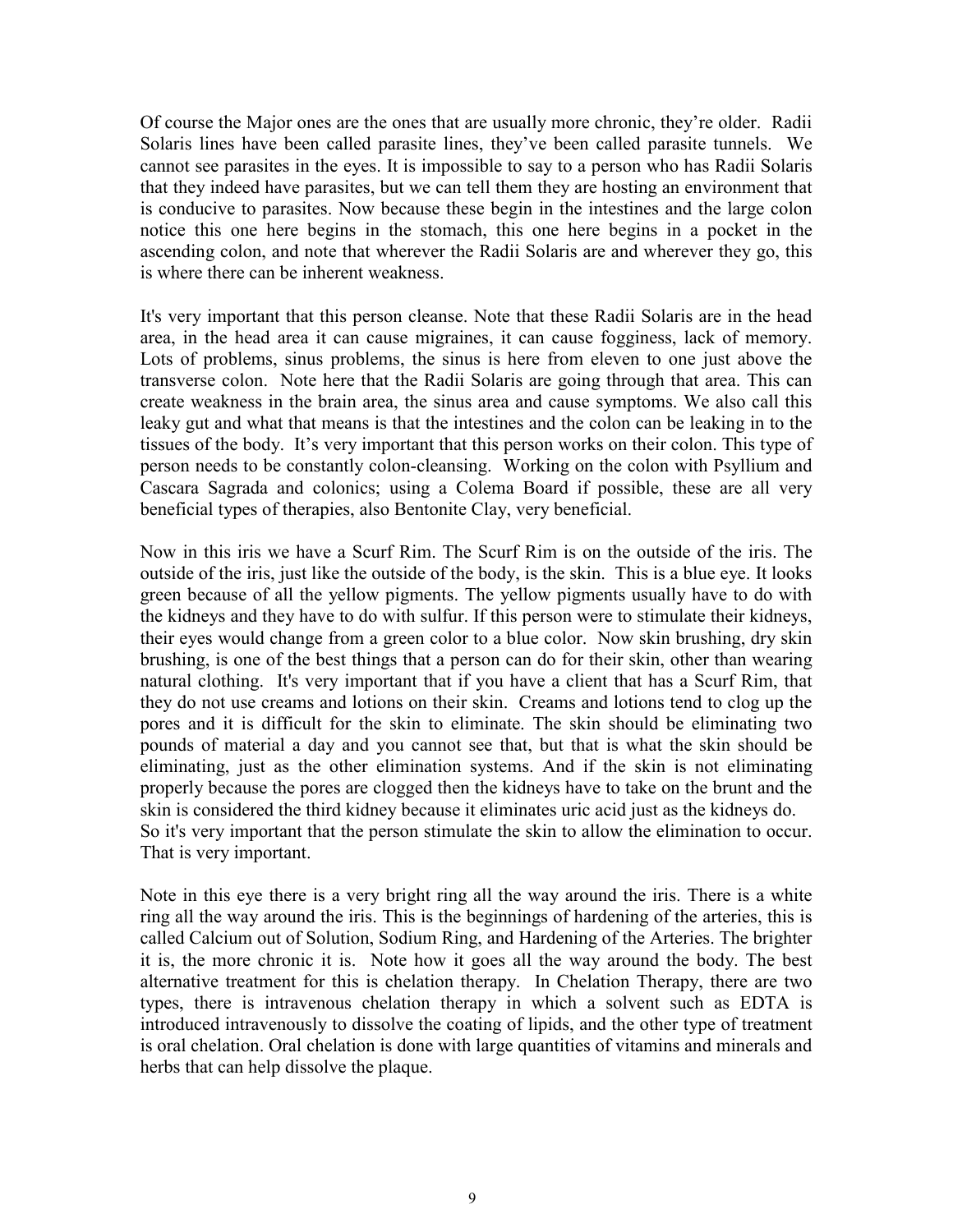Bowel cleansing is also beneficial, herbs such as Garlic and Capsicum are excellent, foods high in Magnesium. Yellow fruits and vegetables, all of these are excellent. Making sure to eliminate excess salt out of the diet and bringing in a lot of high sodium foods. Watching high fats, this can lead to hardening of the arteries, lowering the fat intake in the diet, also increasing fatty acids in the diet such as lecithin, and any of the fish lipids. Guggal is another herb that is excellent for any type of cholesterol or hardening of the arteries.

#### *Please stop your video and go through practice one.*

Now we'll go through a review of the disease stages, levels of inflammation, the five elimination channels, Pupil Tonus and reflex signs.

Now in the beginning course you learned that there were four levels of inflammation. The four levels again are acute, sub-acute, chronic and degenerative. When the body is acute, it is considered over-acid, or over-active. There are a lot of white fibers in the iris. Note in this iris that there are white fibers, or trabeculae, everywhere. There is white all over this iris. This tells us that the body is over-acid, or acute. There tends to be a lot of pain, inflammation, high stress. A lot of stress in this person's life. As I mentioned earlier it's important anytime there is a lot of inflammation in the body and anytime the body is acidic, that the person change their diet to a more alkaline diet. So this person would benefit from an alkaline diet, such as being higher in fruits and vegetables and less proteins and starches.

Now when we look at this eye, we can consider this eye Sub-Acute. This is a little bit brighter than it should be, it's got a few more white fibers in here, the Autonomic Nerve Wreath is very white and inflamed and over-acid, over-active. Note that there are also some fibers going across the trabeculae or the actual fibers of the eye, we call these transversals, which I'll be talking about later. Note that there are some areas of acute inflammation here but not quite as acute as the previous iris, and also we can tell that the true color of the eye is someplace around here, someplace between three and four and nine and ten. When we see quite a bit of this white, wavy fiber we know that this area is acute but we can also tell the normal eye color, so we would call this sub-acute. This tends to be when somebody tends to be a little on the acute side, not quite normal and also has symptoms once in a while, whereas an acute person would be in pain, this person would have pain once in a while but it isn't something that would bother them all the time. This person doesn't have a chronic disease or a chronic symptom that would send them to a health practitioner.

When we look at this iris, we can see that it is quite a bit darker and when we look at the lacunae, we can see the lacunae are quite a bit darker than the actual color of the eye. The actual color of this eye, if you recall is mixed. The reason we know this is a mixed eye is because we can see fibers yet we can also see areas with dark brown pigmentation that looks like it's actually in the iris fiber itself. Now the fact that it is a mixed eye does not mean that it has to be in a chronic condition. What tells me that this is a chronic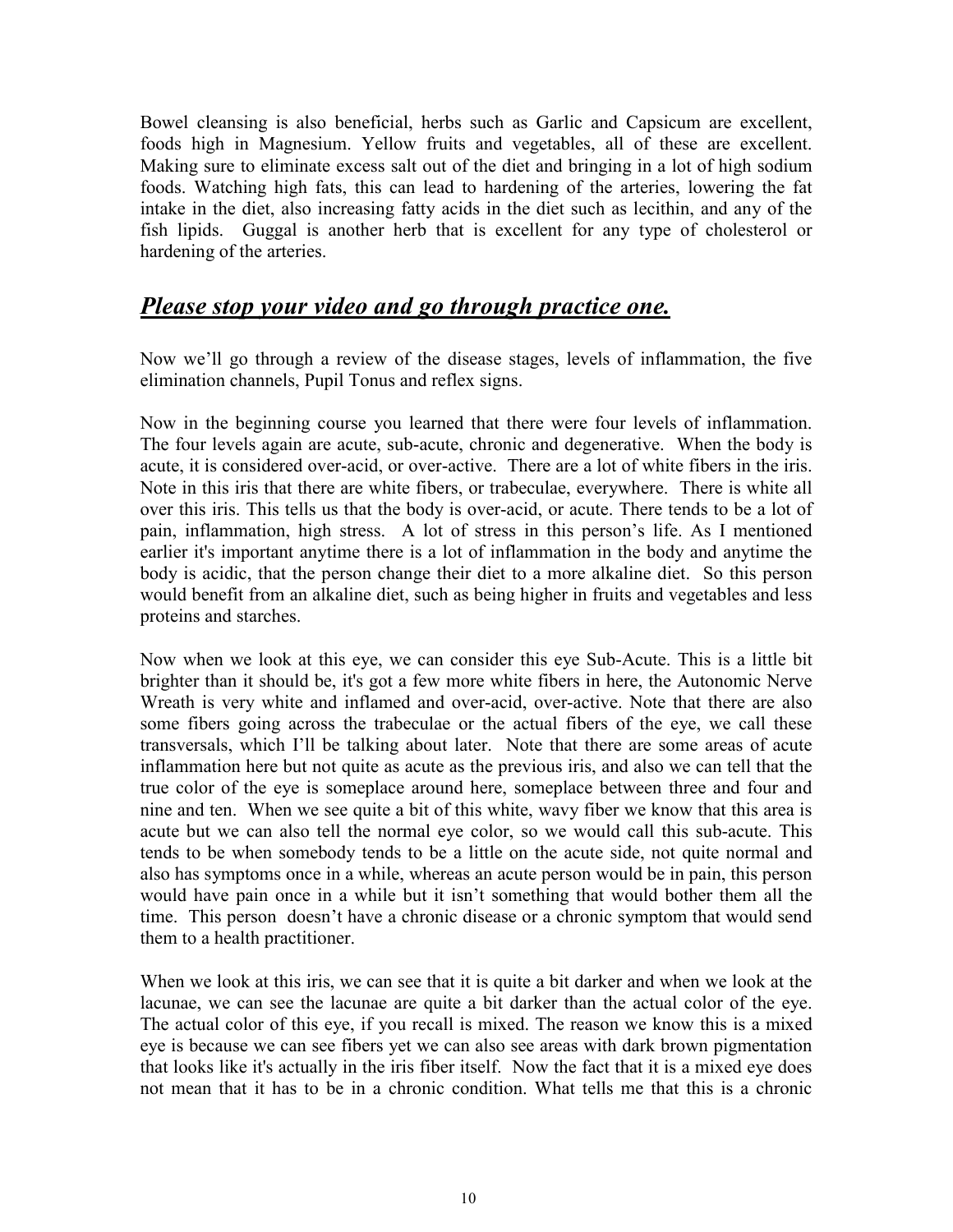condition is that the lacunae are a little bit darker than the iris itself. Also notice that the pupil is quite large, and the fact that the pupil is large tells us that there is enervation, or adrenal fatigue. Normally a person is not suffering from chronic adrenal fatigue until they have quite a bit of enervation and until they are chronic. So this would be what we would consider a chronic eye. This is somebody that has chronic symptoms, they're constantly complaining they're over tired, they don't get enough sleep, they have no energy, they typically need caffeine in the morning to get up and go, to start their morning. This is where disease starts. This is normally when a person would seek help, is in a chronic state.

Now here we have what's called degenerative or destructive. This tends to be areas that look black. Note here there are quite a few very dark areas in this iris, almost looking black. These areas are destructive. What destructive means is that the tissues are dying, their cells are dying. This person needs to change their diet radically. They need to stimulate their entire body. They are not getting enough exercise. They need to get more exercise and use stimulating therapies. Kneipp baths is a very stimulating therapy as well as sweat baths. Stimulating circulation to the brain, this is one of the most important ways of changing from a degenerative condition to a chronic condition. And again as we spoke, in Herring's Law of Cure, the body heals in reverse order as symptoms have been repressed, therefore the body would heal backwards. So it would go from a destructive level of inflammation to a chronic level of inflammation. Then it would go from a chronic level of inflammation to a sub-acute and from a sub-acute to an acute, and then at acute the person would then experience a healing crisis. After the healing crisis, as long as the person hasn't suppressed any type of discharge, would then go back to a normal level of inflammation, and that is of course the goal.

What I'd like to do here is go through the levels of inflammation and the elimination systems with you. So if you'll take a look at this iris and find the five elimination systems in this iris. These are:

1: Skin. Remember the skin is located on the outside of the iris.

2: Lymph. We know that the lymph is just on the inside of the skin.

3: Kidneys. This is a right eye so the kidney would be at about 5:30, right in this area.

4: Bowel. We know the bowel is in the center part of the iris.

5: Lungs. Because this is a right eye the lung is here, at 9 o'clock. Actually from about nine to ten are the lungs.

So I'd like you to take a minute and just look at that iris and determine the level of inflammation in each of those elimination systems.

Lets go through that. Lets take a look at the skin first. Here we have the skin on the outside of the iris. Note that some areas are a bit darker than others. Note that the skin is not eliminating properly so we would consider the skin in a chronic state, or in a chronic state or a chronic level of inflammation.

Lymph. Lets look at the lymphatic system or the immune system. There's no lymphatic rosary in here, there's a little bit of pigmentation in this area which could affect this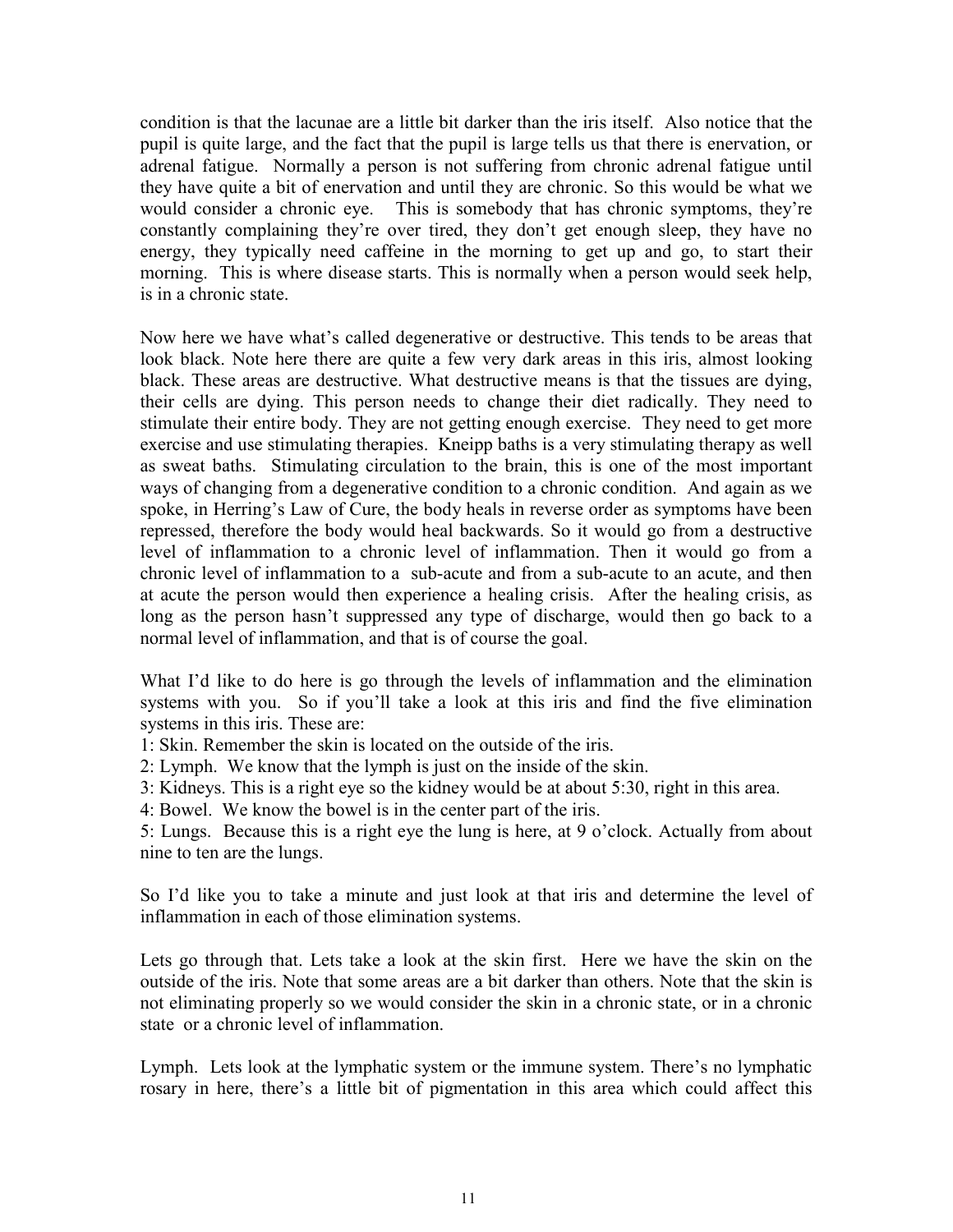lymph. Actually there is some pigmentation up here also at nine and ten o'clock and also down here at seven and eight. So we will say there is a bit of a lymphatic rosary, it is chronic, the reason it's chronic is that it because it does have this orange pigmentation in it. There is pigment deposit in the lymph.

The kidneys. Again, this is the right eye, the kidneys are at five thirty. Here we have the kidneys. Note that there is a very slight open lacunae in the kidney area. This tells us that the fact that it is open is that it is healing, blood is going into that part of the body, into the kidney area and the area is healing. So we do know that is more sub-acute, not a chronic, the fact that it is not excessively dark but there is definitely a marking there tells us that it is sub-acute.

Last, the lungs. Again the lungs are here from nine to ten. What do you see in the lung area? We see stress rings going through the lung area, this tells us that stress affects this person's breathing ability. We also see this dark pigmentation in the lymph, in the lung area. We also see that this person has anemia in extremities that is affecting the lung area. And skin, this person also has a slight Scurf Rim. So again, we're looking at chronic level of inflammation in the lungs. Overall the level of inflammation in this person in this eye is chronic.

Lets go ahead and do the same thing again. The first elimination system again is the skin. Here we have the skin on the outside of the body. Second elimination system is the lymph, again the lymph is out here, the zone before the skin. It is zone six. Then we have the kidneys, this again is the right eye, again the kidneys would be here at five o'clock. What do we see in the kidney area.

Then we have the bowel. Note the bowel, note the muscle tone of the bowel. Determine what level of inflammation is in the bowel. And last we have the lungs, again the lungs are from nine to ten. What do you see in the lung area? Go ahead and take a few minutes.

So lets look at the first elimination organ. The first elimination organ is the skin. The level of inflammation in the skin is chronic. The second elimination organ is the lymph. The level of inflammation is chronic. The third elimination organ is the kidneys. Kidneys are chronic, there's a lacunae there. The fourth elimination system is the bowel. There's an awful lot of pockets, and they're chronic. Lastly, the lungs. The lungs are chronic also. So now look at how you did on those two practices, and we'll give you some other irises that you can practice on.

#### *Please stop your video and go through Practice No. 2*

Now lets talk about Pupil Tonus. When we look at the iris, not only are we looking at the iris but it's also important that we look at the pupil. The pupil should be perfectly round. It should be jet black and perfectly round. It should not be very small or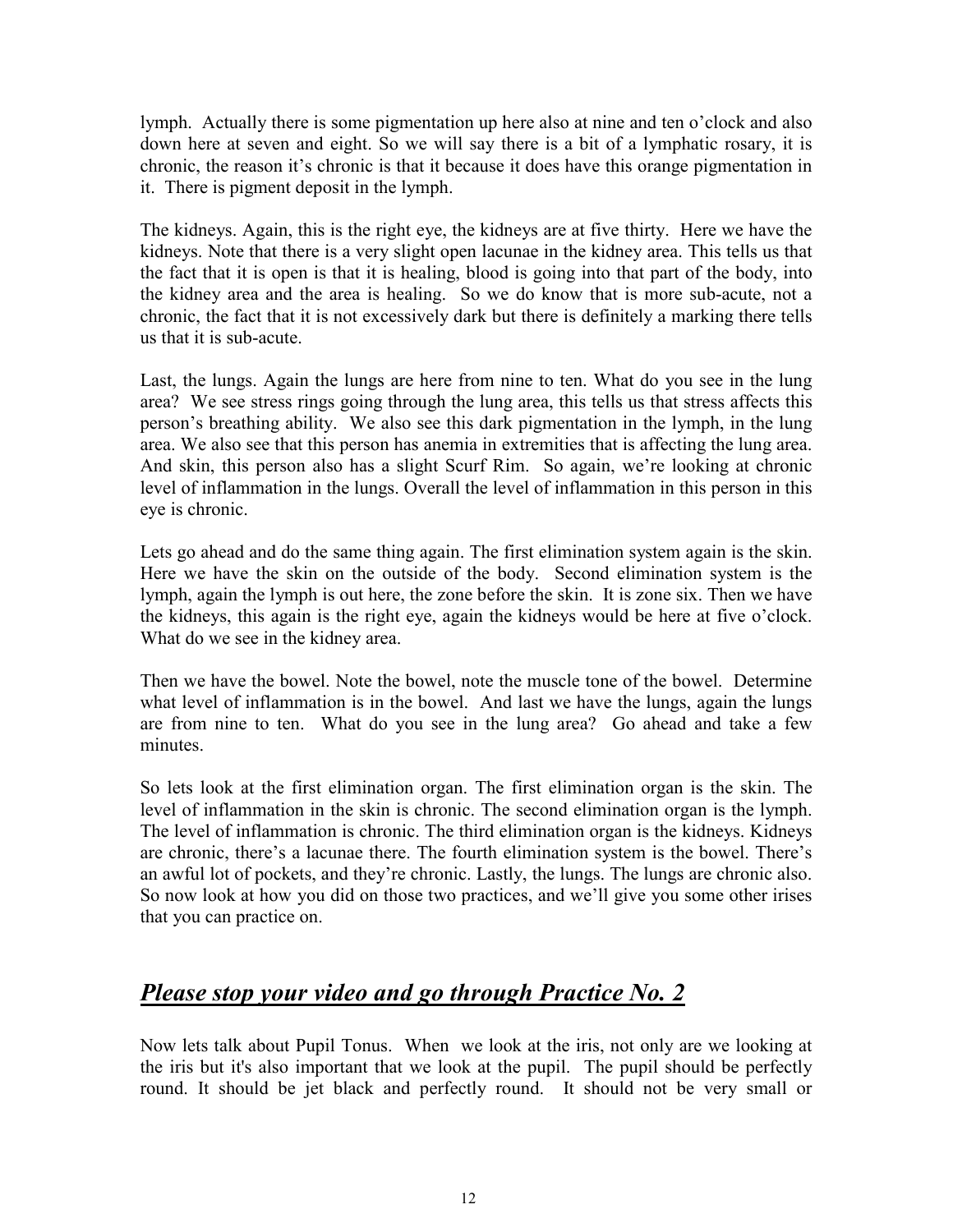constricted and it should not be very large. Note that this pupil is not black. This pupil is hazy, what I consider hazy. This usually tells us a person has vision difficulties, or problems with vision. They can also be beginning cataracts. A lot of times a person that wears sunglasses all the time or glasses will have hazy pupils. If you see this when you're looking at someone's iris, it's always beneficial to tell them about Slant boards, as Slanting will help get the blood up into the head. It's also beneficial to have them use herbs such as Eyebright, and Bayberry, also exercise, Niacin flushes and natural vision improvement. There are people who teach natural vision, especially in the Bay Area, and a lot of people have been able to rid themselves of glasses by going through natural vision improvement classes.

Here we have an enlarged pupil. Note how large that pupil is. This tells us that there is adrenal fatigue. There's enervation going on in the body. The person can't get up in the morning without caffeine, they don't have enough energy to get moving, to keep moving throughout the day. They're typically, chronically tired. Chronic Fatigue Syndrome would fall into this area. There are also certain drugs that can increase the size of the pupil, so it's very important when you're reading someone's eyes, that you find out if they're on any type of medication.

Here we have a tense pupil, what we consider tense. This pupil is very small, very tight, very tense. This usually means the person is uptight inside, they tend to hold onto everything, and also go ahead, note that the iris itself is very acute. This tends to be the same type of person, they tend to have a very high stress job, tend to be a perfectionist, they tend to need everything to be just so, and this causes a lot of emotional and internal stress.

Very important for this person to relax. Now also, there are certain drugs again that can cause a pupil to constrict. Whenever you take a picture of an iris, or whenever you shine a light into an eye, that pupil should constrict. That protects the retina. Now if it is constricted like this and it stays this way that's what we're talking about, a pupil that is constantly constricted.

This person needs to relax, so again, herbs such as Valerian, Catnip, Chamomile, Vitamin B, all your B vitamins are excellent, relaxation, mediation, anything to help take the person's mind off of what is stressing them out would be beneficial.

Here we have an irregular pupil. Note that the pupil is not perfectly round. The pupil is not perfectly round, it's rather oblong, and it's also hazy so there's several things going on. This usually means that the person has a tendency towards nervous disorders because there can be pressure on the spinal nerves so the person may be in a lot of pain and need chiropractic care. Wherever the pupil is flat, that is where the pressure is in the body. Note that in this iris it is flat on the sides, both sides, so we know that both on the internal and external areas there is pressure.

I'd like to talk to you about something new and that is reflex signs. Talking about reflex signs here. Reflex signs are very important. It is important to know where the lacunae are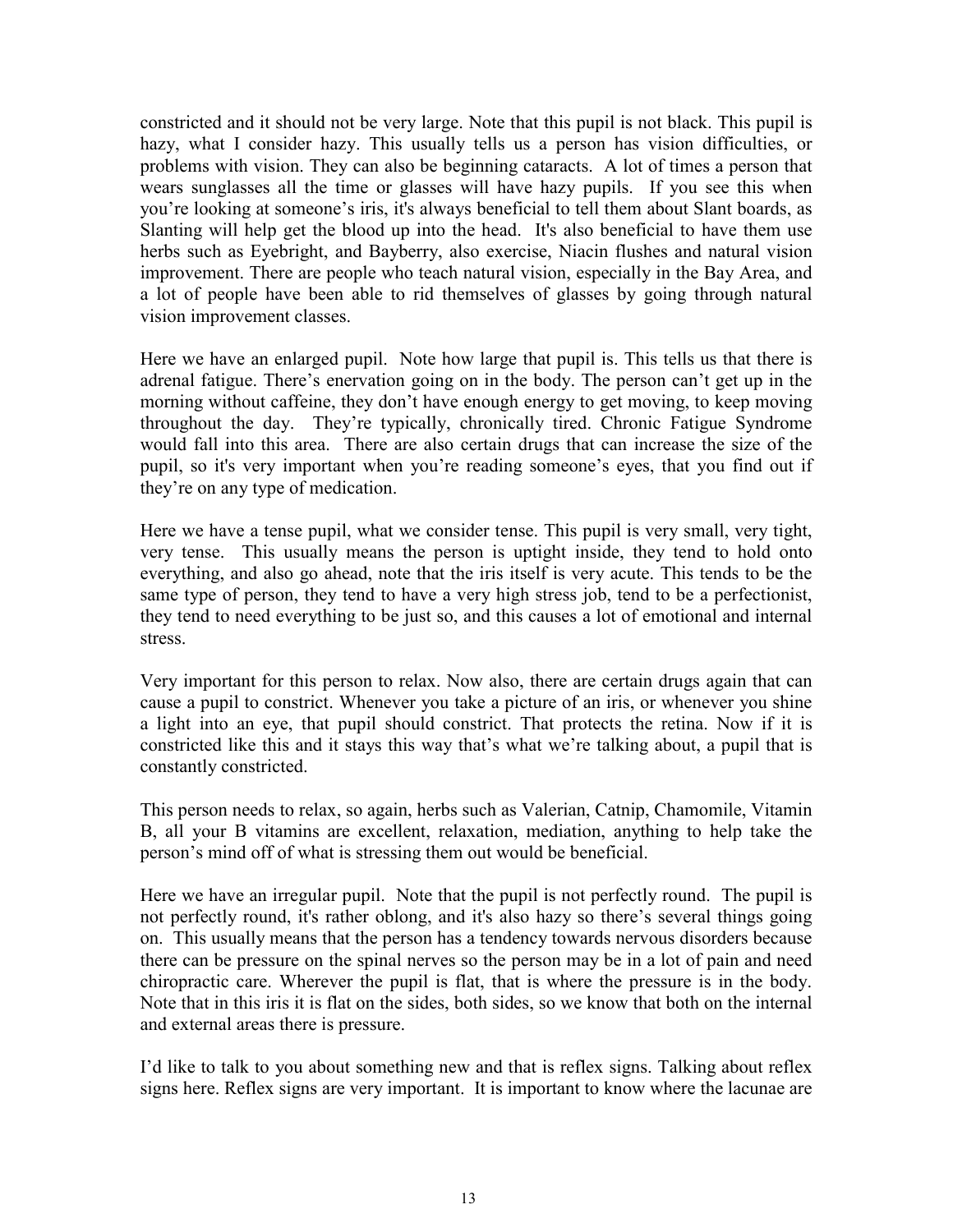in relation to symptoms. Now reflex stands for markings across the iris and also markings next to each other in the iris. As an example, note at 12 o'clock here we have Animation Life, this is the Fatigue or Energy Center of the brain. We have a Radii Solaris here which tells us this person is enervated. This person also tends to have problems with depression. Note directly across the iris we have two closed lacunae in the leg area. Now the legs are what give a person energy, they're the pumps for the heart and the lymph's. They are what help us with our energy. If there's a marking here, in the head here, in the Animation Life, and a marking directly across, in the Leg area, this is called Reflex. This means that the weakness in the legs is causing or can be causing part of the enervation. This person is not moving around enough, or not getting enough exercise.

We also have the same type of markings that can occur in the shoulder or upper back. This is again a right iris, note that the shoulder is at ten o'clock and upper back is at three thirty, four o'clock. Here we have in the shoulder area an open lacunae, and in the lower back, an open lacunae. So we can see that there is calcium and magnesium deficiencies in the spine and back area and also a lot of tightness in the muscular area. Now another way of finding reflex signs is the bowel. Note here that this person has pockets in the bowel; many, many pockets, all these are pockets so they basically have pockets all through the small intestines, they have pockets down here in the Cecum area and they have pockets over here in the ascending colon and also the transverse colon. There's just pockets everywhere.

If there's a pocket in the bowel and there's a lacunae just outside the Autonomic Nerve Wreath, in an organ then that is consider a Reflex. What that means is that the pocket in the colon is creating a weakness in the body. So for instance lets go ahead and look over here at about nine to nine thirty there are several large pockets in the ascending colon and directly outside that area there are very small crypts in the iris structure that are actually attached to the colon. Now this happens to be the bronchial area. What this tells us, is this person, if they're having bronchial weakness, or bronchitis, or various symptoms of the bronchioles. This is telling us that the colon is affecting the bronchioles; the colon is the cause.

So if this person wants to treat their bronchioles, they can treat their bronchioles holistically with Mullen and other types of herbs. But they also need to work with the ascending colon, they need to cleanse the ascending colon, they need to get in there and clean it out with Psyllium and Cascara Sagrada, and other types of herbs. They need to get in there with Colemics and other types of water therapies and clean out this entire area. Once the pockets are clean and the bronchiole tissues are strengthened, the weakness will go away. Of course at the same time the person needs to stimulate their immune system and work with the rest of their body, because this is obviously another chronic eye.

So that's what reflex signs are. Reflex signs show us directly across each other in the iris and from inside to the outside of the colon; from the inside to the outside of the Autonomic Nerve Wreath to the outside and the organ area.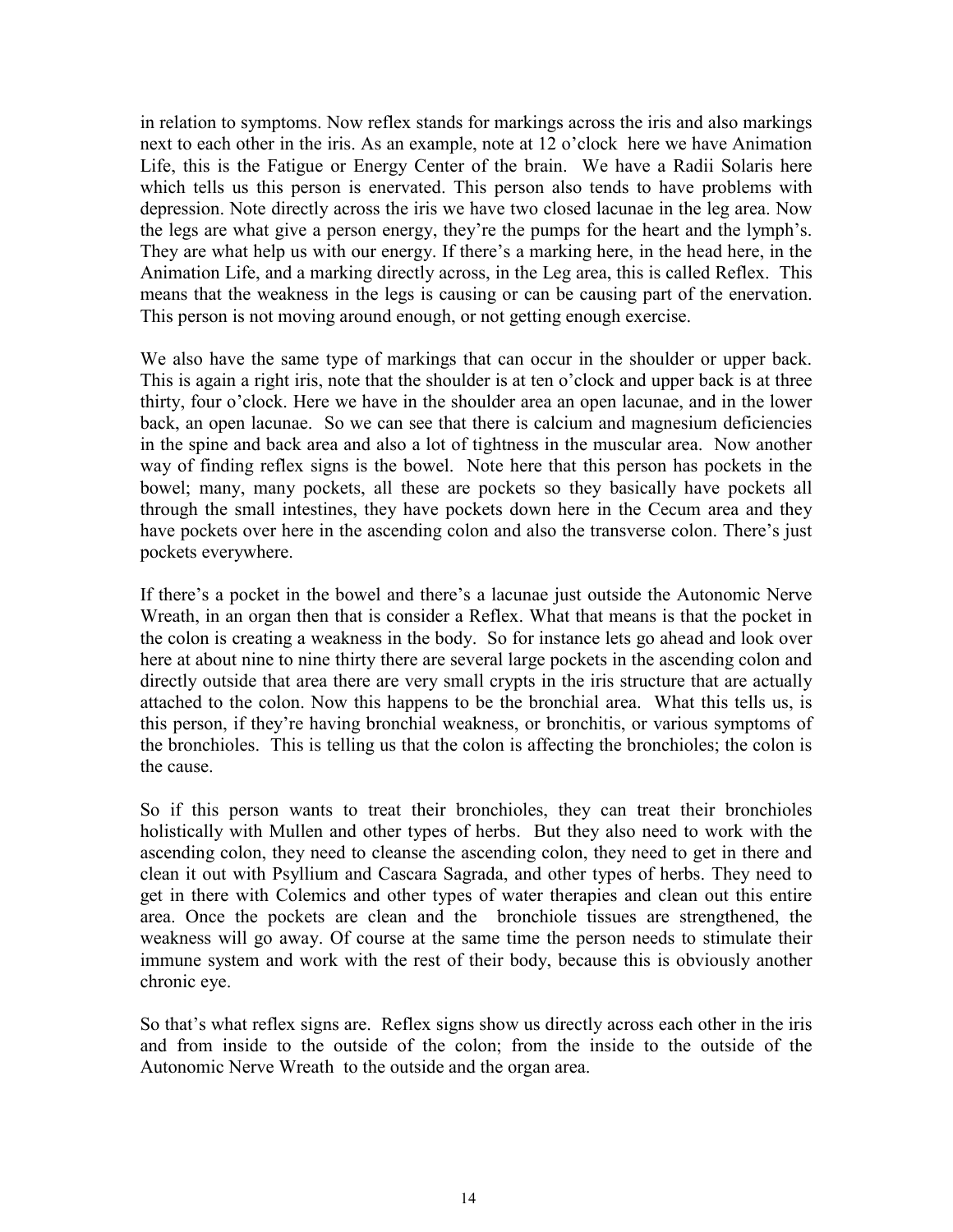#### *Please Stop your Video and Go through Practice Three*

At this point you will learn about Constitutional Iridology. The first area of Constitutional Iridology is basic patterns. The first area of basic patterns is called structure. The structure of the iris is another way of thinking of the constitution of the iris. Now what we're going to do here is instead of looking at an iris and saying it has a strong constitution, a medium constitution or a weak constitution, we will be breaking it down further and saying if it's very tight, tight, moderate, loose or very loose. The reason we do this is because it is simpler, and also we are making sure we do not diagnose. So what I'm going to do is show you some irises with different types of structures.

This first iris here would be considered a very tight structure. A very tight structure is considered a strong constitution. Notice the fibers of the iris, notice how tight everything looks. There are very few Radii Solaris, very few Psora, the fibers are very nice and straight and tight. There are very few Lacunae, hardly any lymphatic rosary, and everything looks pretty nice and clean and tight.

Now this next iris we would consider tight. This is also a strong constitution. Notice here that we still have nice straight fibers but they're a little bit wavy, a little bit wavy going out from the Autonomic Nerve Wreath going out to the perimeter of the iris. When there's a little bit more space in between the fibers of the iris then we can say that it is still a strong constitution, not quite as strong as the previous iris but it is still strong, so we still have a strong constitution, but we will still call this tight.

This next iris we would consider moderate. And moderate basically means medium constitution. Here we have a blue iris with some lacunae, some Psora, some inflammation but what we're really looking at here are the fibers of the iris and how straight they are, or how wavy they are, and we don't see a lot of space, we don't see a lot of lacunae in between the fibers, so we would call this a medium constitution, or a moderate fiber structure.

Here we have a loose structure. A loose structure is considered a weak constitution. Fibers are very wavy with a lot of spaces in between. Notice all of the lacunae all around the iris, many, many lacunae. We still don't consider this a daisy petal, which you'll learn about later, but we know that the structural integrity of this person, of this body, of this iris, is not strong. So we call this a weak constitution, or a loose structure.

Lastly we have a very loose structure, or a weak constitution. Notice the Autonomic Nerve Wreath. The Autonomic Nerve Wreath covers three-quarters of this iris, this means that the bowel is basically controlling the body and the organs. And there is not much space here for you to analyze the organs themselves. Over all, this is a very loose constitution, a very loose structure, and a very weak constitution. So there are five structures. There is very tight, tight, moderate, loose and very loose.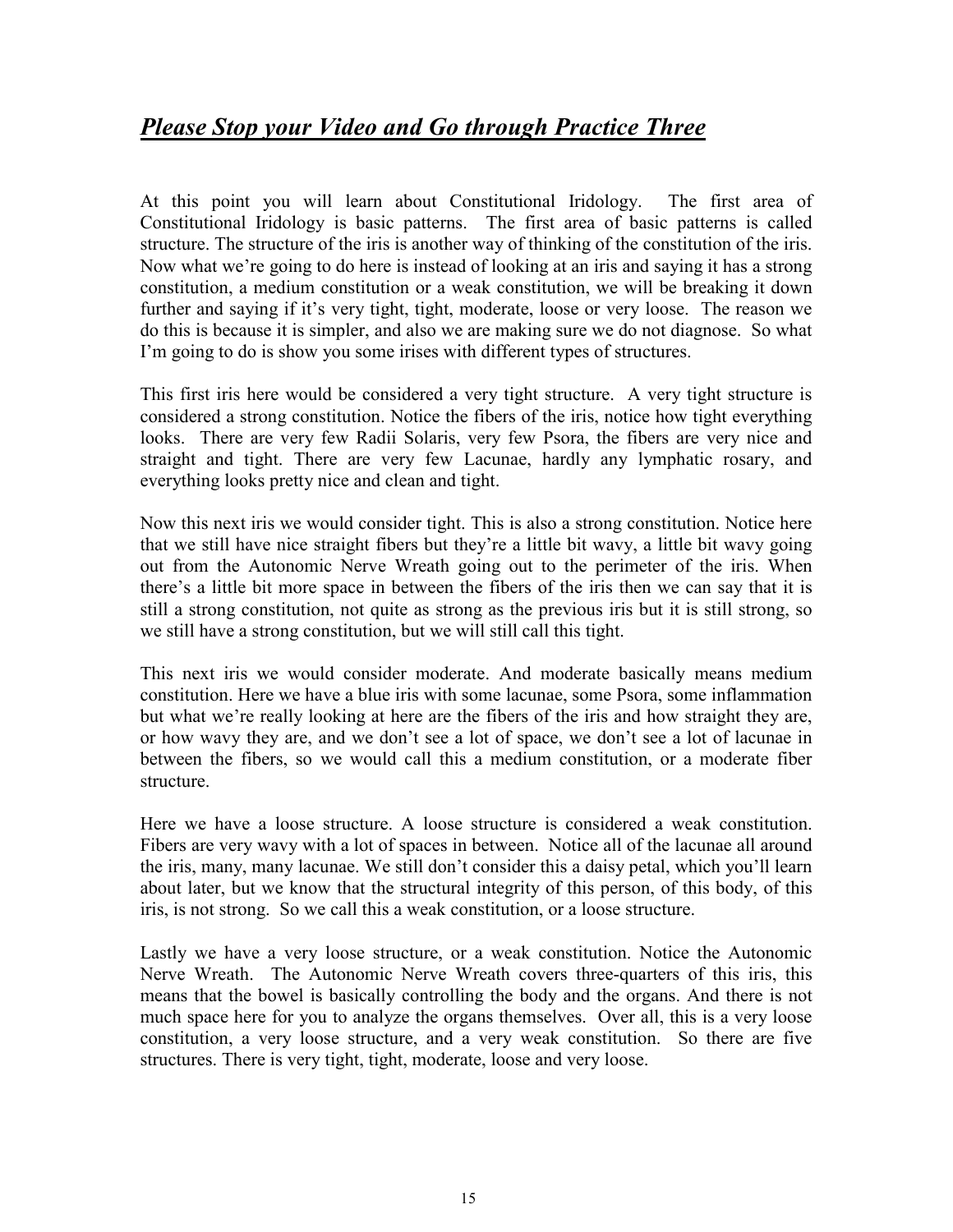The next area is called the Function. This is the same as levels of inflammation, or diseased stages. Levels of inflammation we already spoke about in this course as well as the Beginning Course. Levels of inflammation include Acute, Sub-Acute, Chronic and Degenerative or Destructive.

Here what we're going to do is break this down into five functions. Now instead of acute, we have hot. Here we have hot, and hot is the same as acute, it is white. Anytime we see overall whiteness in the area, this tells us this body is hot, meaning inflamed, painful, acute. Generally a lot of inflammation in the body.

Then we have what is considered warm. Warm is considered sub-acute, so now we have warm. When the iris is warm, there are still some white markings in the iris but what you mostly see is the fibers of the iris. You see the Autonomic Nerve Wreath here that is very white and acute, some iris fibers that are white and acute so you know that there is stress, there's a little bit of inflammation and probably some pain, but mostly you're looking at a pretty standard iris. So this we would consider warm, a little bit more acute than the person should be, the person would need to change their diet to a more alkaline diet, as would the person that has a hot function.

Here we have what we would consider normal, or moderate. Note that there is some acute areas in this person's body and there are also some chronic areas, such as the skin out here is a little chronic and the bowel is chronic. Then there are other areas that are a little bit acute. If you put all of these together, average them out then you can come to pretty much basically a moderate function.

Here is a cool function. Not because it's a brown iris, but because there's a problem here with circulation, A Calcium out of Solution ring, beginnings of hardening of the arteries, there's a problem with calcium here, beginnings in the pupil, a hazy pupil. Also we see that the Autonomic Nerve Wreath is what we consider washed out, which I will talk to you about in a later area. So notice that is very difficult for you to see the Autonomic Nerve Wreath. Over here at the descending colon, we can see the Autonomic Nerve Wreath, over here at the small intestines (note that this is the left eye) we cannot see the Autonomic Nerve Wreath, so we know this person is enervated, plus the pupil is a little bit large, so we know that this is a little bit cool, a bit cold. This person doesn't have as much energy as they should, they tend to have cold hands and feet, and we can see that they do have Anemia in Extremities here on the outside. We also know that they need to heat up a little bit. They need to stimulate their body, they need to increase their exercise, stimulate blood up into the head, and stimulate circulation to the extremities. So we call this cool.

Lastly we have what is considered cold. Now cool and cold, cool is chronic, while cold is more degenerative, or destructive. Notice the hardening of the arteries. This person has had a stroke. Notice the very hazy pupil, the large Autonomic Nerve Wreath. Notice the dark pockets and dark lacunas, more of a chronic or degenerative nature. Overall, this is cold, very chronic. We also have anemia in extremities, also Arcus Sinilis. So when we're looking at an iris to determine what level the function is, we look to see the color.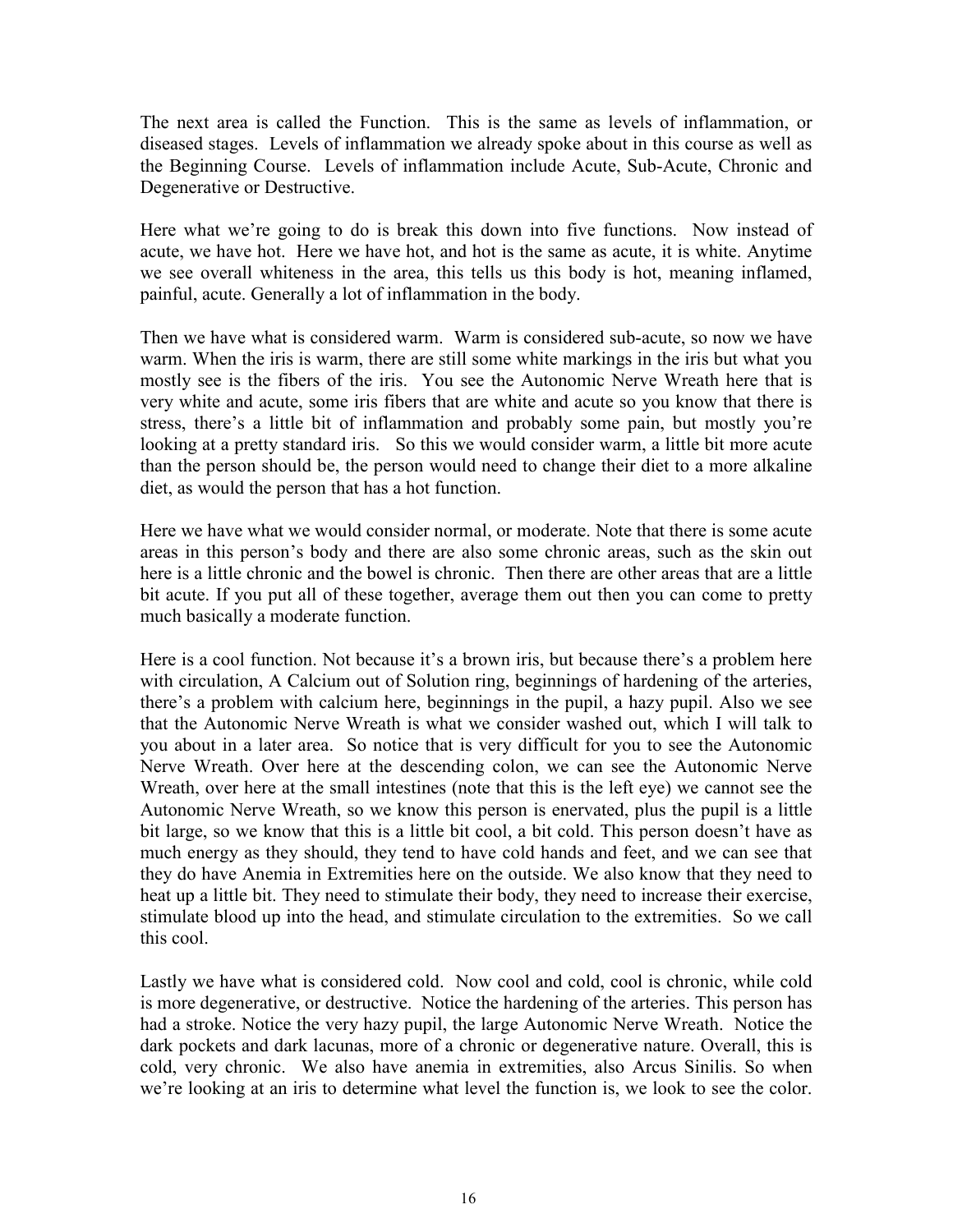Again there are five functions: First hot, then warm, then moderate, then cool, and then cold.

#### *Please stop your video and go through practice Four*

The next area of basic patterns is true eye color, weaknesses, and then colors. We've already covered this partially in the beginning course and a little bit already in the intermediate course, but I want to go over this a little more for you in a constitutional sense. There are basically three true eye colors: there is blue, there is mixed, and there is brown. A true blue eye is pretty much solid blue or gray blue with no discoloration or Psora. Notice in this iris there is a little bit of discoloration, but this is still a true blue eye. Most of the Psora or pigmentation or coloration is located right around the Autonomic Nerve Wreath. This tells us that the bowel is leaking toxic material from the inside to the outside, basically from the bowel, or from the transverse colon, the ascending colon, it is leaching out of the bowel and into the tissues of the body. Otherwise this is a true blue eye and we can tell that again by the fibers that are moving from the Autonomic Nerve Wreath to the perimeter of the iris.

Blue-eyed people tend to be from European descent, they tend to be prone to lymphatic disturbances and catarrhal afflictions. They tend to be heavy consumers of dairy products and a greater tendency to accumulate uric acid in their bodies, uric acid is what the kidneys eliminate and they also tend to have kidney troubles. The body systems and parts that people have to pay particular attention to are mucus membrane areas, such as upper respiratory tract, bronchioles, villi of the lungs, the digestive tract and the uro-genital tracts. They also need to pay attention to lymphatic issues, such as tonsils, appendix, spleen and lymph nodes as well as membranes of the joints. Health problems tend to be sinus trouble, sore throat, tonsillitis, ear-aches, bronchitis, asthma, swollen lymph nodes, skin catarrh such as eczema and dandruff, kidney weakness, arthritis and rheumatism.

This eye is a mixed biliary eye. We know this because not only do we have the fibers moving from the Autonomic Nerve Wreath to the perimeter of the iris but we also have this orange pigmentation in the fibers of the iris. Now a lot of times we'll see this orange or yellow pigmentation sitting on top of the iris such as this lymphatic rosary. This lymphatic rosary looks like its just sitting on top. But here in the bowel area and around the bowel area it does not look like it's sitting on top, it actually looks like its in the tissues of the iris. When that's the case, when the color or pigmentation is in the actual iris, then we know it's a mixed biliary eye. A mixed biliary eye shows up with discolorations or Psora, drug spots, on top of a blue background, the fiber structure is still visible through the color and yes we can see some fiber structure in here, in this area. Also here in the sinuses we can see some fiber structure.

The tendencies tend to be biliary or hepatic liver troubles. Its believed that the colorations on top are a sign of toxicity in the body due to digestive troubles. So this person tends to have digestive disturbances, problems with the liver and other digestive organs. Also this can lead to further imbalances in the glandular and circulatory systems. The body systems to pay attention to is the digestive system, which includes the stomach,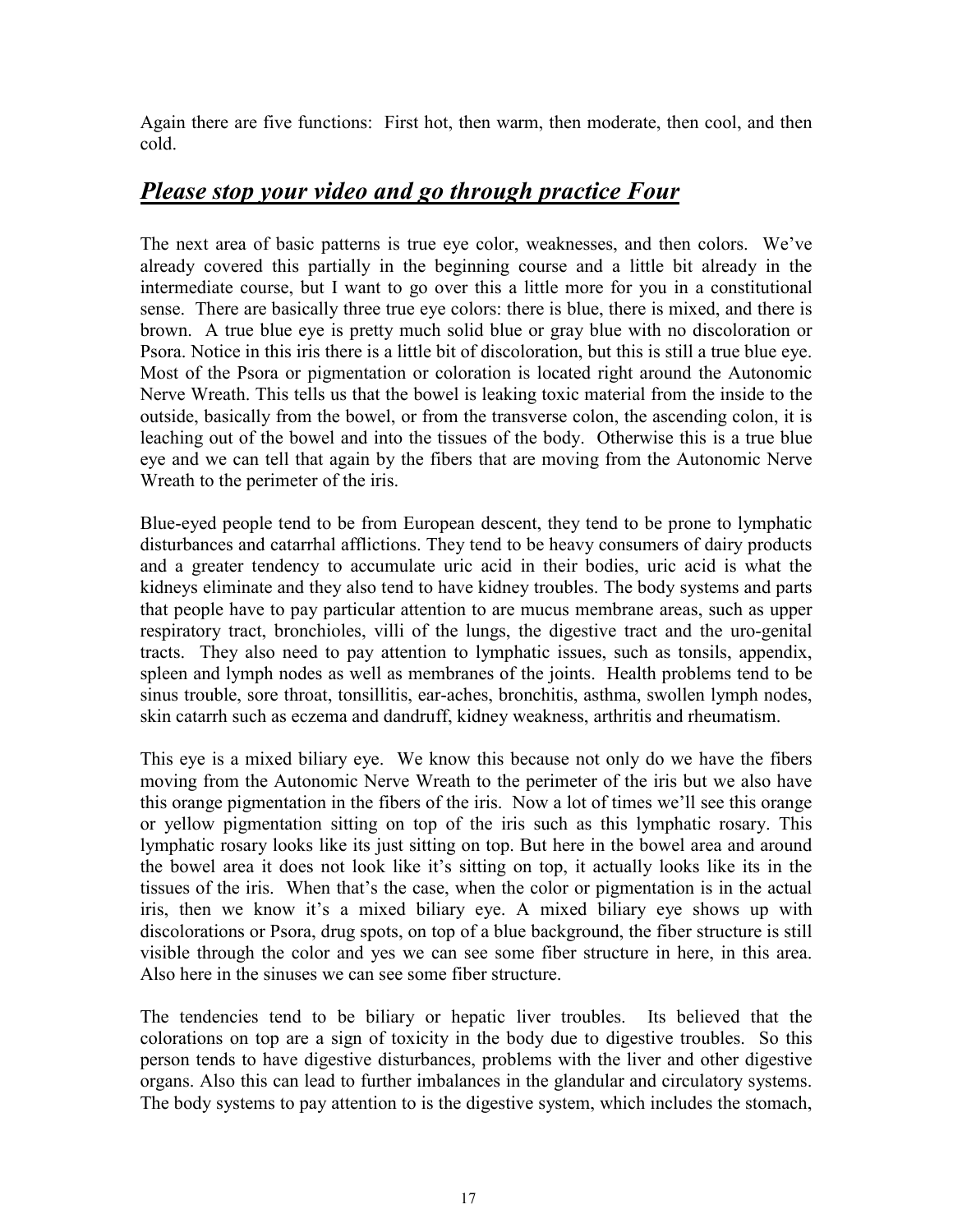the pancreas, the gall bladder and especially the liver, as well as the intestinal tract. Health problems would include hypoglycemia, PMS, indigestion, gall stones, constipation, gas, toxicity of the digestive tract, anger and or depression, difficulty getting to sleep followed by difficulty waking up in the morning, nausea, stiffness and achiness, headaches, especially migraine headaches, food allergies, seasonal allergies and Candida.

Here we have a true brown iris. Now in a true brown iris, we cannot see any fibers outside the Autonomic Nerve Wreath. So here is the Autonomic Nerve Wreath, going around the pupil very nicely. Notice the pupil is large and anytime the pupil is large like this of course its going to change the iris. But notice outside the Autonomic Nerve Wreath there are no fibers. This is because the pigment completely covers up the fibers of the iris. Now this is a lot more difficult, a brown eye is much more difficult to analyze than a blue eye, simply because we cannot see all the pretty colors, we can't see a lot of the markings we can see in a blue eye iris and so a lot of iridologists have difficulty in reading brown eyes.

Now the tendencies for a brown eye, this type of person would be predisposed to imbalances in blood composition, and to blood disorders. Its possible they might have an inherent inability to store adequate supplies of minerals, and they may especially have problems with calcium metabolism. The systems and organs that these people need to pay attention to are the circulatory system, which includes the heart, the blood and the blood vessels, the organs that make the blood, which include the liver, the spleen and the bone marrow; and the digestive system and the endocrine glands. So you can see that a brown eye needs to pay attention to everything that a blue eye would need to pay attention to as well as everything that a mixed eye would need to pay attention to.

If we go back to the blue iris, lets talk about weaknesses. The weaknesses for a blue eye would tend to be respiratory and lymphatic. Note this person has a little bit of a lymphatic rosary, also notice there is weakness here in the bronchioles, stress in the lungs, weakness over here in the breast, and there are other types of lymphatic weaknesses and respiratory weaknesses in this iris. In a mixed iris, its mostly digestive weakness. Notice the colon and how dark it is. Over here we have the gall bladder area, notice it's acute. Liver area, we have a lymphatic rosary going through the liver as well as an acute area here in the liver area. Pockets in the colon, all around the colon. Also weakness here in the pancreas. So this has to do with digestive weakness.

Brown eye, normally circulatory, we have anemia in extremities, of course most people have anemia in extremities. This particular eye doesn't really have hardening of the arteries, so this person is taking care of themselves. But they do have a little bit of Arcus Sinilis. We know that they have some glandular imbalance, the pupil is very large, which tells us there is adrenal fatigue and so on.

The common health problems for a brown iris would include anemia, hardening of the arteries, all types of blood diseases, constriction and hardening of lymph tissue, possible reduced leukocytes in the blood, digestive troubles, mineral deficiencies and early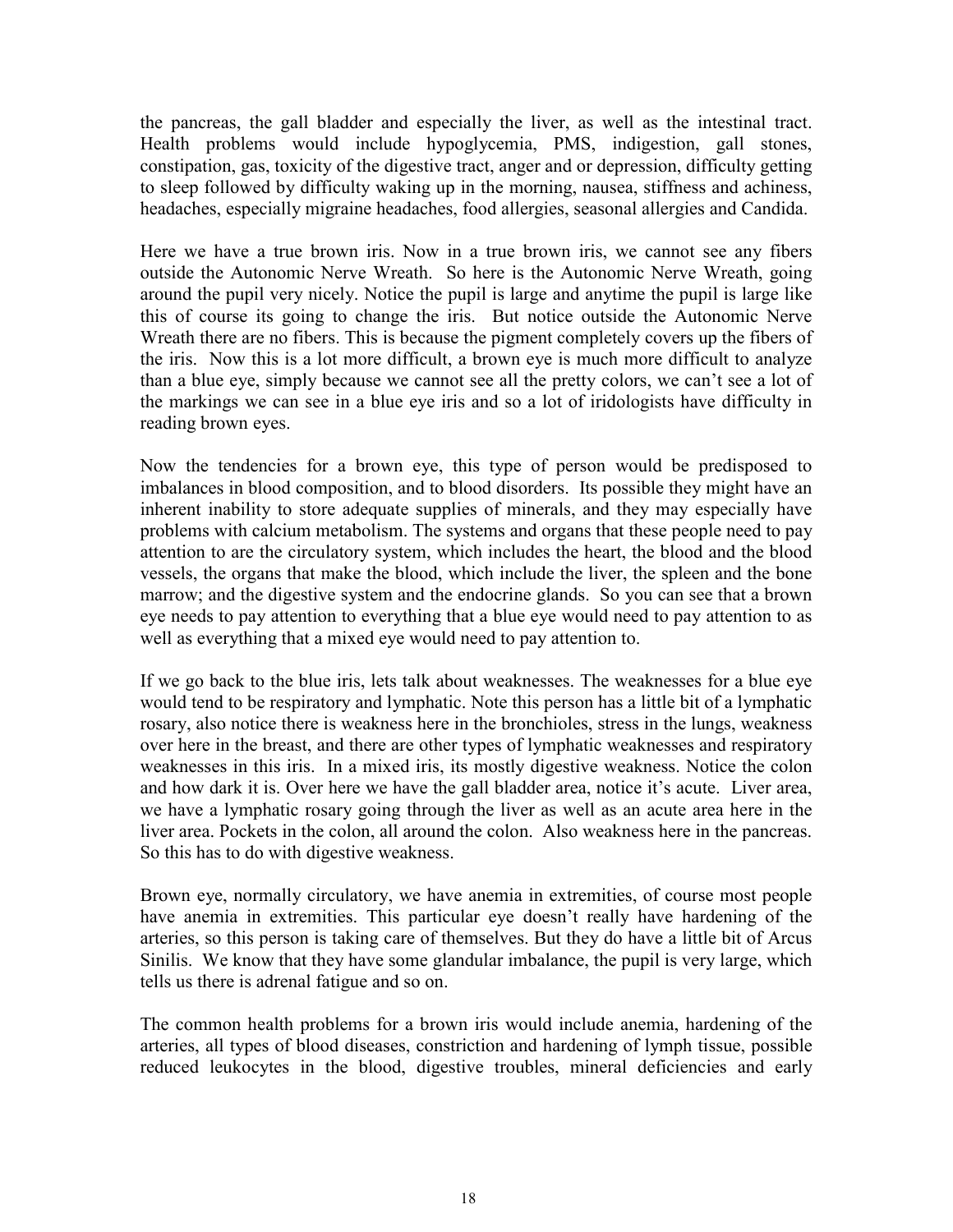breakdown of the endocrine glands. So you see in all cases its very important that all three eye colors take care and eat well, exercise well and take care of themselves.

The next area of constitutional iridology and basic patterns is considered colors. Here we have five colors. We have yellow, neon orange, dirty orange, brown and reddish brown. I went over this already in the beginning course but I'm going to review again for you.

Yellow, which is at the very bottom or the first layer of pigmentation on top of an iris, relates to the kidneys. This suggests poor kidney function, it suggest a build-up of uric acid. Also this can have to do with mucus, notice in the sinus area when you're looking at your clients, look in the sinus area to see if there's a lot of this orange and yellow pigmentation in the sinus area. Especially if the person is complaining of allergies and sinusitis. Otherwise, if you're looking at a blue iris, as this is, and you see a lot of this yellow pigmentation, we know there is kidney weakness. This is the left eye, note down here at six-thirty, this is the kidney area, we definitely have a weakness here in the kidney area.

Next color is neon Orange. Neon Orange which would look something like this, or here in the sinuses or the Autonomic Nerve Wreath, there's quite a bit of orange in this iris. We don't see this quite a lot, but this relates to the pancreas and it suggests a tendency to blood sugar imbalances and problems with digesting or metabolizing carbohydrates. So if a person like this comes to see you, you notice a lot of this neon orange pigmentation in their iris, you may be able to tell them that they have a tendency to blood sugar imbalances, but you cannot diagnose them. You cannot tell them they have hypoglycemia and you cannot tell them they have diabetes, but what you can tell them is that it looks like there's an imbalance in blood sugar. Of course the pancreas is not on this side of the iris, this is a left eye and so its not in this iris and neither is liver so we can't confirm that in this iris.

The next color is dirty orange. We do have some dirty orange pigmentation here, and also a little bit on the Autonomic Nerve Wreath and dirty orange may relate to pancreas or the gall bladder. It can suggest gall bladder problems. You would normally notice markings in the gall bladder zone or you could also see fatty deposits in this whites, or sclera. The white of the eye is called the sclera, and there is a completely different study, called Sclerology, that I suggest all iridologists study, because reading the sclera is as important as reading the iris, but fatty deposits would show up in the sclera near the nose area. It kind of looks like a fatty deposit on top of the sclera, and if we see this then we know there is weakness in the gall bladder, weakness in the liver and we know that there's an inability to break down fats and proteins in the body. The person would need to build up the liver, build up the gall bladder, possibly do some liver/gall bladder flushing and work on their anger, since anger and fear are both held in the liver. Stress affects the liver, so this is an area that breaks down very easy. It is also luckily an area that heals very rapidly, so working with the liver and the gall bladder is something that is pretty easy to do.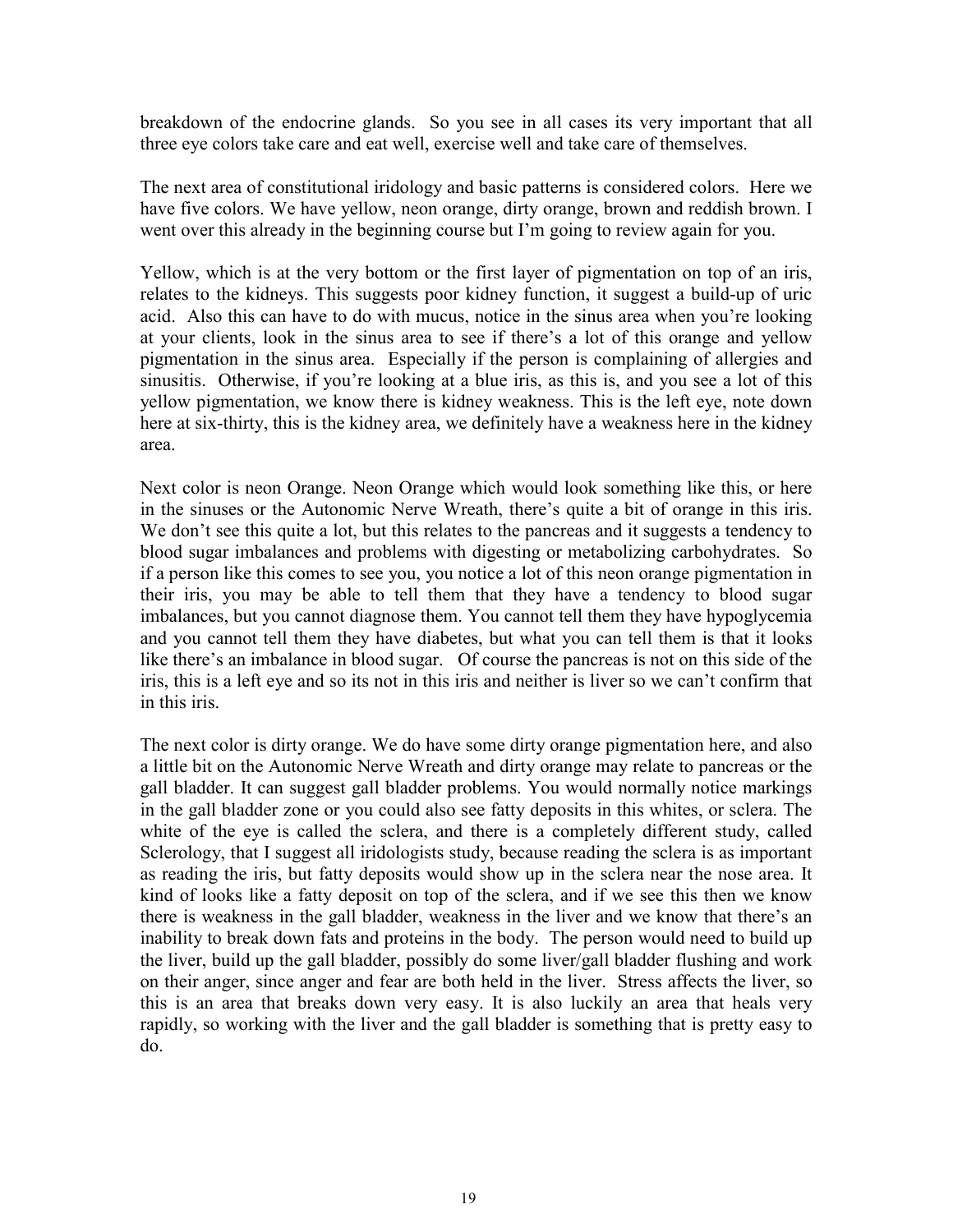The next color is dark brown. We have some dark brown in this iris, some dark brown pigmentation. This usually relates to liver function. So not only are we seeing orange in this iris, we're seeing yellow in this iris, we're seeing dirty orange, we see fatty deposits and now we're seeing these brown pigments. So we do know there is blood sugar imbalance, kidney weakness, we also know that there is weakness in the liver/gall bladder and we would know how to work with this person.

The last color is reddish-brown, and we have some reddish-brown here, some of these look both, reddish-brown and dark brown. This suggests a breakdown in the blood and a need to work with blood purification and building. Also an inability to store iron. Possible problems with liver, spleen and bone marrow. So there again, liver comes up again and then the lymphatic system, the spleen and the bone marrow come up.

So whenever you see any of these colors of pigmentations in the iris its very important that you inform your client what is showing up in their eye. This way they can determine what the best form of treatment is; if they should do cleansing, or if they should do blood cleansing, bowel cleansing, if they should use Colemas, if they should do enemas, if they should do other types of water therapy, if they should use herbs or Bentonite, and also depending on their constitution or their structure, this will also tell you if they should cleanse or if they should build. Its very important when you're looking at an iris and you're talking to a person, depending on their lifestyle, depending on their structure, this will determine if they're strong enough for cleansing or if you need to build them for six months.

#### *Please stop your video and go through practice Number 5*

The next area of constitutional iridology is called Personality Fiber Structural Typing. We'll be going through the Personality Typing, and then we'll be going through Nerve Wreath Signs, and determining the Dominant Side. When we're talking about Personality Typing, what we'll be doing here is looking at the iris of the eye and determine what type of personality this particular person has. This is very important to learn because it will then tell you how they deal with life. It will tell you how you should work with them, it will tell you if you can cleanse them, if you can build them, how they relate to various stresses in their lives, what their problems may be, what the therapies should be, their emotions, what body systems and organs would be weak. This is all based on personality.

Now there are four basic personality patterns. These are based on the Rayid mode: the flower, the jewel, the stream and the shaker. What I'm going to do is go through this for you, and give you the German, the Jensonian and the Rayid names for each one of these personality types and then I'm going to tell you which body systems and organs tend to be weak, what the problems are, what the therapies are and their emotions.

The first pattern is called Emotional/Spontaneous. There are two sub-types to Emotional/Spontaneous. There's what's called the Connective Tissue Type, which is the iris that you're looking at right here. In this iris we see many lacunas and no Psora. In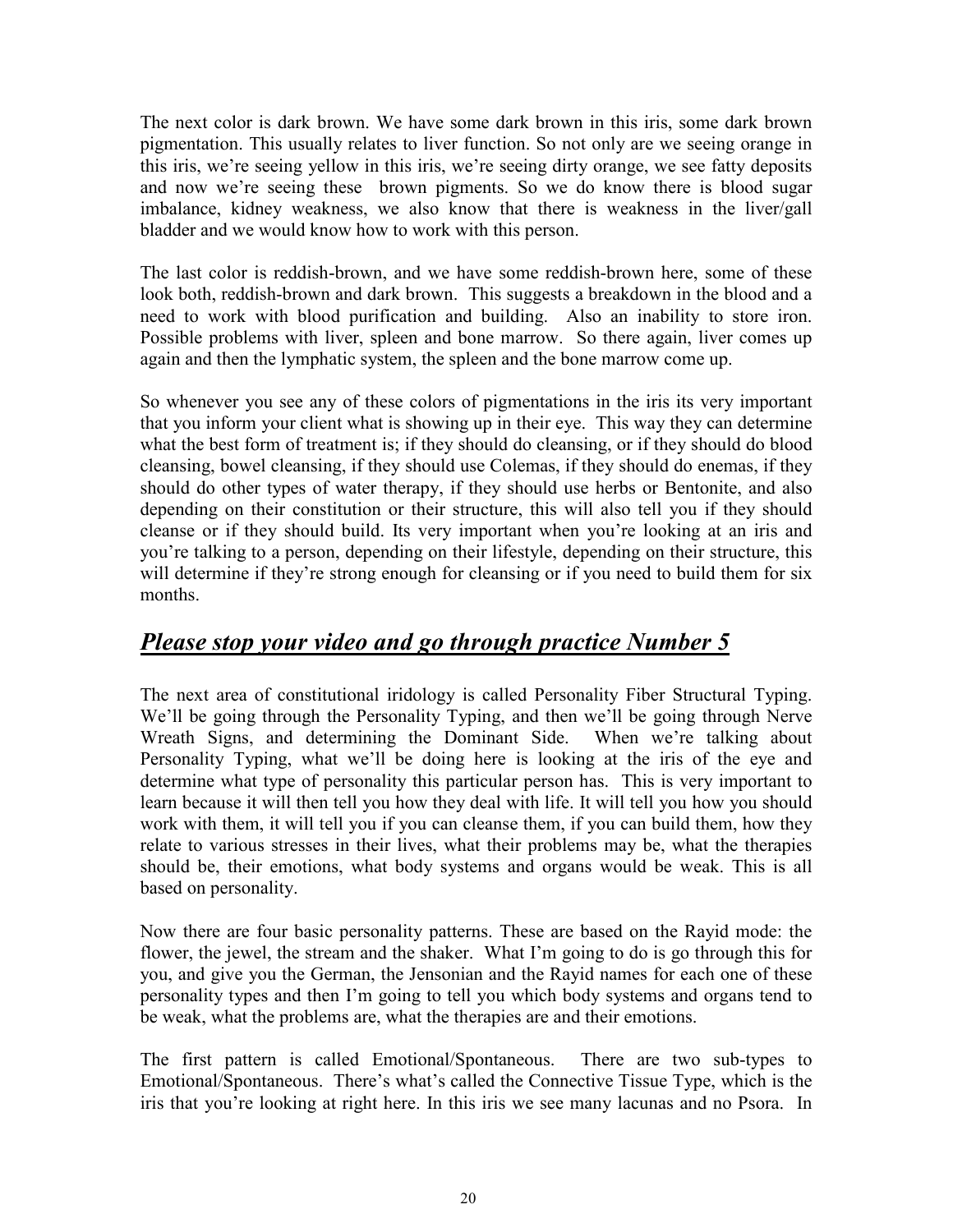German Iridology this is considered the Connective Tissue Type, in Jensonian Iridology, this is considered a weak constitution and in the Rayid Iridology it is considered a Flower/Emotional Type.

In this iris there tends to be a lack of structural tone in the connective tissue in the body. Wherever there are lacuna there tends to be structural weakness. If a lacuna is dark, then that area of the body tends to be weak. Notice all of these lacuna and how dark they are, they are all chronic. This type of personality, the problems they would have, they would have a lack of tissue integrity and this would include problems such as hemorrhoids, varicose veins, prolapsed colon, organ misplacements, hernias, subluxations and structural misalignment.

These people would tend to have glandular and especially adrenal weakness. Notice the pupil, its enlarged, this tells us there is adrenal fatigue and adrenal weakness. Notice the Autonomic Nerve Wreath, now I haven't taught you about this yet, but if we have difficulty seeing the Autonomic Nerve Wreath as we over here its considered washed out. This means that the person is enervated, or has adrenal fatigue, and we will cover that later in the course.

They may have problems assimilating or utilizing structure-building nutrients, such as calcium, vitamin C, bioflavinoids, silicon and protein. Basically their entire body needs to be built and tonified. Herbs such as raspberry, comfrey, nettles, oat straw are beneficial. Calcium, protein and Vitamin C, silicon and minerals for the digestion are also beneficial. So is bowel cleansing with fiber. So things like Cascara Sagrada and psyllium. They tend to be strong emotionally. They may live longer and healthier lives than someone with a stronger constitution. This is what we call emotional/spontaneous, a connective tissue type.

Here we have a polyglandular type or what is also called a "Daisy-Petal Eye" or a "Ring Around the Collaret". This eye type has many lacunas encircling the Nerve Wreath. Here we have the Nerve Wreath, notice how large it is. Notice all of the lacuna outside the Nerve Wreath, and they are all over, they are all around this iris. Now when somebody comes into your office with an eye looking like this and they sit down in front of you and you start looking in their eyes, it is very, very difficult to tell the difference between the structure of the eye or the constitution of the eye and the inherent weaknesses. The first thing that most Iridologists would tend to do would be to go through the eye, look at all the lacunae and tell the person that all these areas in the body are weak. Of course, if you do that, you'll probably have a person crying as their walking out of your office. So its very important that when you're looking at an iris and you're telling a person what their inherent strengths and weaknesses are, that you do both, very important that you tell a person their inherent strengths as well as their inherent weaknesses. Everyone needs to know where they are weak so they can heal those parts of the body, but it's also important to know what areas are strong, that's very important. Now this iris also has a lack of structural tone in the connective tissue of the body. The way we can tell this is because of all the space between the fibers. The fibers are very wavy, there's a lot of lacunae, a lot of space and connective tissue weakness. Again,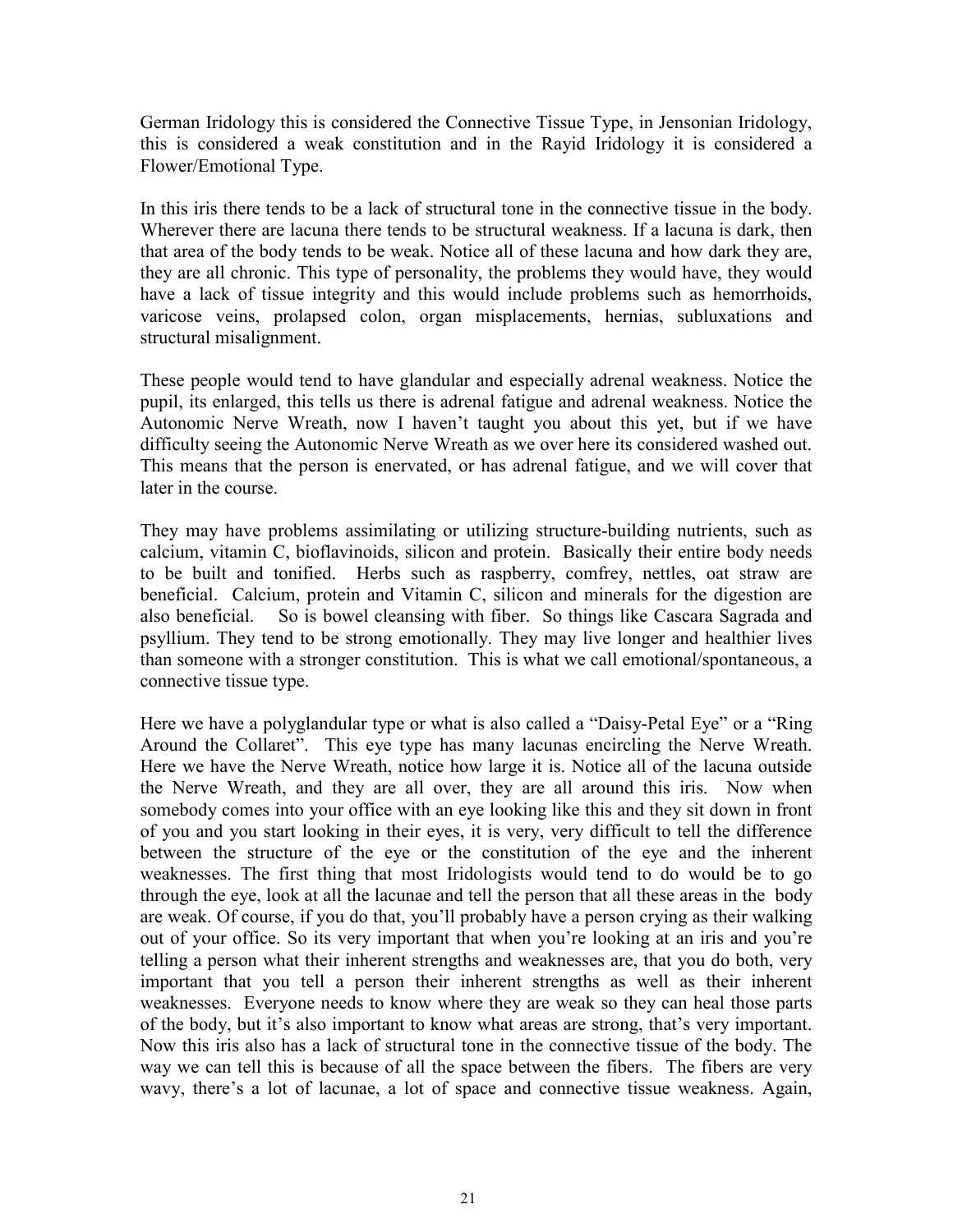wherever the lacuna's lay, there can be structural weakness, and if a lacuna is dark, then that area of the body tends to be sluggish. So if we look here at this lacuna or crypt, we can see that this is chronic. This would tend to be very sluggish in this area in the body, whereas these other lacuna these are mainly sub-acute. We've got a little bit of chronic up here at one-thirty, two-o'clock and so we know that these areas are more chronic.

Now this type of personality tends to be prone to insufficient excretions of the glands such as the pancreas, the gall-bladder, the adrenals and other glands. They also tend to have digestive troubles, trouble with the heart, the liver and the kidneys. Here the entire body needs to be built and tonified. Again the herbs such as raspberry, comfrey, nettles and oat straw are beneficial as well as calcium, extra protein, vitamin C and silicon. Minerals for digestion are beneficial as well as bowel-cleansing as well with fiber.

Emotionally these people tend to respond to life with deep feelings and emotions. They are very 'flowery' and 'showy', but lack staying power. They tend to be very loose and open with their feelings. So if you know of anybody that you can sit in front of them for ten minutes and they'll tell you their entire life history, then if you look at their eyes, chances are they may have a polyglandular type. These people learn best with their ears and respond with visual output such as dramatic gestures, especially circulatory ones.

Pictures, visual descriptions and comments like "look", and "I see". They tend to explain decisions in terms of "I feel", "I feel this," "I feel that." They use round sounds such as "oh," "okay," and "ooh" when they like something or don't like something. When they're excited or stimulated, they're very spontaneous and impulsive. The thing they need to learn is how to be controlled and reserved with their energy. They need to learn to be a little more conservative and they tend to be attracted to analytical thinking types in long term relationships.

The next iris we're looking at here is considered Analytical/Thinking. In an Analytical/Thinking iris what we're looking for is many Psora and no Lacunas. The German call this Psora, the Jensonian calls these Drug Spots, and Rayid calls this a Jewel. This is because there are all of these Psora all over the iris. Once in a while there will be a small lacuna but normally in an iris that is Analytical/Thinking we don't have any lacunas.

This personality type tends to have a breakdown of blood due to liver problems. The colors indicate which organs are involved, so here we have a dark brown and a reddish brown. This tells us liver, inability absorb or retain iron. All has some orange which tells us there are some blood sugar imbalances. Pancreas, liver again, got some yellow here, which has to do with kidneys so there are several organs involved here. This indicates a tendency towards a tense, rigid condition in that area of the body. Where the Psora are in the iris tells us that there is a rigid and tense condition in this part of the body. And these rigid conditions often leads to an accumulation of toxins and metabolic waste.

The organs tend to accumulate toxins and the body needs to be cleansed. This person is prone to liver and blood sugar problems, toxic accumulation and stagnation of energy.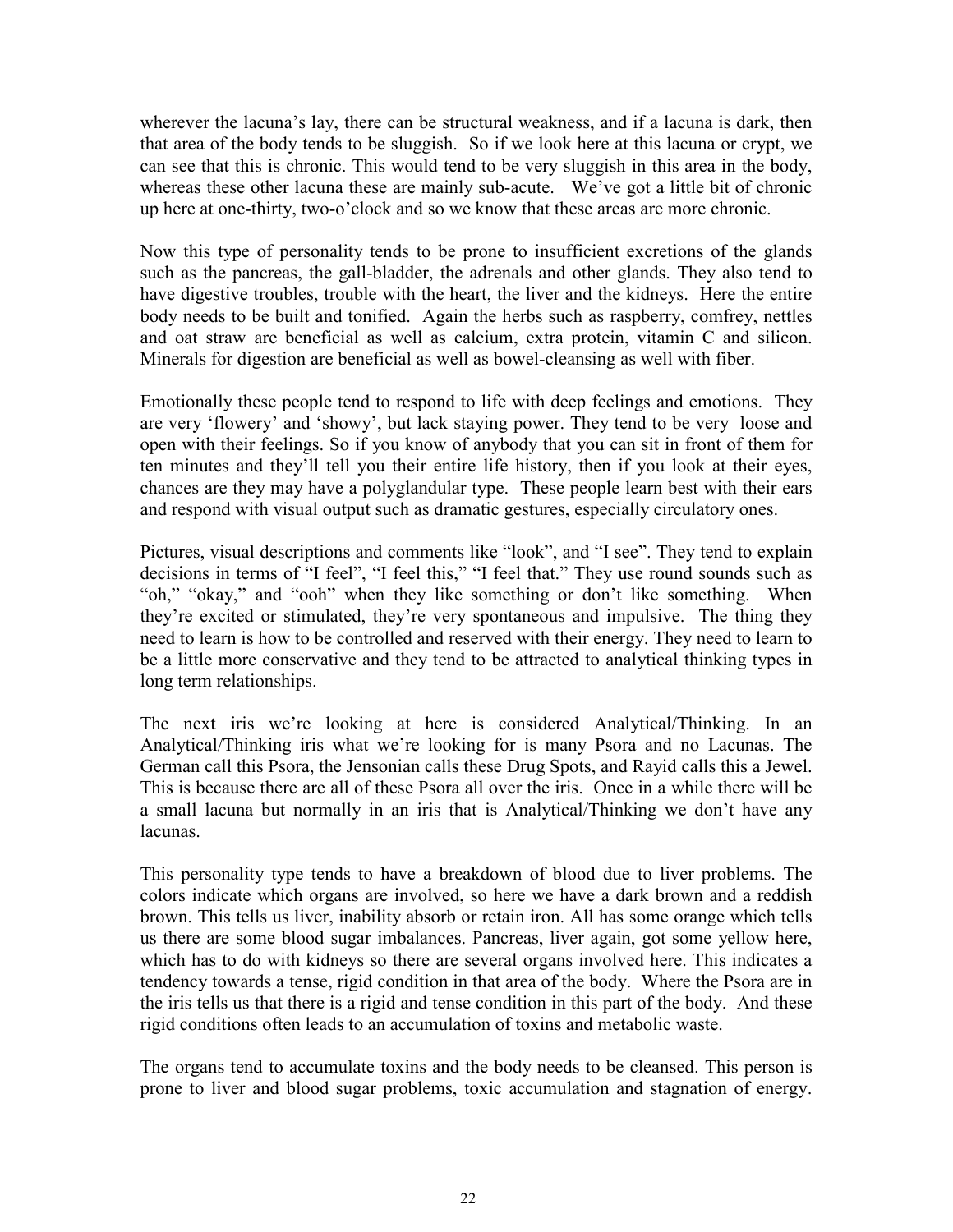The Psora represent 'hot spots' which tend to build energy and heat. Chances are if you have a client in front of you with this type of marking in their eye they probably have pain in all these areas of their body. They tend to be very tight and tense and very painful.

This person would require cleansing and releasing therapies to remove the toxins. Bitter and relaxing herbs would be beneficial and foods such as lobelia, valerian, yellow dock, dandelion, burdock, , vitamins such as B-Complex and minerals such as magnesium and increased Oxygen.

As far as emotionally the spots represent a 'hidden' or 'closed' nature. This person responds to live with thought and analysis. They would need to figure everything out; why is the sun the color it is; why does it work the way it does; why does this need to be done that way; and why should that be done this way. Also figuring everything out, they need to know what makes things tick. They input visually and are likely to have a 'show me' attitude. "Okay, so you tell me that this works, show me, prove it, tell me."

Their initial attitude may be skeptical but once they're convinced they are much more likely to stick with it. They are also convinced by reading. They're convinced by reading, they're convinced by 'show me.' They think a lot and tend to explain their decisions in terms of "I think this" and "I think that." "I think you should do this" and "I think you should do that," and "I think this is the way things work" and so on. They output with words and enjoy technical and precise language. Their output will tend to be more reserved, gestures pointed and controlled, and sounds subdued and sounds subdued and 'closed', like "uh", huh", "ah". These people need to learn to let go, to relax, to enjoy life a little. To understand that not everything has to be analyzed and figured out, some things are just the way they are.

The next personality type is considered Active/Kinesthetic. Here we have very straight and fine fibers with an absence of Psora and Lacunas. The Germans calls this Neurogenic, Jensonian calls this a Strong Constitution and the Rayid calls this a Stream. This tends to be a balanced fiber structure. There are no areas of extreme laxity, no lacunas and no areas of extreme rigidity such as Psora. There are just fairly straight eye fibers. And we're talking about the fibers that are going from the Autonomic Nerve Wreath to the perimeter of the iris.

They have a pretty sound physical structure and these people can give their bodies a great deal of abuse without having them break down. The problem these people tend to have, they tend to abuse their bodies with way too much work. Don't we all? They tend to have a tendency towards nervous and stress related disorders such as central nervous system weakness, headaches, vascular spasms, heart attack and stroke, ulcers, skin eruptions such as shingles, rashes under stress and MS.

These people would benefit from Nervine herbs such as chamomile, lobelia, passion flower, hops, skullcap and valerian. Meditation may also be helpful. Also there's a need for them to take time for themselves instead of spending so much time caring for others. This is a person that puts themselves aside and take care of everybody else first. They are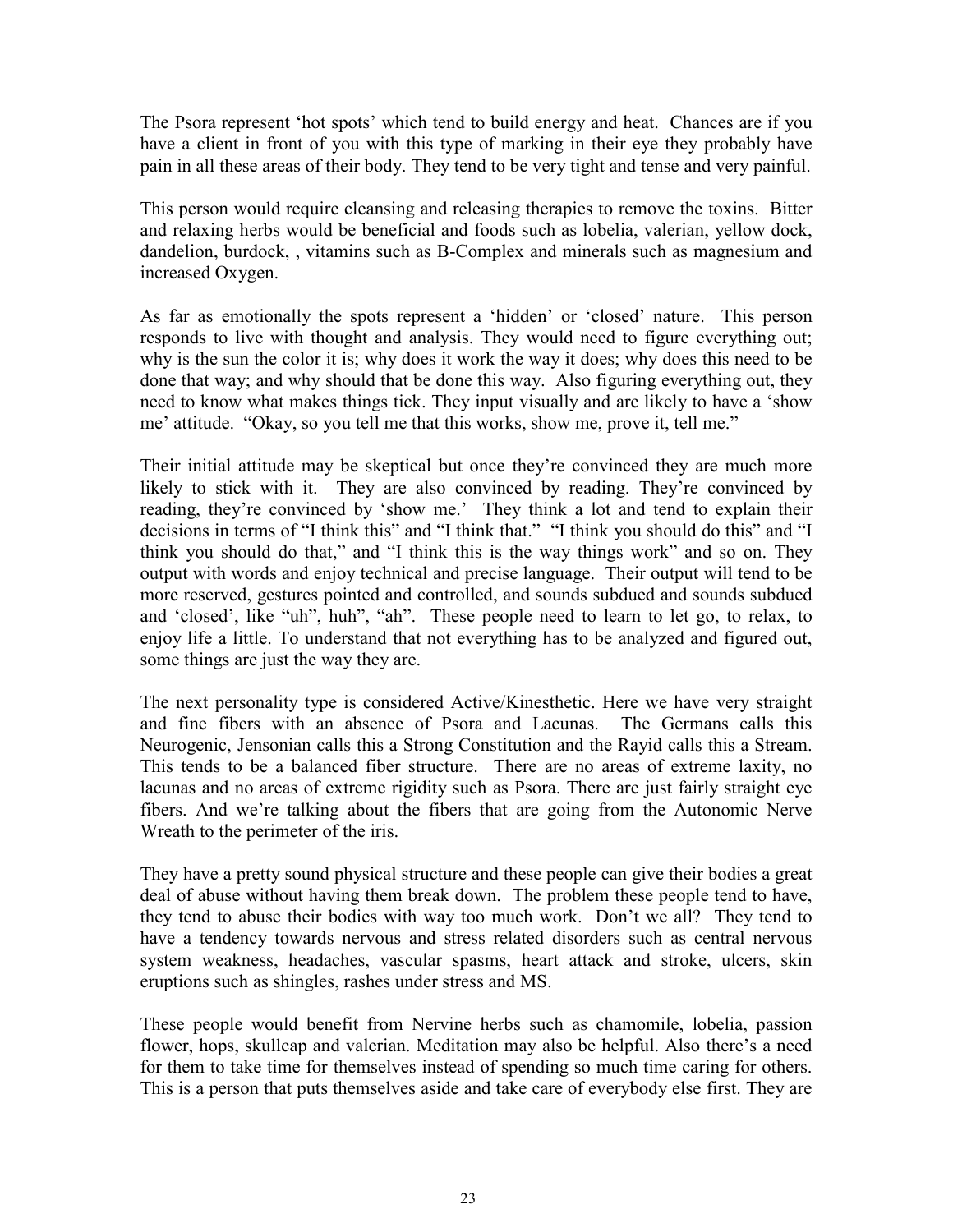physically oriented, they learn through touch and movement. They respond to life with action and try to keep things running smoothly. You could consider this person a moderator. They often feel responsible for everything and have difficulty letting anything fall through the cracks.

Notice the eye fibers and how nice and tight they are. We don't see hardly any space between these eye fibers. This usually tells us this person has difficulty letting things go. They don't let things 'fall through the cracks', so to speak. These people need to learn their own limits, to know when to stop and rest, or recreate themselves through recreation. They tend to use sounds like "mm" or "Hmm" when they are touched or affected by something.

The next personality type is what we call Robust Neurogenic. This also has nice straight fibers but these fibers have a slightly wavy appearance, similar to combed hair. Notice the fibers from the Autonomic Nerve Wreath to the iris. They're nice and straight but they're a little wavy; it does look like combed hair. This is also a balanced fiber structure. Also a sound physical structure. These people also can give their bodies a great deal of abuse without having them breakdown. These people also tend to nervous system problems, and would benefit from Nervine herbs such as chamomile, lobelia, passion flower, hops, skullcap and valerian. Meditation would also be helpful, and these people also need to learn to take time for themselves. Emotionally, these people are able to let things 'fall through the cracks', so they don't tend to burn themselves out with as much stress quite as often.

The next personality type is what we call Innovative/Extremist. This personality or this iris has both Pigments and Lacunas in the same eye. This, in German there is no name, same thing in Jensonian, but in Rayid we call this a Shaker. This person can be extremely emotional, extremely analytical or extremely kinesthetic depending on the dominant pattern in their eyes.

They tend to have a lot of varied health problems. They have to constantly alternative between cleansing and building to stay healthy. Usually that's done on a three to six month basis. So if you have a client that comes to you and has this type of iris, first you may want to build them, so you would build them for six months, then you would put them on a cleanse for three months, then build them for six months, and so on. So they are alternating. You need to be sure you don't constantly cleanse this person, or anyone for that matter. No one can always cleanse. You need to build in between the cleansing, its very important.

This person tends to be prone to multiple health risks and have a reduced functional capacity. They're less likely to take care of themselves. They tend to have an open nature and a closed nature also, so they tend to be at war with themselves because they have both the emotional type as well as the analytical type personality. They're seldom content with the status quo and feel impelled to be out on the fringes. They tend to be at the cutting edge of change and tend to be very creative and innovative. They move 'to and fro' because they are trying to reconcile the opposites within themselves.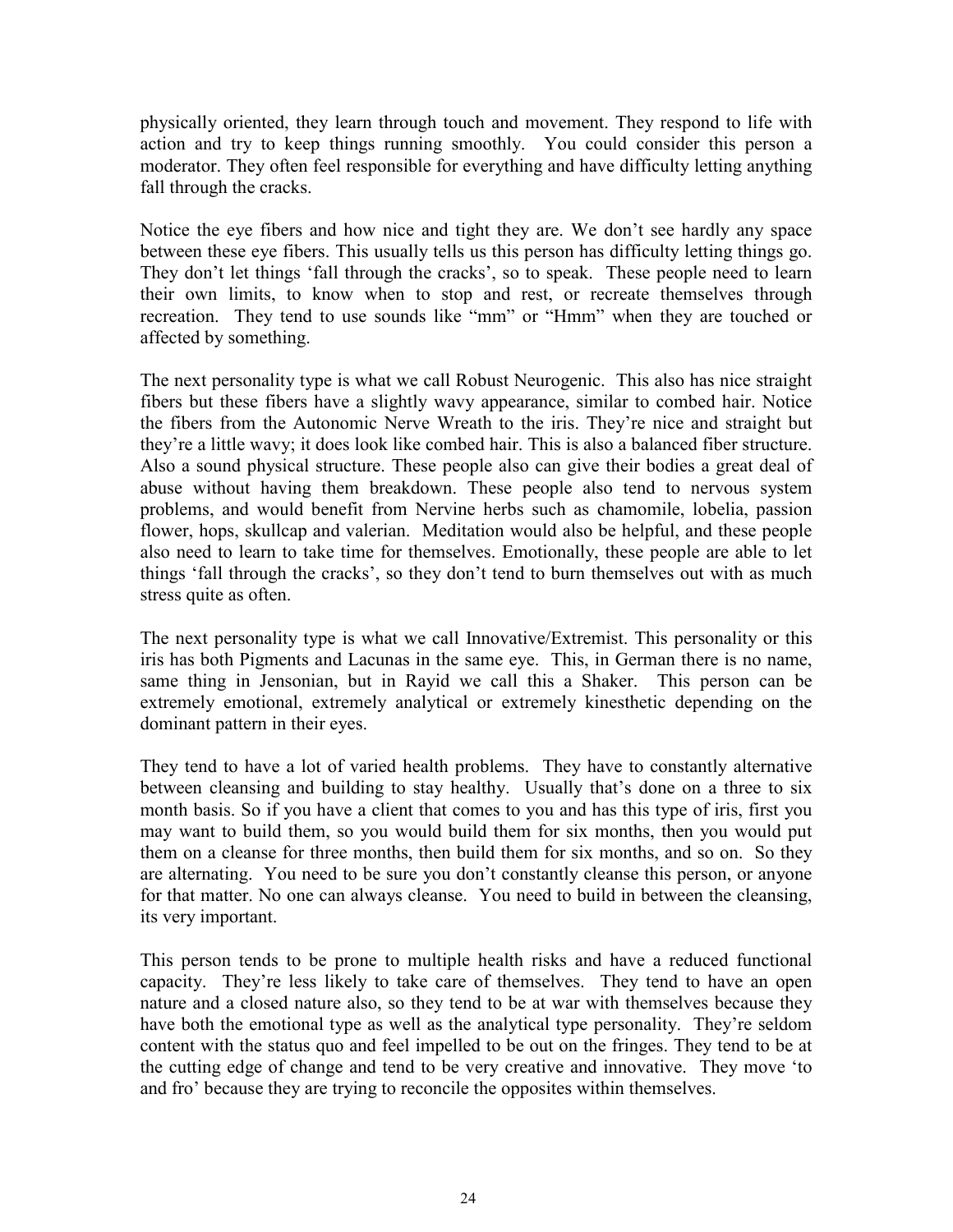Now at this point we have mixed types. I just went through the basic patterns. There was Emotional/Spontaneous, with two sub-types of connective tissue type and polyglandular. Then we have the Analytical/Thinking type, then we have the Active/Kinesthetic type, and we have two sub-types there, there was Robust/Neurogenic and Delicate/Neurogenic. Then the last basic pattern was Innovative/Extremist. Now a lot of times people won't fall into one of those four categories. It just doesn't happen. And many times they don't fall into those areas so we have possible mixed-types. We have five possible mixedtypes.

These include Emotional/Kinesthetic, Analytical/Kinesthetic, Emotional/Extremist, Analytical/Extremist and Kinesthetic/Extremist. This iris type is Emotional/Kinesthetic. They have a few tiny lacunas, but otherwise straight fibers, so notice there are some pockets, but outside the pockets there are a few small lacunas. Otherwise the fibers are fairly straight. This would probably be a tight to moderate function. These people are doers who have a great deal of feeling. They tend to over empathize with people's emotional needs and they feel overwhelmed because they are unable to take care of everyone's problems. These people want to take care of everyone. They want to take care of everybody, do for everyone and that's impossible. These people need to learn how to detach themselves. And they need to learn that they don't need to fix everyone, there's no need to fix anyone, people are fixed, already.

Here we have what's considered Analytical/Kinesthetic type. We have one or two Psora, otherwise straight fibers. So here we have one, two Psora, we have a couple other small Psora here, and actually if you look at this iris, if you notice here that there is a red blood vessel in the iris. Now normally a red blood vessel is on top of the iris fiber and this is usually considered a 'hot spot', and here we have another one. There's actually several in this iris. We don't see these a lot. There's another one. When we see these this tells us that these areas are hyper and they need to be taken care of right away, they need to be paid attention to immediately. Its very important. Okay, so this is an Analytical/Kinesthetic. These people are doers who tend to be analytical. They tend to be calm, caring people who can readily see the needs of other people. So Analytical- they need to analyze things, Kinesthetic- they're very feeling, touching, so they have both personality types.

The next personality type is Emotional/Extremist. Here we have a lot of Lacunas and few Psora. Notice in this eye we have one large Psora, actually we have another small Psora here, but otherwise we have loose fibers but a lot of lacunae in between the lacunae. This isn't considered a daisy petal but it is considered a looser structure and a weaker constitution. These types of people tend to be very flashy and charismatic; they're good at leading groups, they expressive their creativity and inventiveness through their feelings and spontaneity.

Here we have an Analytical/Extremist. When we see this type of eye, this has a lot of Psora and few lacunae. These people tend to be self-reliant, strong willed and forceful. They express their creativity and inventiveness through their words and thought. Notice this type of person would be analytical, so they need to know 'why'. This person would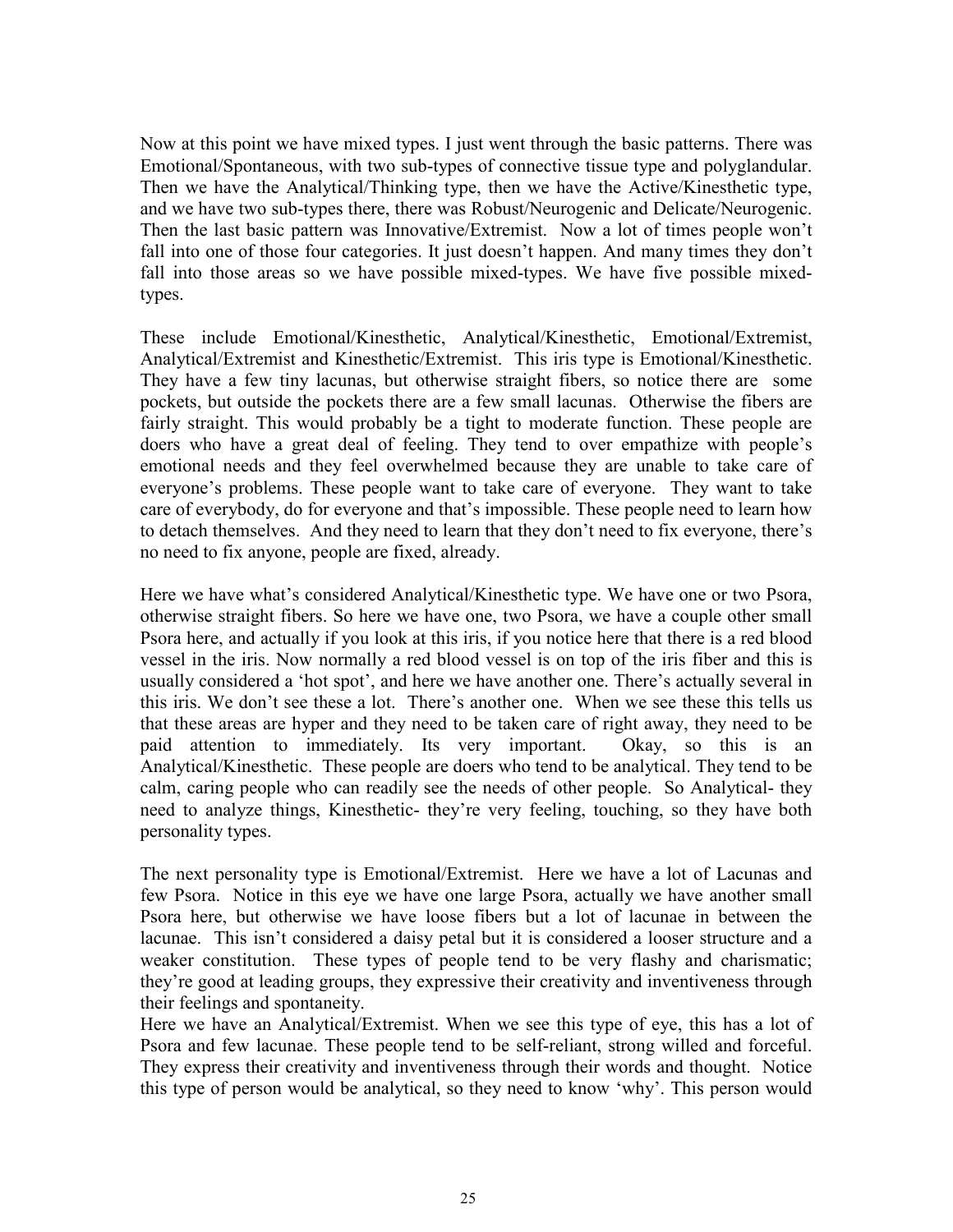study a lot, go to a lot of seminars, take a lot of classes. They need to know why they're around, why they're alive, why they're on this planet, where do I go from here. They're extreme about. They're the kind of person who has to have fifty certificates on their wall, they couldn't just have three or four, they'd have to take every class they'd heard of and have every certificate up there. Of course they'd be very knowledgeable also, but this is someone who is extremely analytical.

The last mixed personality type is considered Kinesthetic/Extremist. In this personality or in this iris we have several tiny lacunae and several tiny Psora. So here we have a small Psora, here we have a teeny-tiny Psora, here we have another. WE have a small lacunae here, another here and here. This is considered a Kinesthetic/Extremist. These people are driven to extremes of action. They express their creativity and inventiveness through their bodies. Kinesthetic meaning that they feel a lot, and they are extreme so they always need to feel something, they always need to feel good, or feel something through their bodies.

## Please stop your video and go through Practice Six.

Now we're going to talk about Nerve Wreath Signs. This is also part of constitutional Iridology. When we're talking about Nerve Wreath Signs we're talking about how close the nerve wreath is to the pupil area. Here's the Nerve Wreath. It goes nicely around this area here, around the bowel, around the small intestines, around the large colon, just comes right around. Now note that this Autonomic Nerve Wreath in some areas takes more than half of the iris. This is considered flaccid or Atonic, Loose or Public, Public meaning the person is an extrovert, they're public. They'd be the life of the party, they'd be the person you'd want to take to the party, they'd be standing on the tables dancing. Very outgoing, very extrovert, a lot of fun to be around. This also means that the bowel tends to be Atonic, or ballooned. The bowel lacks muscular tone. This person would suffer from constipation due to sluggishness or looseness rather than tension.

This person would benefit from Cascara Sagrada and other stimulate laxatives, Psyllium, Bentonite, bran, black walnut, calcium and Citrus bioflavinoids. So this is considered a loose nerve wreath, Flaccid/Atonic, Loose/Public.

Here we have a balanced Nerve Wreath. Balanced meaning it nicely goes around the colon here, nicely goes around the pupil. The pupil in this iris is a little bit enlarged so if you imagine the pupil a little bit smaller, normally a balanced Autonomic Nerve Wreath is about half-way or a little less between the assimilation ring and the perimeter of the iris. So here we see the Autonomic Nerve Wreath and we know this is balanced. This also means that this person has a balanced personality. They're not very extrovert, they're not very introvert, they like to spend time at home alone, reading a book, but they also enjoy going to parties. They wouldn't be one of the ones standing on a table dancing, but nor would the type of person that would stand next to the punch bowl or be a wall flower. This person would just go and have a good time. This person would also tend to have pretty normal, balanced bowel movements. They would tend to be pretty regular,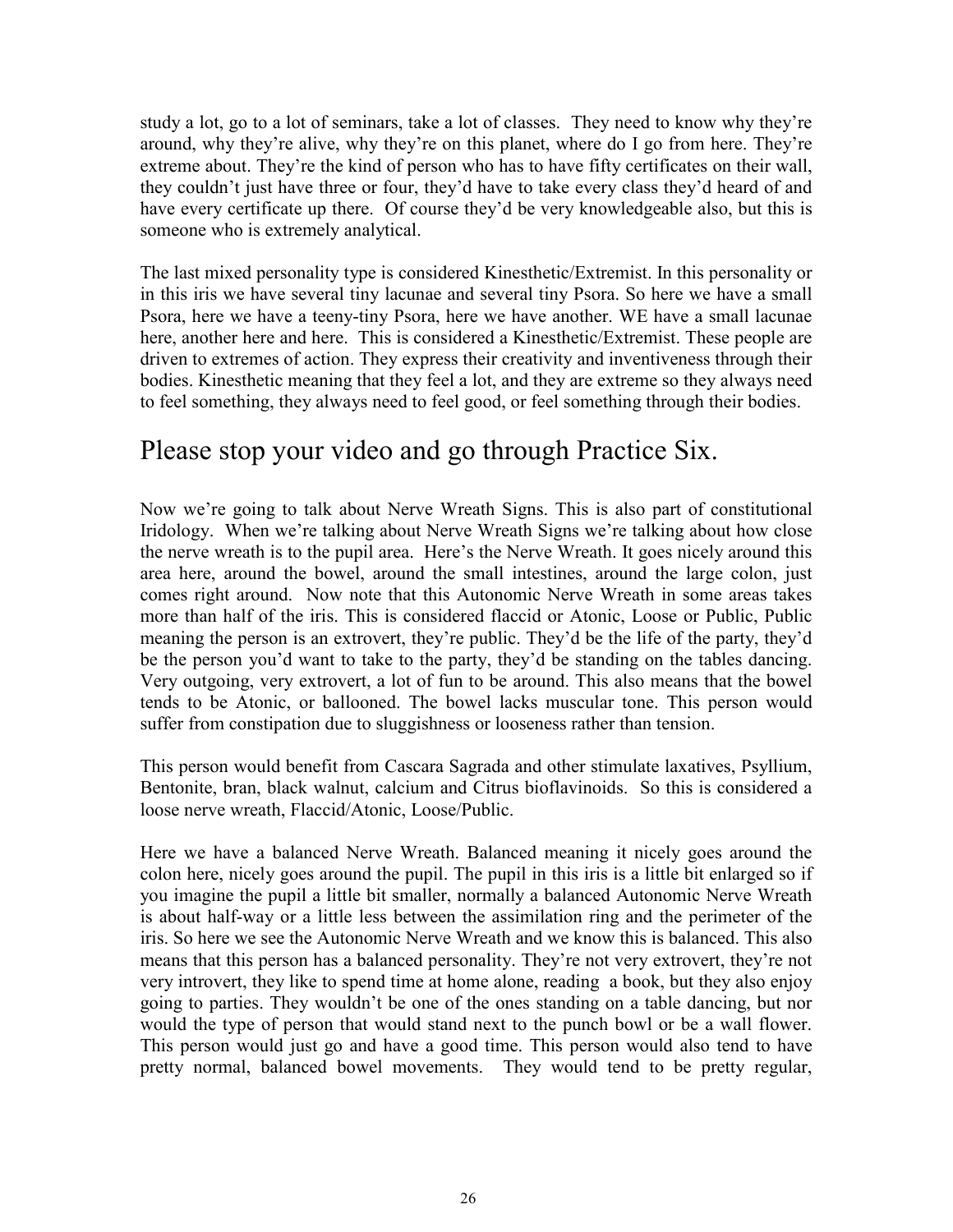wouldn't have a lot of problems with constipation or diarrhea, just pretty even keel, pretty balanced.

Here we have what's considered a Constricted or Spastic bowel, or a Tight or Private Nerve Wreath. Notice how close the Autonomic Nerve Wreath is to the pupil. And this is isn't even that close, there are other irises where the Autonomic Nerve Wreath is so hard to see because its right next to the assimilation ring. This person tends to be a little more introvert, more private, they would tend to go to a party and be a wall-flower, that's pretty typical. The bowel is too tense, tight or spastic. Notice here in this area at five o'clock, the bowel comes in tight, it comes in towards the assimilation ring. This is an area of stricture or spasicity. This area would tend to cramp, this person would have a tendency to have a crampy bowel.

Constipation is caused by nervous tension and muscle spasms. The bowel function would be erratic. This person may go several days without a bowel movement and then they may have two or three. They could also have alternating constipation and diarrhea. They would benefit mostly from Nervine herbs such as lobelia, valerian, blue vervain, passion flower, slippery elm, as well as magnesium. You would not want to give this person Cascara Sagrada as this person would cramp. If you want to give this person an Cascara Sagrada is at leas the third or fourth ingredient in the combination, because if its one of the first products in the combination then the person would cramp, it would be too strong.

Now lets talk about the Colon Line. With the Colon Line, we've already covered this in the Beginner and the Intermediate Course but we're calling it something different now, we're calling it a Colon Line and we're trying to determine if the Colon Line is pocketed or Spastic, indented, collapsed or prolapsed, double touching or touching with adhesions. The Colon Line is simply the Autonomic Nerve Wreath, and here it is. So we're looking to see if there are pockets, which there are, so we know there are pockets and you already know what the pockets mean. It means that its spastic. We're looking to see if its indented, indented meaning strictured. I don't see any indentations here, maybe a little bit on this side.

We're looking to see if its collapsed or prolapsed, remember that always happens with the transverse colon where it comes down, this is a little bit prolapsed, it does come down a little bit here at the top of the transverse colon, and we're looking for double touching, touching adhesives, this is due to surgery or illness and it causes adhesions in the colon. This is where the Autonomic Nerve Wreath comes in very close here to the assimilation ring. When it comes in it strictures, and it double touches. We don't see that very often, once in a while we'll see it. This iris does not have a double touching marking. These are the colon lines. Again, pocketed or spastic, indented or strictured, collapsed or prolapsed, double touching or touching adhesions.

Now we're going to talk about Special Signs. We're still talking about the Autonomic Nerve Wreath. There are three areas in the nerve wreath signs. There's the closest to the pupil, which we talked about, there's the Colon Line, which we just spoke about, and now there are Special Signs, the Special Signs are Thick/Pronounced, which means Over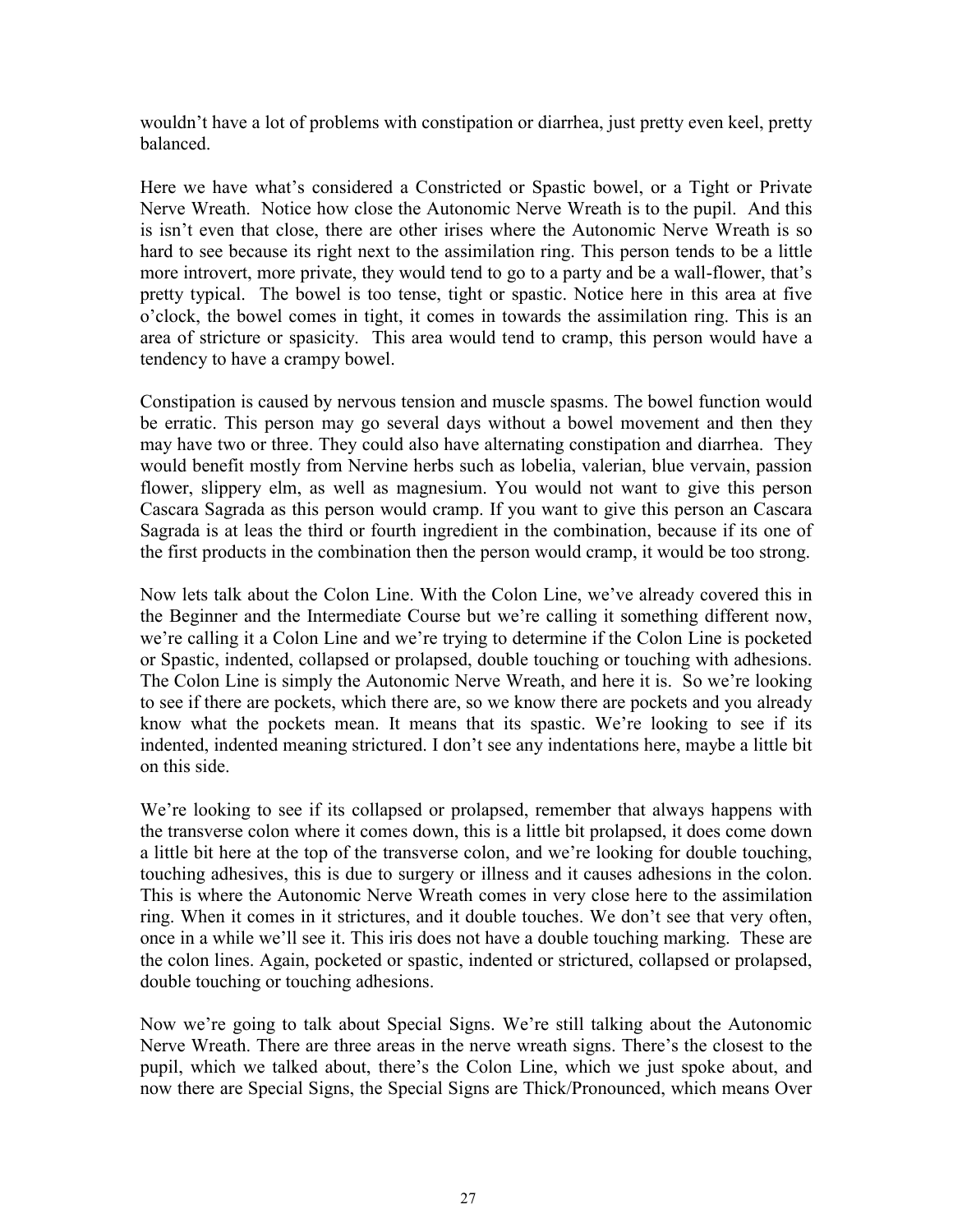Activity or Irritation, Thin/Washed Out or Low Vitality and Discolored or Overactive-**Irritation** 

Now here we're looking at the Autonomic Nerve Wreath only. Here's the Autonomic Nerve Wreath. We're not looking to see how loose or how tight, or how large it is, we're simply looking at the color of the Autonomic Nerve Wreath. Notice how this Autonomic Nerve Wreath is all of the above; its thick, its thin, its washed out over here, we cannot see where it connects on this side of the iris. And it is also discolored, meaning pigmented, there's pigmentation here at the top above the transverse colon. Now there are certain irises that will look normal, there are others where the entire Autonomic Nerve Wreath will be washed out, of course that means there is enervation.

There are areas where it would be thick or pronounced; this usually means that there is over-activity and/or irritation of the Autonomic Nerve System. Now the Autonomic Nerve System controls all your autonomic functions, such as respiration, heart beat, anything automatic. Anytime that the Autonomic Nerve Wreath is thick or pronounced, it could be a sign that there is a toxic absorption from the intestines into the blood and lymph. Anytime the Autonomic Nerve Wreath is washed out this tells us that there is low vitality of the Autonomic Nerve System. It means there is adrenal fatigue, low vitality. Anytime there's a break in the Autonomic Nerve Wreath, this suggests areas of the body where there is poor nerve supply. There could be pain or numbing, there could be other symptoms as well. And anytime the Autonomic Nerve Wreath is discolored, this also tells us that there is over-activity and or irritation of the Autonomic Nerve System. It also suggests toxic absorption from the intestines into the blood and lymph.

Now here what we're going to discuss is what's called the Dominant Side. This is another Constitutional Iridology marking, the Dominant Side. And with the Dominant Side what you're trying to do is determine which side of the person's body is dominant. Is the right side dominant or is the left side dominant. If this right side is dominant which means the right iris is stronger, that would mean that the person tends to be left-brained, or yang, which means they tend to be more analytical. If they're left side is stronger, or left iris is stronger, less lacunae, less Psora, less markings, tighter fibers and so on, then they would tend to be right brain dominant or yin. Or, more intuitive.

So let's take a look at this iris here, this is the right iris. We can tell that because the nose is over here, this area is open in the sclera, its always squared off over by the nose and the sclera always comes to a point towards the outside, the ear area. We can also tell that by the distance of the pupil from the perimeter of the iris. Note that the pupil is usually closer to the nose than it is to the outside of the eye. So lets look at this iris here. What do we see? We see Psora, we see quite a bit of pigmentation, we see Nerve Rings, we see Anemia in Extremities, we see a little bit of Arcus Sinilis, an enlarged pupil, the Autonomic Nerve Wreath is just moving around really nicely, there doesn't seem to be any strictures but there are definitely some pockets going on here, there's some

Radii Solaris coming up in the sinus area. There are some open lacunae over here in the upper back area. Psora looks like its in the bronchiole area, and as far as the structure, it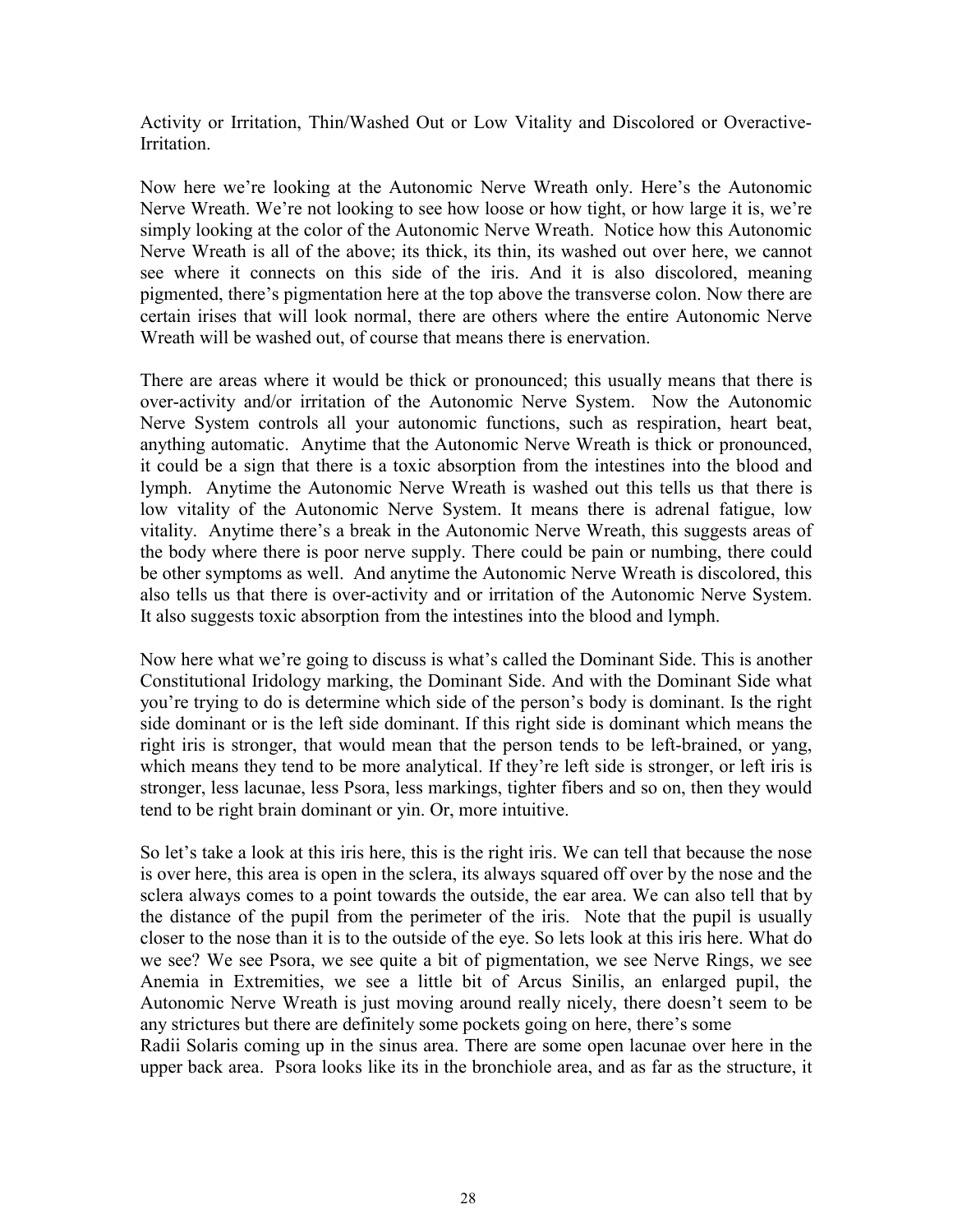looks pretty good. I would say it looks like a moderate structure. Function would probably be more of a chronic nature.

Now here is the left eye. Lets compare. Here we have several small Psora and pigmentation, stress rings, anemia in extremities, a little bit of Arcus Sinilis, Radii Solaris going into the head area. The small intestines is a little bit strictured here; with pockets in the colon. No real lacuna in this iris. Now lets go back to the right. There are lacuna in the right side of the body but not the left side. There are Psora in both sides, there are Radii Solaris in both sides, nerve rings in both sides, anemia in extremities in both sides. Large pupil in both sides. So we'll say that the right iris is stronger because there are no lacunas in the right iris. This tells us that this person is left-brained or yang, and this person tends to be analytical in thinking.

So, now that you've learned about the beginnings of Constitutional Iridology, you can now tell quite a bit about a person, just by knowing the structure of their eye. Just from knowing the structure of their eye you can determine what kind of treatment they need. If the structure is very tight, tight or moderate, you can cleanse that person. If the structure is loose, or very loose, you should build that person before you cleanse them. If you cleanse someone that has a loose or very loose structure, chances are they will get very ill. They will not be able to cleanse properly, they will not be able to follow Herrings Law of Cure, or succeed at bringing on a healing crisis. They will just get sick; and blame you. So its very important to know the structure and the personality type.

Also important to know the eye color, once you know the eye color it tells you their tendencies, it tells you their inherent strengths and weaknesses. Now that you've learned some of the constitutional iridology, you can look at someone's eye and within ten minutes you can tell them pretty much all about themselves. You can tell them about their personality, you can tell them what their inherent strengths and weaknesses are and so on, very easy.

By looking at the different colors in the eye you can tell the person which organs are malfunctioning, or which organs are not malfunctioning, or where there may be tense areas or where there may be chemical deposits and weaknesses. So Constitutional Iridology makes things a lot simpler, simply because we're looking at the basic patterns. We're not diagnosing, we're not telling the person they have a dis-ease, we may see for instance a person that has inflammation in their joints, diagnosis for that would be arthritis. Arthritis is the diagnosis for inflammation of the joints. Us being iridologists, we cannot diagnose, so what we tell the person is that they have inflammation of the joints. We will not tell them that they have arthritis. Same thing with seeing the pigmentation in the iris, such as this iris. Again, if we see the orange pigmentation in the iris, this tells us that there is blood sugar imbalance, but it doesn't tell us if the person has diabetes or hypoglycemia. It simply tells us there's an imbalance, and foods, vitamins, minerals and herbs, which are considered foods, if used properly can rebalance the body, the tissues, can rebuild the cells of the body. So this is where you want to lead your client. You want to tell them where they have strengths and weaknesses, and you want to tell them, once you've told them their weaknesses, what the best form of treatment is. Of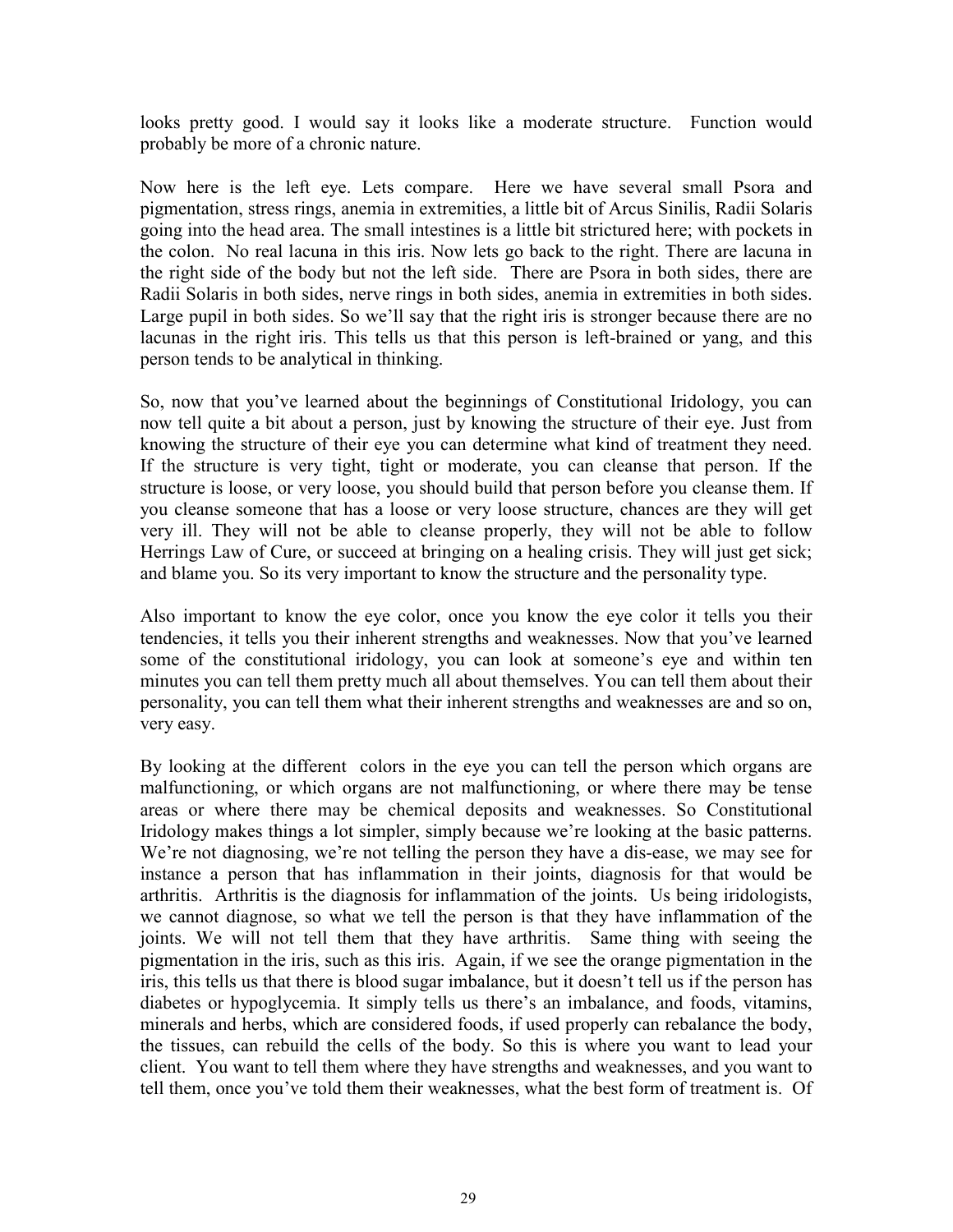course you don't want to prescribe, so the last thing you want to do is tell person that they have a blood sugar imbalance and should use Chromium or that they should use Juniper berries, or cranberries, or whatever they should use.

The best way to work with a person is to give them the historical information, or if you've had experience, or if you have a client who has had the experience, or if you have read a book where all this information is written by someone who has done a lot of study. You can tell them that historically, such and such products or herbs or vitamins or minerals have been used for those particular symptoms. Therefore you are not prescribing; and since you are not a doctor, you cannot prescribe without a license; you are not allowed to prescribe.

This leads us into the next area, is again constitutional iridology and then in the very end we will cover vitamins and minerals in which I'll give you a little bit more information as to which vitamins and minerals are beneficial for which organs and systems of the body.

## Please stop your video and go to Practice 7.

Today we're talking about Constitutional Iridology, the major signs and constitutional sub-types and specific signs.

The first major sign and constitutional sub-type is called the Stomach Halo. This is the same as the assimilation ring that we've been talking about previously. The Assimilation Ring is either over-acid or under-acid. Here what we have is what's called the Stomach Halo. Now the Stomach Halo shows up in the same place as the Assimilation Ring, which is the center of the iris. We also have still the Assimilation Ring directly next to the pupil itself. Now when we're looking at the Stomach Halo we should determine if its under-acid or over-acid. This is very important. However, no matter what color it is, it always suggests weakness of the stomach and nervous poor digestion. And so because this is a mixed eye, of course we can determine that the stomach should be a lighter color. This is telling us the stomach is under-acid here. But in a blue eye, for instance, this area should be blue. If it is white then it is telling us that there is definitely a stomach halo. If it is a dark anything other than a blue, if its an orange or a yellow, or a gray color, then we know that it is under-acid.

So no matter what color the stomach halo is, it suggests weakness of the stomach and tense and poor digestion. Digestive enzymes and tonics are always excellent for this area. This is also called, as far as personality typing, this is called the Ring of Perfection, because this type of person, the type of person that has a stomach halo, is usually the type of person who will say something is done the right way, or the wrong way. They're usually the type of person that needs to be right.

The second major sign is Radii Solaris. Now we've gone over this previously in this course. Lets talk about the Radii Solaris lines a little bit more. These are called Toxic Leakage and Parasite Activity. They're signs of nervous system weakness, which creates a weak area in the digestive tract. This allows for increased toxic absorption at the site of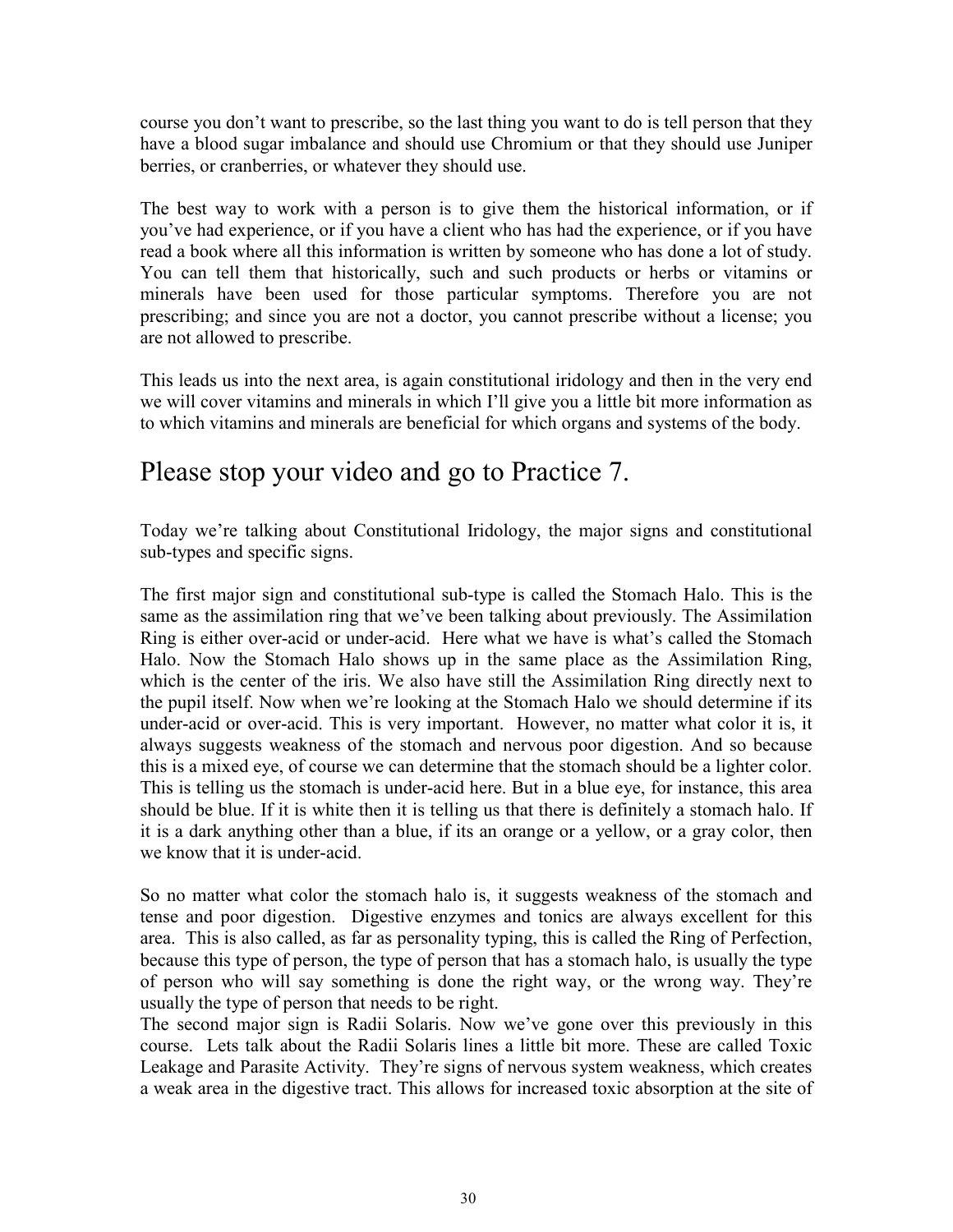what's called auto-intoxification. Auto-intoxification is basically the way you make yourself sick. You reabsorb toxic material that you should have eliminated. This can affect the organ in which the Radii Solaris run through and this is done through reflex.

Note where the Radii Solaris begins, it begins in the small intestines, this is the small intestines; this is the left eye. Always note that the left eye ends in a point here and by the nose it is always open. Note here this is the small intestines. We have Radii Solaris. Now we have two types of Radii Solaris, we have minor and major, the short Radii Solaris are minors and the long Radii Solaris are majors. These are older and more chronic. These are younger, and less chronic, usually more of a sub-acute. Now note wherever they are, they can create weakness in those particular organs, and this is done through reflex, and we can see they begin in the small intestines and ends in the bronchioles. This means that the small intestines can be causing weakness in the bronchiole area.

Here we see Radii Solaris minor beginning in the descending colon and moving out into the shoulder area. This means the person this person is having in the shoulder area could be being created from the descending colon and so on. So wherever the Radii Solaris lay in the iris this tells us that there can be weakness in those organs. These can also mean the person has parasites. Now again, as I stated previously, just because you see a Radii Solaris doesn't mean a person has parasites in their body. What it does tell you is a person could be hosting a type of environment that is conducive to parasite activity. Its important if you do see a Radii Solaris to tell the person to strengthen their nervous system with Nervine herbs, and also aid in digestion.

Now in this iris what we're going to be talking about is the next constitutional major sign and this is Anxiety/Tetanic. Nerve stress and sensitivity rings, which mean tension and stress. We've spoken about these also, note they are rings that go around the iris. These are neuro-muscular tension and stress. This type of person is a hyper achiever. They are typically over-whelmed. They tend to be tense and anxious. The nerve rings represent emotional barriers within a person associated with physical or verbal abuse. This type of person usually has difficulty relaxing, they don't sleep peacefully and they typically will toss and turn. These people associate their self-esteem with their accomplishments. Nervine herbs and B vitamins are beneficial for any type of nerve rings.

Here we have what's called a Uric Acid Type, or an Acid Eye. Febrile- the word Febrile means everywhere. Now a Uric Acid Type or an Acid Eye, this is usually a "hot" eye. We've spoken about 'hot', 'warm', 'cool', 'moderate', and 'cold' and so on. This is an acute eye. What this means is there's a lot of tension and stress, a lot of acidity in the body. In this case, the person needs to alkalinize out their body, they need to change their lifestyle, change their diet, and change the environment in their body. If a person has a uric acid type they need to pay particular attention to their kidney area. Kidneys eliminate uric acid from the body. If a person is storing uric acid it means the kidneys are not functioning properly and they need to work on their kidneys. Uva Ursi is an excellent herb to help eliminate uric acid out of the body.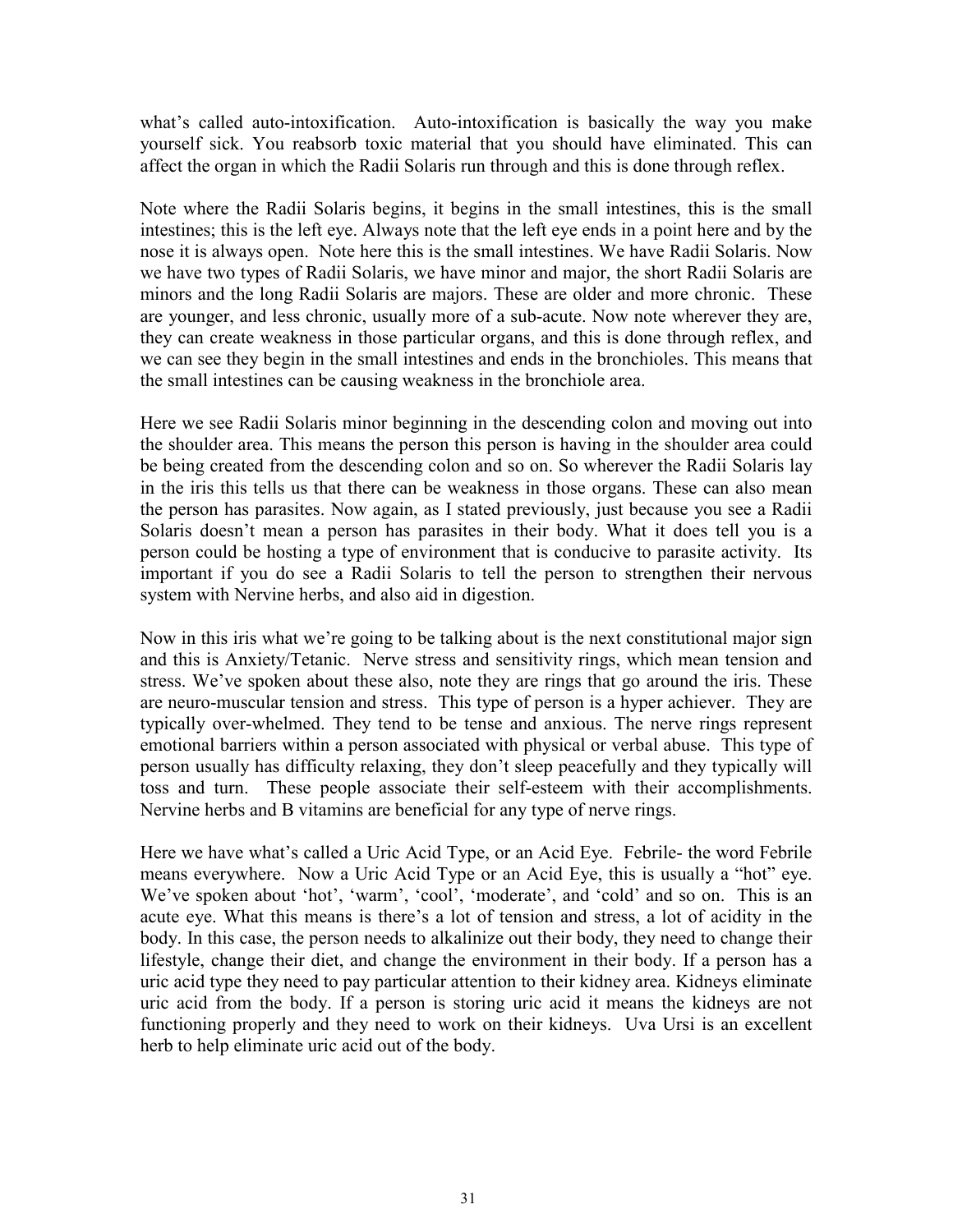The next major sign is the Lymphatic Rosary we've spoken about the Lymphatic Rosary. These look like little cotton balls in the eye around the perimeter f the iris. Sometimes they're in the center of the iris, they don't have to be out at the perimeter. This usually signifies a sluggish lymphatic movement, or lymphatic congestion, and swollen lymph nodes. Usually a person has a lot of lymphatic mucus or phlegmatic troubles such as sinus congestion, asthma, swollen lymph nodes, kidney problems, and the person tends to be allergic to dairy products. A lot of times the person with lymphatic rosary will take in dairy products and they will have a lot of mucus, afterwards, because they're not breaking down the fat, they're not able to produce the lactose they need to break down the diary and this causes further lymphatic problems.

Very important for this person to change their diet to stimulate their lymph. Also, a lot of times when a person has a lymphatic rosary it means there is a low grade infection in the body, always look to the colon, always look to the colon to see if there are pockets. Notice here, this is the right eye, in the ascending colon there's a dark pocket at nine o'clock. This tell us that there is some material here that is probably chronic, its old, probably putrefying and causing inflammation and infection. That's usually why there's a lymphatic rosary. Very important to always look at the colon when there's a lymphatic rosary. Notice all of these pockets in this person's colon.

In this eye we have a Sodium ring. Calcium/Cholesterol/Fatty Deposits. And these are usually fatty deposits which are related to material which build up on the lining of the arteries and this can cause arterial sclerosis. It's usually associated with hardening of the arteries and risk of heart disease. Note the very white, bright ring around the iris. Especially on the inner part or outer part of this person's body. This is a right iris, here's the nose, here's the outer part of the eye. Note this is on the outside of the iris, so this is covering the lungs, and other type of organs, the liver and so on. This is usually an acquired sign, but there appears to be a genetic predisposition for it. There's a strong correlation with early death from heart disease or stroke in middle-aged persons.

It also indicates problems with the liver, the thyroid, increased risk of diabetes, and Parkinson's Disease. The best treatment here is Chelation therapy, either oral Chelation or intravenous Chelation. Support the liver, eliminate fatty food and increase essential fatty acids. Change the diet to a low fat diet. Increase exercise, bring in herbs such as hawthorn and ginkgo, Gotu Kola and capsicum and other types of herbs that will help with the circulatory system.

Here we have an Arcus Sinilis, we've spoken about this before, its called the Arc of Old Age, its usually a white cap at the top of the eye. This is also an acquired sign and it means there's a lack of oxygen and nutrients to the head. This can cause senility, absent mindedness, sleepiness when sitting, poor concentration and poor memory. A lot of people with problems of poor memory, a lot of people falling asleep at their desk at three o'clock in the afternoon. It usually has to do with lack of circulation to the head. Lack of brain circulation. Increase exercise, gingko, again, gotu kola, capsicum, niacin flushes, B-12, anything that will stimulate circulation to the head is beneficial.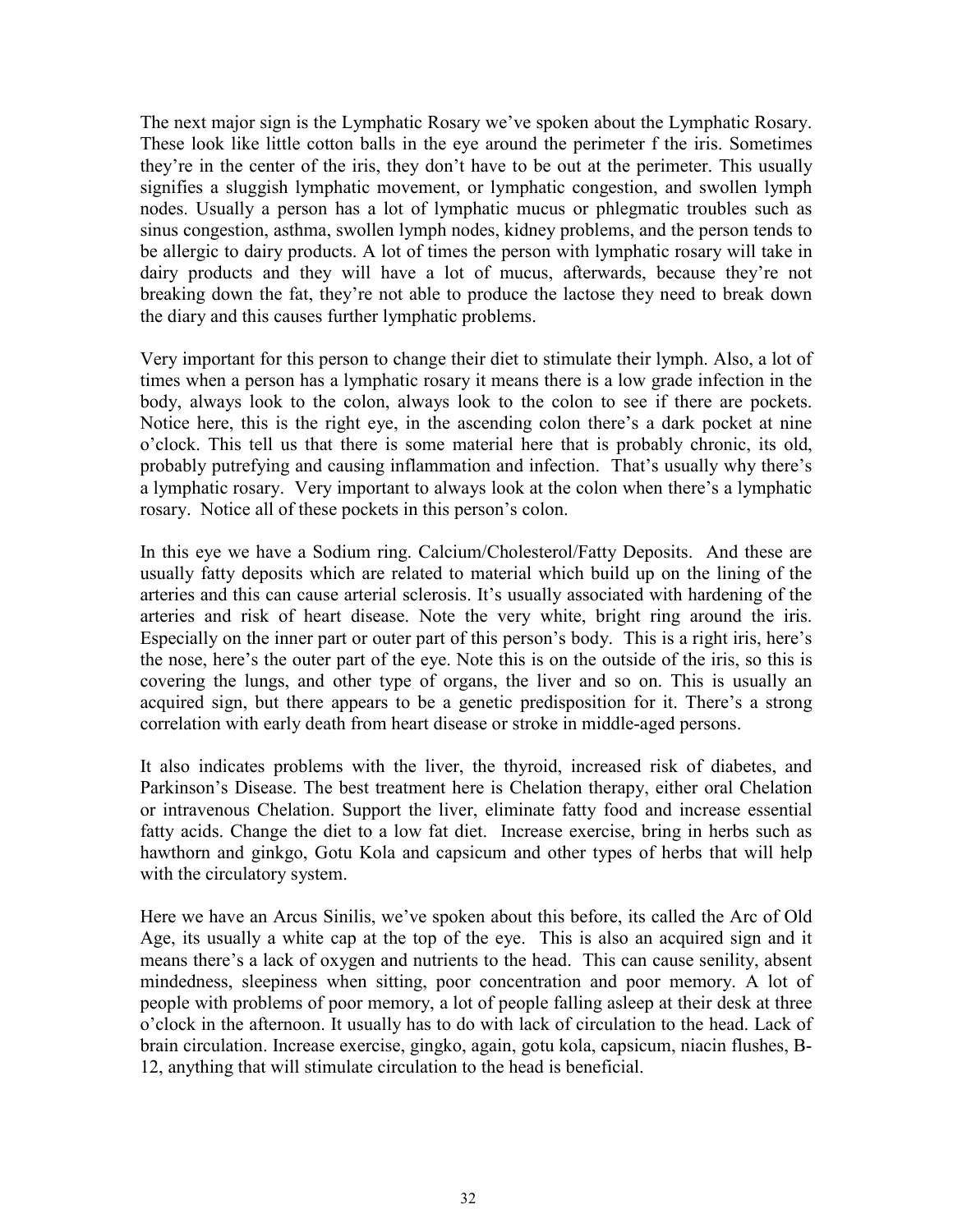Here we have a scurf rim, we've spoken about this, this is on the outside of the iris, the skin is on the outside of the body, its on the outside of the iris. It is the largest elimination system, its considered the 'third Kidney', because it eliminates uric acid as well as the kidneys.

When you see a scurf rim it usually means there's an under-active or weak tendency in the skin, the elimination through the skin is poor. The person does not usually perspire easily. It may indicate increased mucus production and thus increase the risk of phlegmatic and kidney disturbances. Things like silica, skin brushing, sweat baths, natural soaps, natural fiber clothing and herbs are excellent. Herbs like horsetail, and of course stimulating herbs, any type of stimulating herbs are beneficial to the skin, anything that assists with the kidneys is beneficial to the skin.

Here we have what we call a Fuzzy Blue Edge, or Anemia in Extremities. Note the blue ring on the outside of the iris, Anemia in Extremities, now we're calling it a Fuzzy Blue Edge. The reason we're calling it a Fuzzy Blue Edge is because we do not want to diagnose. Remember that we are not doctors and we cannot diagnose. So we are simplifying our terminology. This usually means the blood is not carrying enough oxygen to the extremities of the body. You need to use blood building herbs and nutrients. These would include yellow dock, nettles, alfalfa iron and B-12. Note in this iris this orange material that has settled in the sclera. Again remember the sclera is the white part of the iris and this is the study of Sclerology, note here we have what we call a fatty deposit in the sclera. When we see this material that has deposited in the sclera, this tells us this person is having difficulty in breaking down their fats. Difficulty with the liver and gall bladder; difficulty in breaking down their proteins. Very important to work with the digestive system in that case.

#### Please stop your video and go through Practice 8.

Now lets talk little bit here about specific signs. Some of these here you should already know and this is going to be a little bit of a review, some of these are new to you. The first specific sign in an Open Lacuna. We've already talked about Open Lacunas, here we have an Open Lacuna at six o'clock. Notice it is in a sub-acute level of inflammation, or 'warm.' We also have an Open Lacuna here at three o'clock, in the bronchiole/lung area. Whenever you see an Open Lacuna this will usually tell you there is an inherent weakness in the area, but it is healing. Its usually an area that the blood can enter, its getting good circulation and the person is on the right track. If the person continues these areas will fill in with healing signs and that is exactly what the person would want.

The next sign is a Closed Lacuna. Here is a couple of very clear Closed Lacunas for you. Its important to know where they are; there's also an Open Lacuna here. Its important to know where they are, how large they are and what the level of inflammation is. Its always important to note all of those, where the lacuna is, what the level of inflammation is, if its healing, or not. How do you tell if its healing? Again there'll be cross fibers in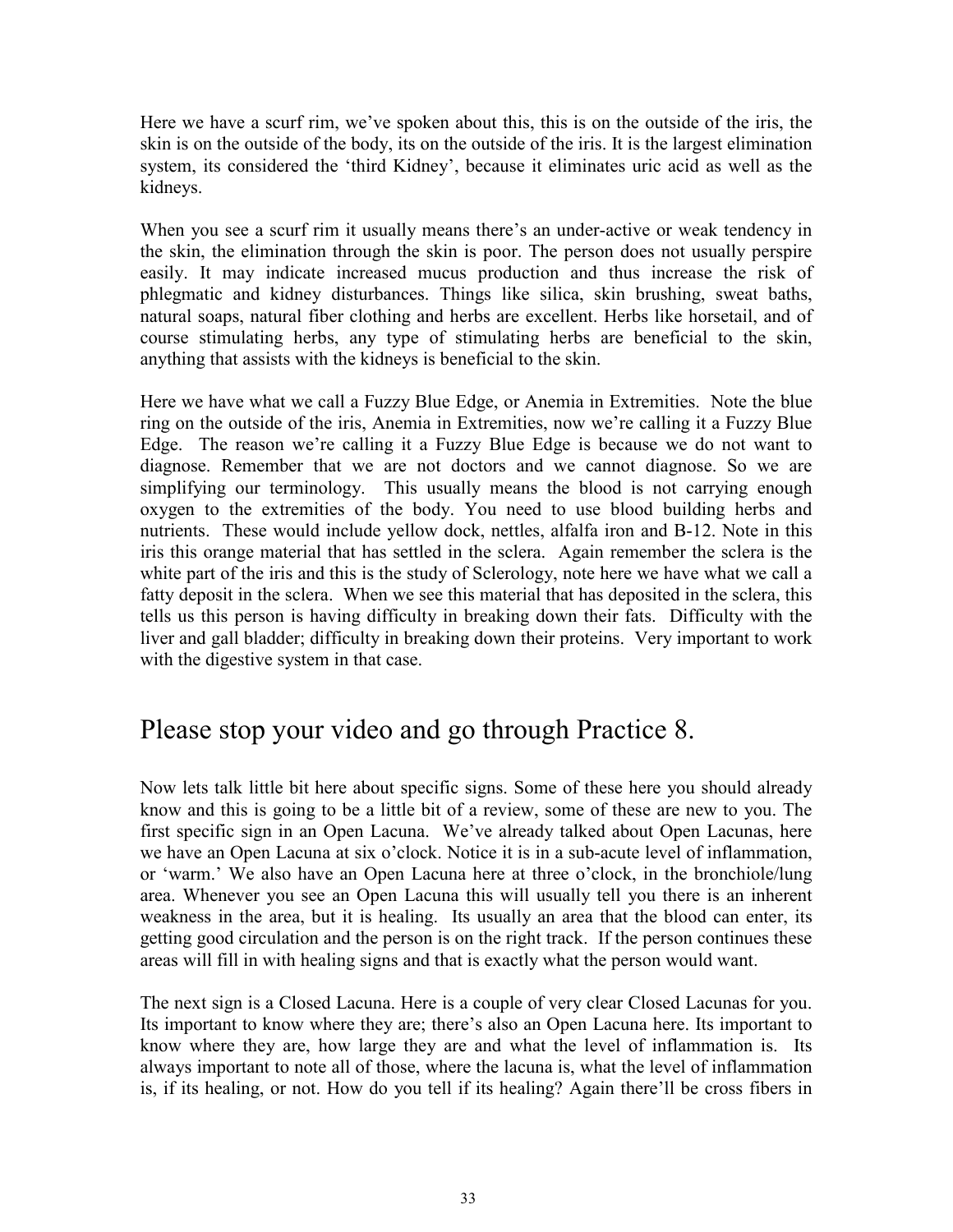here, there will be white calcium fibers. Note the lacuna up here at about ten o'clock, this is the left eye at about ten o'clock, this would be up in the face area. This does not look like its healing. There are fibers within the lacuna but they are going the same way or the same grain as the rest of the iris, whereas in this lacuna here that's at about eight o'clock, this is in the upper back area, note that there are some cross fibers in here so this is telling us that this area is healing. Now if you'll note that we have a lacuna here and directly across in the neck and shoulder area, we have a Radii Solaris. Again, if you'll recall reflex means two things. One is that it can be directly across the iris, also if it's attached to the colon, which this one is, it mean that the colon can be causing the weakness in the organ itself.

In treatment if it is attached to the colon then of course you would want to work with this person's bowel. Either have them go get some colonics done, talk to them about Colemas, put them on a cleanse, change their diet, do whatever is necessary to clean out this area. This is the small intestines so it will be a little bit more difficult to clean this area with, I don't even think Colonics can get into the small intestine, they usually can get into the descending colon and the transverse colon, but I don't think they can get into the small intestines and neither can enemas. So in this case probably bowel cleansing with herbs such as Psyllium, Cascara Sagrada, Black walnut and things like this would be beneficial. A Closed Lacuna is something that is usually more severe, its something that's not healing typically unless its just beginning to heal, such as this one, the blood is able to go into this area easily, it is an inherent weakness and this is something that a person needs to pay attention to. Now just because a person has a lacuna or a lesion in this area does not mean that they will have symptoms. Typically if its in the back, the person will have stress, especially if its' in the neck and shoulders. If its in the neck and shoulders it usually means a person is sitting in front of a computer all day, they have a lot of stress, a lot of tension, that area gets tight, the muscles get very tight and there's a lot of pain.

But a lot of times there will be an inherent weakness in the body and we will see a lacuna in an area and it will not cause symptoms. Remember a person will not get symptoms typically until they're in a chronic nature. That's usually when the person has the same symptom every day, over and over again, and the need to find out what is causing it. That's usually when they're chronic.

Here we have some Psora. Note the Psora, we have rusty brown and dark brown, and we also have some orange and some yellow. Wherever these Psora land, wherever they lay in the iris or in the body, this can tell us that there may be a tense or rigid condition in that organ or system. These psora tend to build energy and store toxins. Very important to cleanse and get these psora out. There are some iridologists that tell you that psora remains in the tissues or in the cells that eventually this can become cancer. Again, we cannot diagnose. We cannot look at somebody's eye and say, "if you don't clean this spot out over here you're going to get cancer." You cannot do that. You can tell them that this is a very toxic area and you can tell them that what they need to do is work on detoxing their body, relaxing their body and flushing it. But to tell them that eventually that can become cancer is something you don't want to do.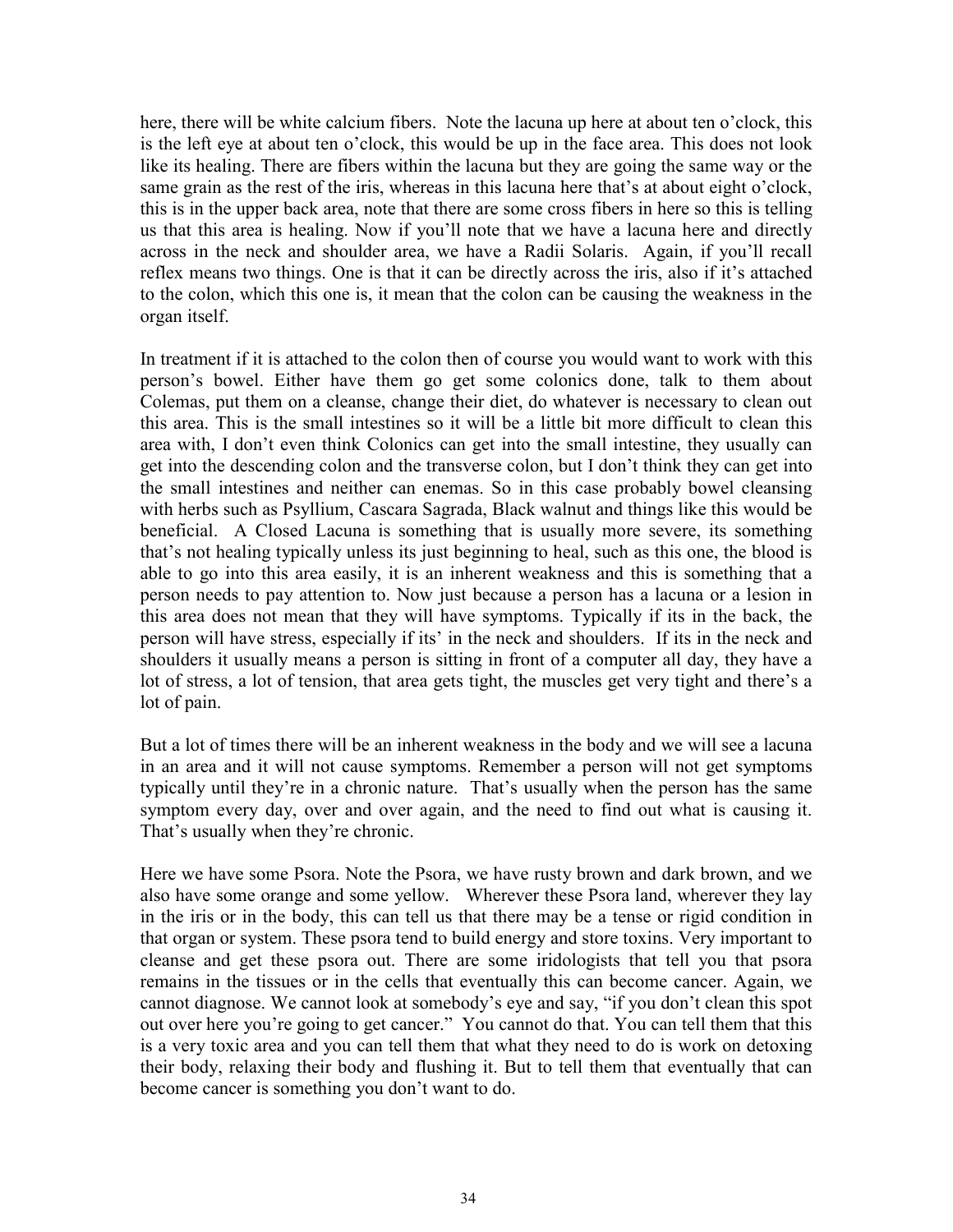Now here we have a few fatty deposits here in the sclera again, now I spoke a little bit about fatty deposits. Fatty deposits are poor fat digestion, assimilation and utilization, there's usually a high probability of gall bladder troubles, especially in biliary or mixedeye. Any eye that contains dirty orange color. Notice here there is some dirty orange pigmentation in this iris. This usually can tell us that along with the fatty deposits here in the sclera tells us there is problems with the liver/gall bladder. Note that this is the right iris. The nose is over here, this is the outside of the eye. Liver/Gall Bladder would be over here, at about eight o'clock. Note that there is an Open Lacuna here at eight o'clock and it is very dark, meaning that its chronic, probably more in the destructive. Note also this person has a very dark stomach halo, the colon is very dark and so on. So we know this person is very chronic. So that would also indicate that a person would be having difficulty in breaking down their fats, or assimilating their fats and proteins.

Now on this slide what we're looking at is two different markings. We looking at what's called a Honeycomb Lacuna, and a Leaf Rib Lacuna. Honeycomb Lacuna are usually several small diamond-shaped Lacunas clustered together. So over here at eight o'clock we see several small lacunas and they are diamond shaped, and clustered together. This normally tells us that there is severe deficiency in this part of the body. This can also show us that there may be tumors, cysts, growths. These types of problems are likely to occur anywhere you see a honeycomb lacuna. Also in this iris we can see some Rib Leaf Lacunas, and actually we can even see some Stair Steps.

Notice here at two o'clock we have an Open Lacuna and notice in the center of this Lacuna there is what we call a Rib. It is a raised area that looks like a rib. This is called a Rib Leaf Lacuna. These are usually found in the glandular system, but not always. It indicates a possible glandular imbalance or a tendency towards development of further weakness in this organ. So wherever you have a Rib Leaf Lacuna it indicates that there may be a tendency to developing further weakness in this area. Not only is it inherent weakness because there's a lacuna there but also there's a Rib Leaf here which indicates glandular imbalance. So we could take this iris and we could look at all the glands, chances are there's weakness in all the glands in this iris. Chances are there's weakness in most of the glands. Now in this iris we also have Stair Step. A Stair Step Lacuna is also a severe deficiency. It also looks like small diamond shaped lacunas of diminishing size but these, instead of being in a cluster like in a honeycomb, these are in a row. So for instance here we have two small lacunas in a row. We consider this a Stair Step. Here we also have, actually these are two Rib Leaf's here and they are also in a row, so we know again, there's glandular deficiency and we also know that this person may be inclined of have a tendency to have tumors, cysts, growths and so on in this area at four o'clock.

Very important, any time you see a honeycomb lacuna, or a Rib Leaf lacuna, or a Stair Step Lacuna, these are all Rib Leaf Lacunas, if you look at these they will all have a rib. These are not healing. Very important to note, here is a Stair Step at the bottom, and these are not healing. If they were healing you would see cross fibers, like this, there's a little bit of healing here but not much. Very important if you see a Rib Leaf, a Stair Step or a Honeycomb that you tell the person that there's some very severe deficiency in this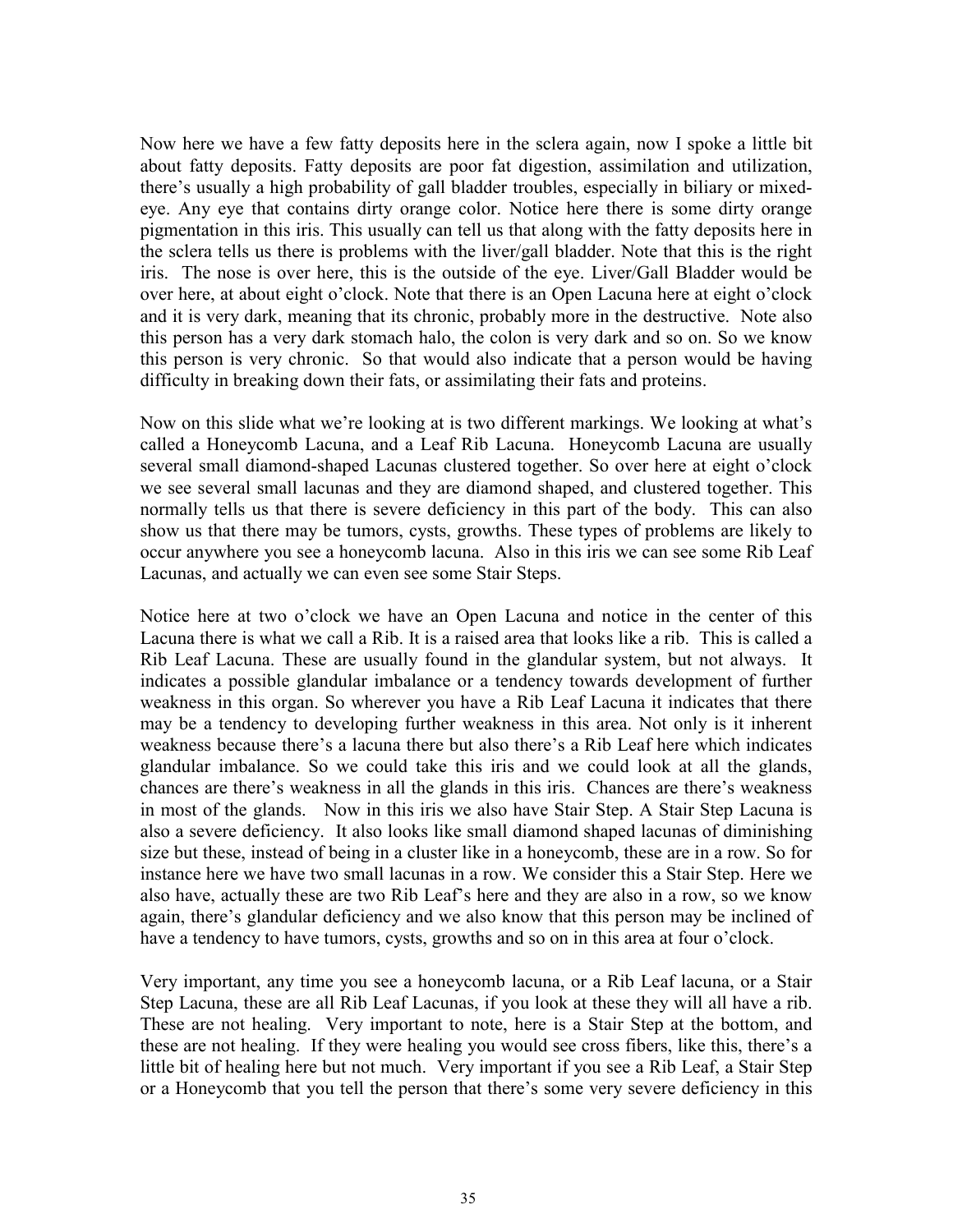area and they need to work in this area. This is the first priority. Its important to build, important to detox. Important to work on any area that has a Stair Step, a Honeycomb or a Rib Leaf.

Now here lets look at the sclera. The next specific sign is Red Lines in Whites. Note here in the white of the eye or the sclera we have a lot of these very large blood vessels. Its very important to look at the sclera. So when you have a client sitting in front of you and you want to analyze them; you're looking at their eyes, its always important to have them look to the left so you can look at the sclera, then look to the right, have them look up and pull the lower lid down; have them look down and pull the upper lid up so that you can look at the sclera. What you're looking for here is for several things. One is, you're looking to see if any of the blood vessels are pointing to the iris. Notice this blood vessel here at about three o'clock, its not coming directly into or pointing to the iris. This tells us that there used be a problem but it looks like the problem has been taken care of.

Note this blood vessel here at the top, here we have a blood vessel that is actually coming into the iris. This is telling us that there is an area here that there's an area here that needs to be paid attention to; there's a hot spot here, we call these 'hot spots'. Over here in the center we have another large vein. Now the sclera, which I spoke about a little earlier, is the study of Sclerology. This is a completely different study from iridology. In Sclerology what we do is we look not only at the large blood vessels but we also look at all these small blood vessels. The large blood vessels indicate physical weakness and physical stress. All of these very small blood vessels indicate emotional stress and emotional weakness. Its very important to note this. If you have a Sclerology chart of course, then you could map where all of these veins are just like you would map an iris.

This also means environmental stress. Whenever there are a lot of blood vessels in the eye, this means environmental stress. Vitamin C is always beneficial for environmental stress, as is relaxation, maybe even moving to another climate or another area, working on the pollution. A lot of times pollution affects people, or even allergies. Sometimes you'll see a person when they haven't had very much sleep and they'll have a lot of these blood vessels in their sclera. Note here in his iris there are some what we call Red Lines in Iris. These are blood vessels that are sitting on top of the fibers of the eye and they look pink. Normally you wouldn't be able to see these with the naked eye, you also wouldn't be able to see them with a flashlight and magnifying glass. The only way to see these is by taking a picture of the iris and putting it your computer screen or taking a picture and blowing it up on a slide like this. There are quite a few blood vessels in this iris, these are also called 'hot spots' these are hyperactive areas. You'll notice a lot of these markings in alcoholics, people that have done a lot of drugs, drank a lot of alcohol or smoked a lot of drugs.

If there's hot spots in the eye, its very important that this person change their diet, eliminate their stress because what they're doing is creating toxic areas here. This will end up being a Uric Acid Eye eventually. So there's usually pain in these areas where it's hyperactive and there can be other types of pain as well.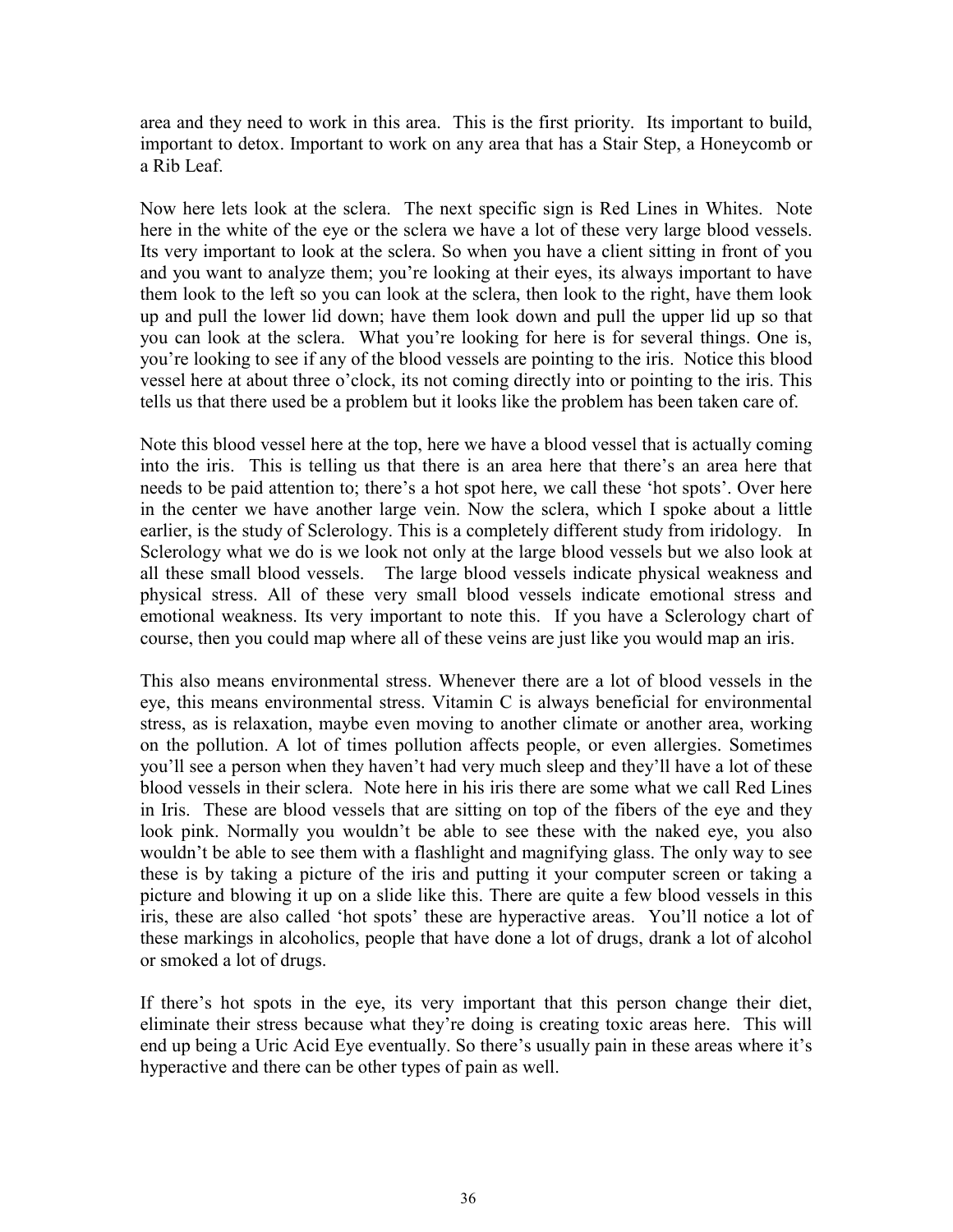Here we have another iris, now this also has some red lines in the whites but not as many. What you're looking at here is a contact lens, this is a contact. Once you've learned to read someone's eyes and take their pictures you can go ahead and allow them to keep their contacts in if they have contacts. In the beginning I always recommend that you have your client remove their contacts because it does change the look of the iris, especially if the contacts are colored. A lot of people are getting colored contacts now so they don't lose them, and so its difficult for the beginner to be able to look through the contact to see the actual color of the iris.

Now a lot of times what you'll notice with a contact is there will be blood vessels here in the sclera and they will all be coming in here to the contact and then stopping, and you will not see any blood vessels inside the contact lens here. What that's doing is its stopping the circulation to the iris, but its always causing problem to the body itself. You should never put anything in the eye, so my suggestion to everyone is, wear glasses. From there the person can then go and have natural vision training and work on their vision with natural herbs such as Eyebright, Bilberry and things like this. Gingko, slant boards and natural vision therapies, and get rid of the glasses all together. These things have been very beneficial and have worked very well for a lot of people.

## *Please stop your video and go through Practice 9*

At this point in the Intermediate Course, we're going to talk about Vitamins, Mineral and Herbs. I want to talk a little bit, just briefly, about general nutrition. In your manual you will find eleven areas that are listed. There are Addictions, Amino Acids, Acidophilus, Dissolvers, Essential Fatty Acids, Energy, Eyes, General Nutrition, Minerals, Vitamins and Weight Loss. Especially in the area of Acidophilus; Acidophilus is important for anyone who has any type of bowel problems or any problems with candida albicans, any constipation, diarrhea, excellent also for stress and so on. Now the dissolvers that are listed here are excellent for anyone who tends to get kidney stones or gallbladder stones or hardening of the arteries and things like this. Essential fatty acids, these are very important for everyone especially if a person tends to have high cholesterol, high triglycerides, hardening of the arteries. If you notice a Calcium Out of Solution Ring such as in this eye of course Essential Fatty Acids are very important. Flax Seed Oil, Lecithin, Omega-3, Essential Fatty Acids , there are very beneficial for any kind of problems with hardening of the arteries or high cholesterol. Also of course a low fat diet is also beneficial.

A lot of people complain that they don't have any energy. At three o'clock people are falling asleep, they can't seem to get up in the morning without needing some kind of a caffeine boost, and a lot of people can't get through the day without caffeine. So there are herbs that are beneficial and assist with energy. One of the best ones is Ginseng. Ginseng is an adaptagen. What adaptagen means is that it's a smart herb, meaning it will only work if its needed. So if your energy is low and you take Ginseng, you should notice or your client should notice a change in their energy. They should notice more energy. If the person is not lethargic or doesn't have adrenal fatigue and they use Siberian Ginseng,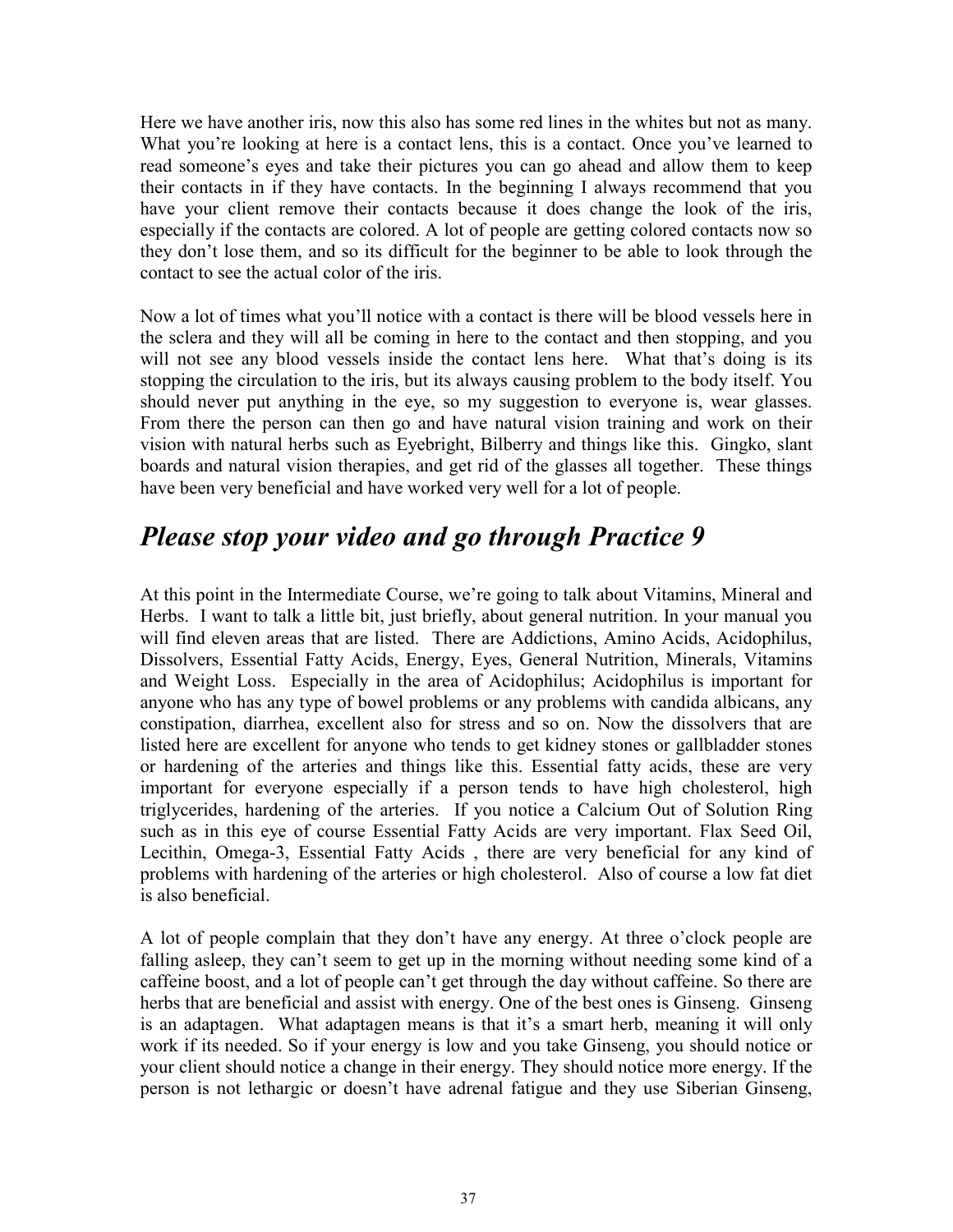then it just may allow them to stay up longer during the day or run a little further or a little bit faster. But it won't really give them a whole lot of energy. There are a whole of lot other herbs that will give energy as well.

If you have somebody that comes in to you that has vision problems; they're coming to you with glasses or contacts, Beta-Carotene, also things like Bilberry that are excellent for the eyes. Eyebright is an excellent herb for the eyes. Anything having to do with glaucoma. Guggal is a very good herb; it helps with pressure behind the eyes which is what causes Glaucoma. Of course Slant Boards, and stimulating the circulation and so on and natural vision treatment. There is natural treatment depending on how you believe; some people don't like to take Vitamins because they say they're out of their natural form. Other people prefer to take Vitamins because they say they help with their energy. Some people prefer to take herbs because they say herbs are vitamins in their natural form . Always remember that herbs are a food. Always remember that herbs are basically a plant that has been dried and encapsulated into a form that you can take. So for instance, lets take as an example a carrot. A carrot tastes great, we put it in our salad; makes the salad pretty, tastes great, lot of people like it and so on, and it's a food. But once we take that carrot and we grind it up and we dry it and put it in a capsule and we take it for a specific reason, which would be for its Beta Carotene, it then becomes an herb. So that is why we know that herbs are foods.

So depending on what your client wants, some of your clients may want to not take Vitamins, they may want to take herbs, there's always general nutrition and that is something that is important to talk to basically all your clients about. Minerals, if a person is low in energy, minerals are excellent. Most people are deficient in minerals because minerals are deficient in our foods. So when you work with your clients its very important that you determine what their preferences are, because not everyone wants to take vitamins, not everyone wants to take minerals out of their natural form.. Some people would rather take Silica and Horsetail. They would rather take some of their vitamin B's as a beta carotene or in some other type of form, so that's very important to learn.

At this point we'll talk about vitamins, minerals and herbs by body system. The first area is the circulatory system. Now the circulatory system transports food, oxygen and water to every system of the body through an intricate network of blood vessels. It consists primarily of the heart, the blood vessels and the lymphatic system. What I've done here is given you three areas of the circulatory system. Circulation to the head, general supplementation and the heart.

Now if we look at this iris, lets take a moment and look at the circulatory system in this iris. First thing that comes to mind here is this person has a Calcium out of Solution Ring, so we know right away there are potential problems for hardening of the arteries. If we look at the heart, then we can see here in the heart area there is a Rib-Leaf Lacuna, here in this area. Its very important to know the heart area. When you're talking with somebody about their heart, always realize that people are sensitive about their heart. We associate pain with our heart, anger and fear and these things are also associated with the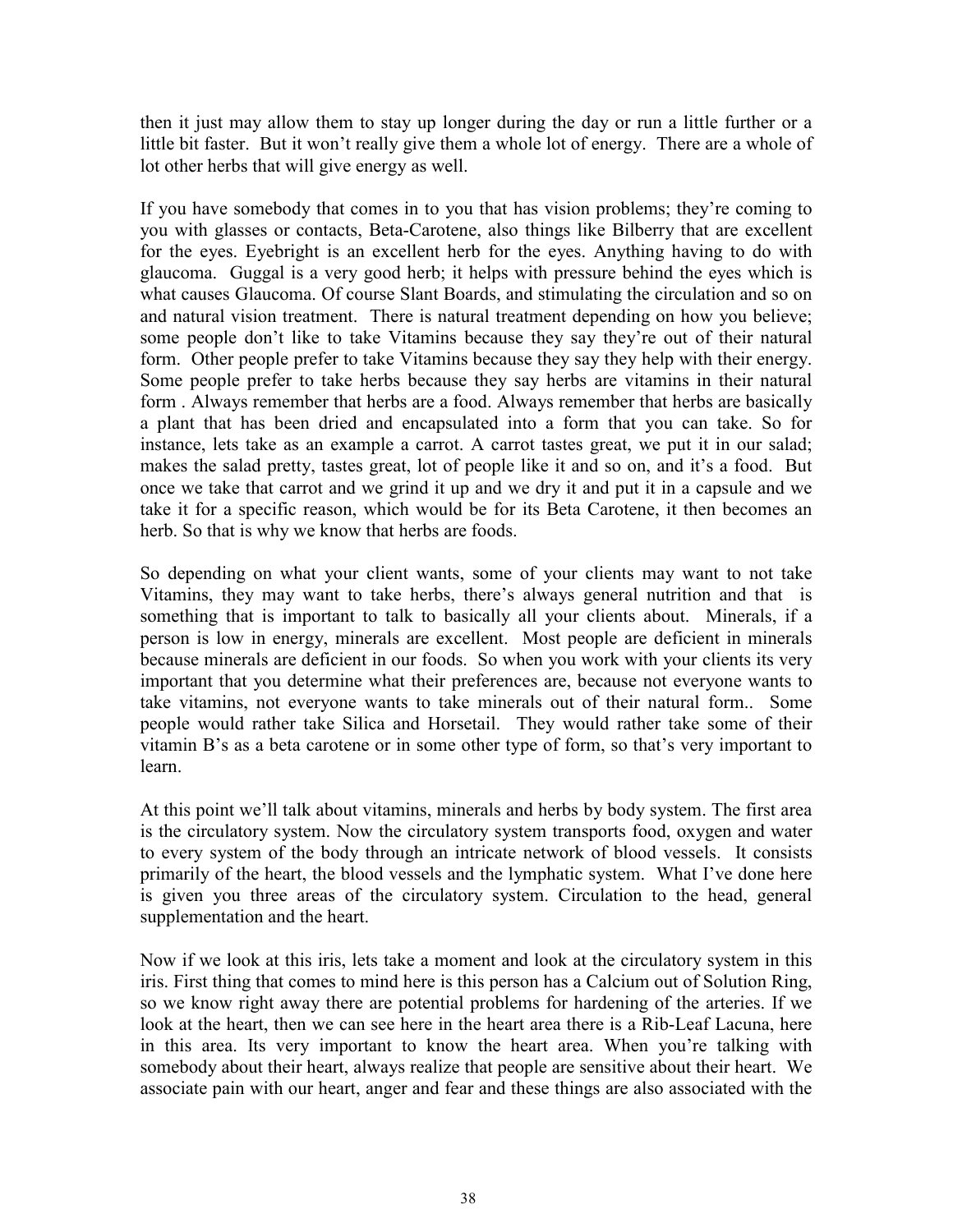heart but its held in the liver. And so when you talk to somebody about their heart, you notice a lacuna and you want to tell that there's an inherent weakness, be sure that you're gentle and that you can also tell them what they can do to strengthen their heart. One of the best herbs to strengthen the heart is Hawthorn Berries. If you tell a person to use CoQ10, and Hawthorn Berries and other such types of products, then they will feel a little bit more positive with you when you're analyzing their eyes.

Note also the lymphatic system is also covered with the Calcium out of Solution Ring. They don't have a lymphatic rosary but they do have this Calcium out of Solution Ring, they also have Arcus Sinilis here at the top so that's telling us that they're not getting enough blood and oxygen up into the head. So very important, the reason we're going through the systems is because when you're going through the analysis, first its broken down into these smaller categories, and then it is broken down into system. What you'll do is rate the systems and tell the person which system is the strongest and which is the weakest so that they know exactly what the priorities are. If you're doing muscle testing or kinesiology as well as iridology with your client, once you've determined from the eyes which system is the strongest and which is the weakest, then you can then go and complete the analysis and determine the priorities and work with them from there. I always suggest the people that do iridology follow up with kinesiology and follow up appointments when they're working with clients.

Now the next system is the digestive system. The digestive system breaks down food for fuel and makes it available to the whole body. The fuel we provide must not only be of high quality but also must be assimilated properly. The digestive system consists primarily of the stomach, liver, gall bladder, pancreas and small intestines. Here I've given you four categories: Blood Sugar, Calming, General Supplements and Liver/Gall Bladder. Now the Calming, these could be considered "herbal Pepto-Bismol". A lot of people and their digestive problems are created because they're uptight. They have too much stress at work or in their daily life and they need to calm down. So the types of things I have suggested here are Aloe Vera, Slippery Elm, Marshmallow, these are all relaxing, all mucilaginous, and they're relaxing and calming, and tend to be "herbal Pepto-Bismol." Now when you're looking at things for blood sugar, remember you're looking for an orange pigmentation in the eye. If you see the orange pigmentation you know there's a blood sugar imbalance. It could be either hypoglycemia or hyperglycemia. We're talking about Liver/Gall Bladder; we're talking about building up the Liver/Gall Bladder, cleansing the Liver/Gall Bladder. We're talking about a person who has fatty deposits or if somebody has pain after eating a lot of fat, if somebody goes out and has a high fat diet, or a high fat meal, and then they have pain on the right side below the rib cage, then chances are they've got some gall bladder stones and they may want to do a liver/gall bladder flush.

So lets look at the digestive system here. Start at the center of the iris and the first thing we see right next to the pupil here is an Assimilation Ring; a very poor Assimilation Ring. It should be blue. It is not, it is brown. Second thing we see is a Stomach Halo. Notice here it is not blue, it is orange. This is telling us that there's a Stomach Halo that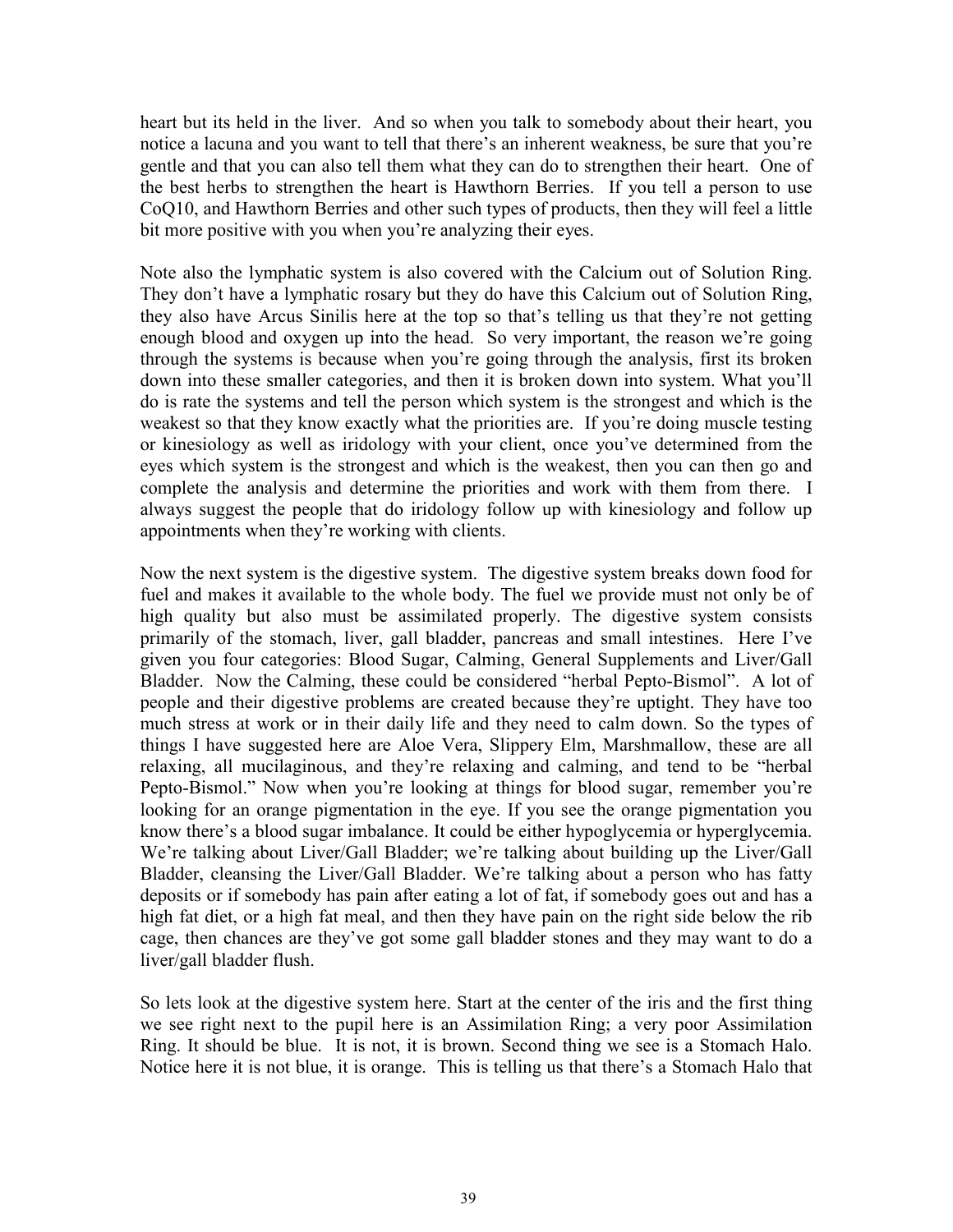is Under Acid. Remember it is only Over Acid or Under Acid. This is Under Acid because it is not blue and it is not white.

Then we have the colon. The colon is part of the intestinal system, can be considered part of the digestive system. This is the right eye, so we can see the Liver/Gall Bladder over here, the Liver/Gall Bladder is about seven thirty. Here we see Gall Bladder. Notice that there's a Radii Solaris the Gall Bladder, there are Stress Rings in the Liver area. Stress Rings do count as a marking in the eye. IF you see Stress Rings going through an organ this tells you that stress or anxiety is affecting that part of the body. So this means the Liver is stressed, you need to help this person to support their liver area. The fact that there's a Radii Solaris here in the Gall Bladder is telling us that there is definitely a weakness in the Gall Bladder. And note there is fatty deposits here in the sclera. Tells us again, there is weakness in the Liver/Gall Bladder.

We have small intestines here, this is the right eye, this is the small intestines, this is the ascending colon and this is the transverse colon. We have pockets here in the small intestines. What do we do for pockets? Put them on a cleanse. They have a good constitution, looks like its tight, and we've got some pockets here and we've got a lacuna outside the Autonomic Nerve Wreath we would have some reflex here. We'd have this pocket here at three thirty in the small intestines creating a weakness here in this part of the body. This would be the bronchus area. Chances are since this is a blue eye this person is having some sort of bronchiole weakness and chances are its being caused by the colon. So colon cleansing would be very beneficial for this person.

The next system is the intestinal system. This is considered the body's waste disposal plant. And the intestinal system absorbs waste products from the body to be excreted with indigestible food fiber. When food is not properly eliminated, optimal health can be affected. In fact many health issues are linked to societies who do not consume adequate fiber. The intestinal system consists primarily of the lower bowel, which is also known as the colon or the large intestine, and the rectum. Now in this area I've given you six categories. We have Blood Cleansers, Calming, Detoxifiers, Fungus, General Supplements and Parasites. Blood Cleansers of course, these stimulate the liver, the gall bladder, the spleen, they work on the colon, stimulate the colon, they stimulate all the elimination systems. So if you have a mixed biliary eye such as this iris here; this is a mixed biliary eye. And you have a lot of this orange pigmentation here so you can tell there is weakness in the digestive system but there's also weakness in the intestinal system. This is the left eye, note that there are a lot of pockets in the descending colon and the bowel is fairly tight which means there's a lot of tension. There are also weaknesses directly connected to the colon which tells us there's some reflux going on.

So this person, because they have a fairly good constitution, would probably benefit from some blood cleansing. Again, we have calming. A lot of times intestinal problems can be a result of stress. So again we have the "herbal Pepto-Bismol's." These are always beneficial. We have the detoxifiers, any time you see Psora in the iris, such as in the sinus area and you've got a lot of deposits here also here in the leg area, you have a lot of deposits, and detoxifiers are excellent for detoxing. Now when we talk about Fungus, we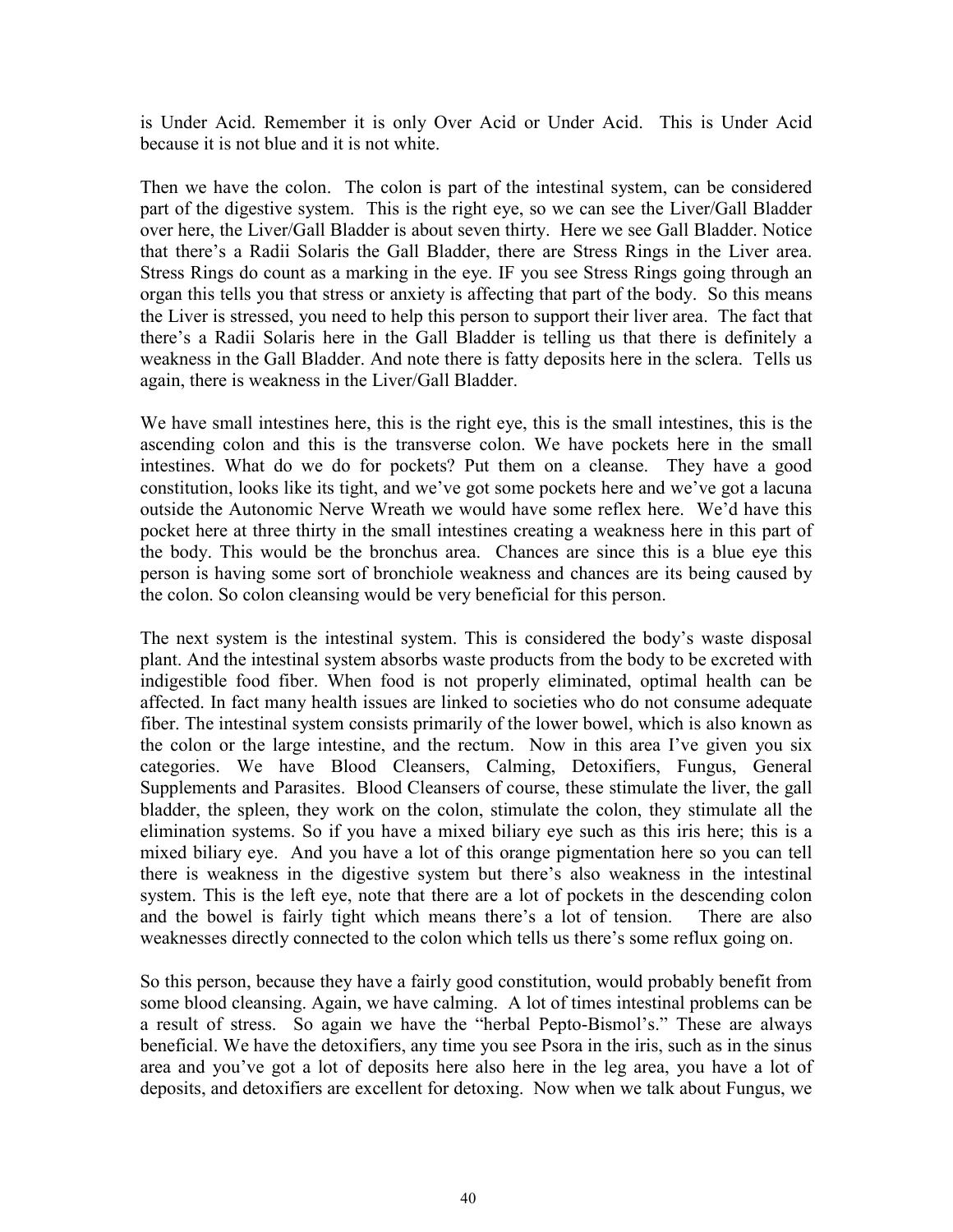are talking about Candida, we're talking about parasites. A lot of times a person will have Candida if they're very enervated. Notice the pupil, very large, which tells us the person is enervated. And so what you want to do is use Acidophilus and then you want to support the person's system by killing the parasites that may be there and also eliminate the Candida. Now the Candida will not be completely eliminated if the person has parasites, so the first thing you have to do is kill the parasites and then you can go in there and eliminate the Candida.

It's very important to understand that's the way it works. A person can be on a parasite cleanse or a Candida cleanse for months and not be able to eliminate the Candida because they did not eliminate the parasites first. It's a vicious cycle. The person has a weakened immune system so they get the parasites. The parasites then feed on what the person's eating, they create toxins with further weaken the immune system, and Candida can overgrow, there can be an overgrowth of Candida. Which further weakens the immune system which further allows the parasites to breed, and so on and so on, and you have this vicious cycle. So its very important to build up the immune system and detoxify. So you see here that there are supplements for both fungus and parasites.

Now the next system is the nervous system and this is considered the communications network. The nervous system provides vital communications link between our internal and external worlds. The sense organs of the nervous system receive external information and relay it to the brain. The information is then passed to organs tissues and cells so they can adapt to changes. This system consists of the brain and the spinal cord, or the central nervous system and the nerves, the peripheral nervous system.

Well the first thing I see when I look at this eye is Nerve Rings. So what does that tell you? This tells you this person is very tense. They're a doer, they overdo themselves. They worry too much, they try to get everything done, they take the world upon their shoulders. So what is this going to do to their nervous system? Its going to stress it out, its going to weaken it. They also have Radii Solaris lines, a lot going up into the head area, and a lot going into the lower part of the body. Nerve rings all around; these nerve rings can affect all of the body.

I've given you three areas here in the nervous system, Calming, General Supplements and Stress. The first thing you need to do with this person is calm them down. Its okay for them to work and get things done but they're not dealing with it, they're not dealing with their life. It's very important that you support their immune system using B vitamins, never use a B vitamin by itself, that's how you get into trouble. If you're going to suggest a person use a B by itself like a B12, always have the person use a B complex along with it. So if you're going to build the adrenal glands not only would you use a B complex but you'd also use a pantothenic acid and so on. This way you don't get into trouble with single B's, that's how people get into trouble. Very important to support the nervous system, the nervous system is the system that keeps you going.

The next system is the glandular system. This is considered the body's thermostat. It is a communication network that regulates basic drives and emotions, it promotes growth and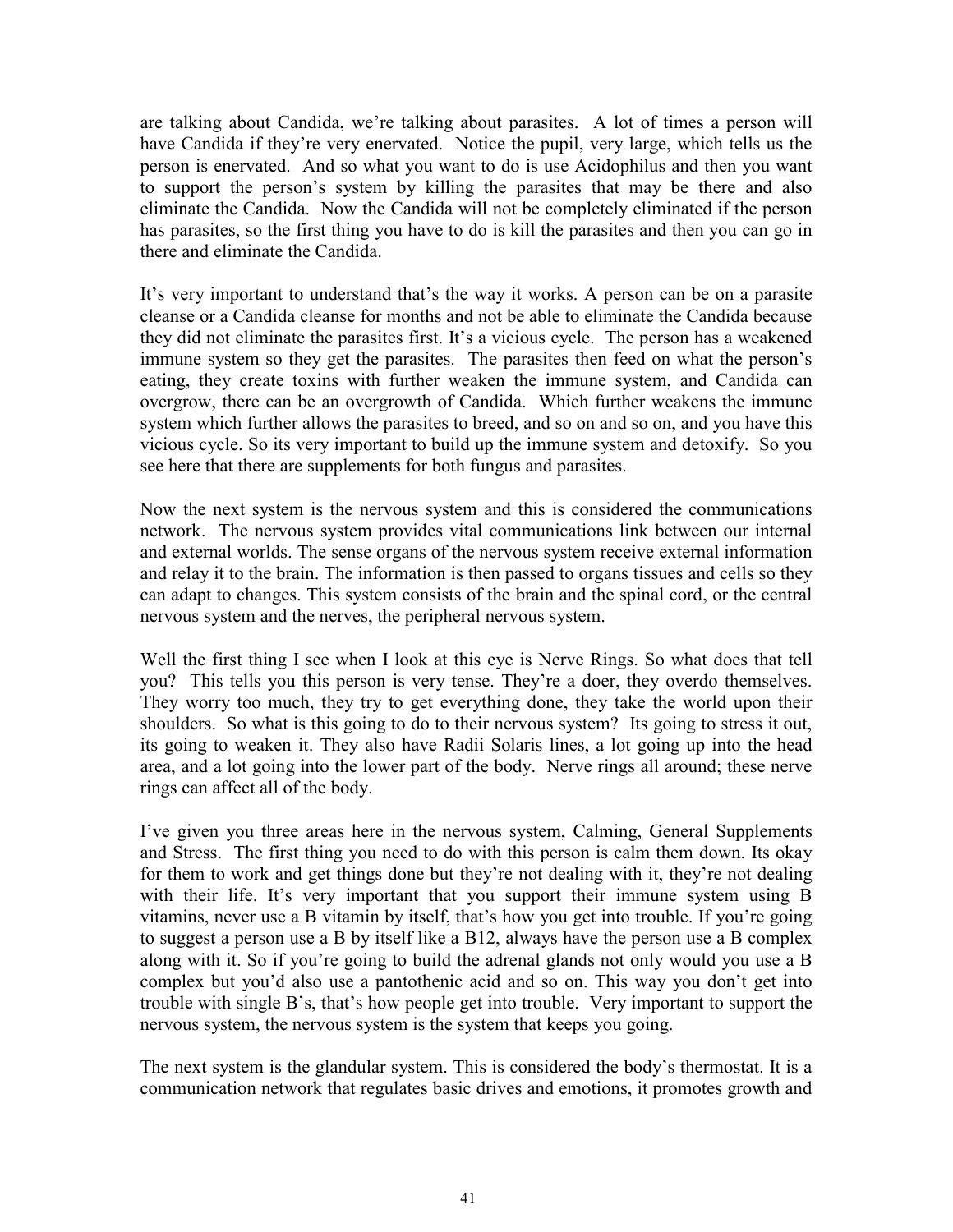sexual identity, it controls body temperature, assists in the repair of broken tissue and helps to generate energy. The main organs in the glandular system are the pituitary, the thyroid, the parathyroid, the thymus, the adrenals, the pancreas, the ovaries, and testes.

Now the pituitary is considered the master gland. Its part of the brain and it tells all the other glands how to function. So if you notice in the iris that there is a glandular imbalance, so for instance if a person has a Rib Leaf Lacuna in there, then what you'll need to look at is the pituitary gland, first. Notice in this iris here there's a Radii Solaris and it looks like its going through the pituitary gland. Right there that's telling us that there's weakness in some other glands in the body.

Always work with the pituitary; it's the master gland. Alfalfa is an excellent herb for working with the pituitary. Then the thyroid. The thyroid gland is the gland that regulates body temperature; it regulates metabolism. So if you have a client that says all of a sudden they've started to gain weight; or just the opposite, you have a client who is suddenly losing weight and they don't know why, nothings changed. Check the thyroid. Always check the thyroid.

This is the right eye, so the thyroid would be at about two-thirty. Now in this iris the thyroid looks pretty good. There may be a slight lacuna in this area here.

The parathyroid is the gland that helps you to absorb your calcium. So if the person has Calcium Out of Solution, if a person tends to have arthritis or cataracts, then you need to look to the parathyroid. A lot of women after they've gone through or are going through menopause, they start having problems with their calcium absorption. They can get into osteoporosis. The parathyroid is very important; always check the parathyroid. Now in the right iris the parathyroid shows up right inside the bronchus, it shows up as a PT, parathyroid, right about two-fifteen, so right in this area here. And we see some pigmentation in this area so chances are this is a weakened area.

The next gland is the thymus. The thymus is also considered part of the immune system. It's the gland that produces your T cells. The T cells are what you don't produce if you have AIDS. So its very important to work both with the glandular system and the immune system when it comes to the thymus gland.

Then we also have the adrenals. The adrenals are the glands that give you the energy to get up and go. They're the glands that give you the energy to move faster or work later. And they sit atop both kidneys. You have right adrenal and left adrenal and they sit atop both kidneys. Now the adrenal glands are the glands that take care of the stress. So if you have a lot of stress in your lifestyle then this can weaken the adrenal glands. If you don't get a lot of sleep or you have interrupted sleep, this can weaken the adrenal glands. If you drink a lot of caffeine this can weaken the adrenal glands. The reason caffeine works so well at waking people up in the morning is because it stimulates the adrenals to produce the adrenaline. Adrenaline is what wakes you up and gets you going and gets you to move a little bit faster and go a little bit farther. But what happens is if you continue to use caffeine or you continue to have interrupted sleep, then the adrenal glands can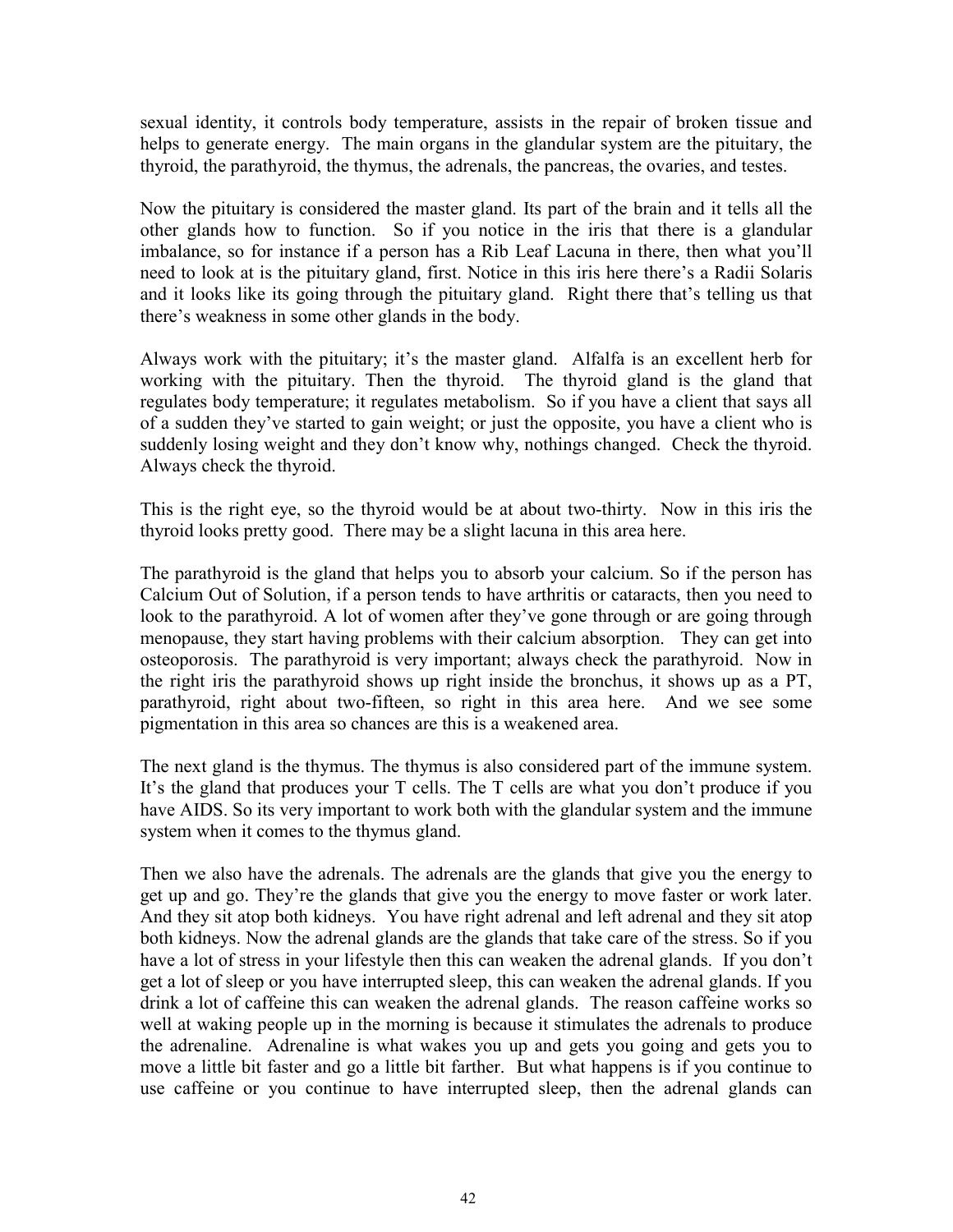become fatigued. They can weaken, and then they don't have the adrenaline to give you anymore. One of the best things you can do for the adrenal gland is to sleep, relax, meditate, go on vacation. B Vitamins, Licorice Root, Ginseng is excellent, its an adaptogen. So there are lots of things that can be done for the adrenal glands. Avoiding caffeine and avoiding other types of stimulants.

Then we have the pancreas. Of course the pancreas regulates the blood sugar. This is at seven o'clock. Note here at seven o'clock we have a pocket. This can affect the pancreas area. Also note that this person has a lot of this orange pigmentation in their eye, so we do know that there's glandular imbalance. There's an imbalance in their blood sugar. Either over or under. Of course then you would work with the pancreas area.

And we have the ovaries and testes. Again, if we're working with the ovaries or testes, as far as ovaries you need to determine if the woman is infertile then you need to work with the pituitary, if the man is impotent then we would need to work with the pituitary and the circulatory system as well, and so on. There can be many areas to look at in the glandular system. I've given you four categories here under glandular, one is Female, one is General Supplements, then we have Male, then Thyroid. There seems to be a lot of weaknesses in the thyroid. This comes up over and over again. And so when you're working with a person, remember to always work with the pituitary gland.

The next system is the immune system or the lymphatic system. This is the body's security system. It recognizes virus, bacteria and any foreign bodies and signals the brain to activate immune processes. It consists of lymph nodes, blood proteins known as immuno-globulins, specialized white blood cells known as lymphocytes, the organs that produce these cells and the blood vessels that transport them. Now here we have quite a few categories; we have seven.

Fungus, again this is Candida, General Supplements, Infection Fighters, Joints, Lymph System, Parasites and Viruses. Infection Fighters. Some people believe you cannot catch a cold. Others believe that you can catch a cold. Basically in alternative medicine we believe that a cold is simply your body's way of eliminating toxicity. It's a cleanse process and you never want to suppress, or have a client suppress a discharge. So if we look at the immune system in this iris what we see here is a Lymphatic Rosary, and its orange, meaning its toxic and sluggish. We also see stress rings. Look at this large Psora. This child was born with this Psora. The mother brought this child to me because she was worried that the child was affected because while he was in her womb she smoked pot and did drugs. She was worried because her child had this large dark marking in the eye and she wanted to know if she had caused this. Well what's a Psora? Its inherent. So can you prove that she caused this? No. We can't prove that smoking pot or the drugs that she took settled in her baby when he was in the womb. But what we can do is tell her that these markings are inherent and also has to do with the liver and the inability to break down the iron. So this person definitely has some areas to work on.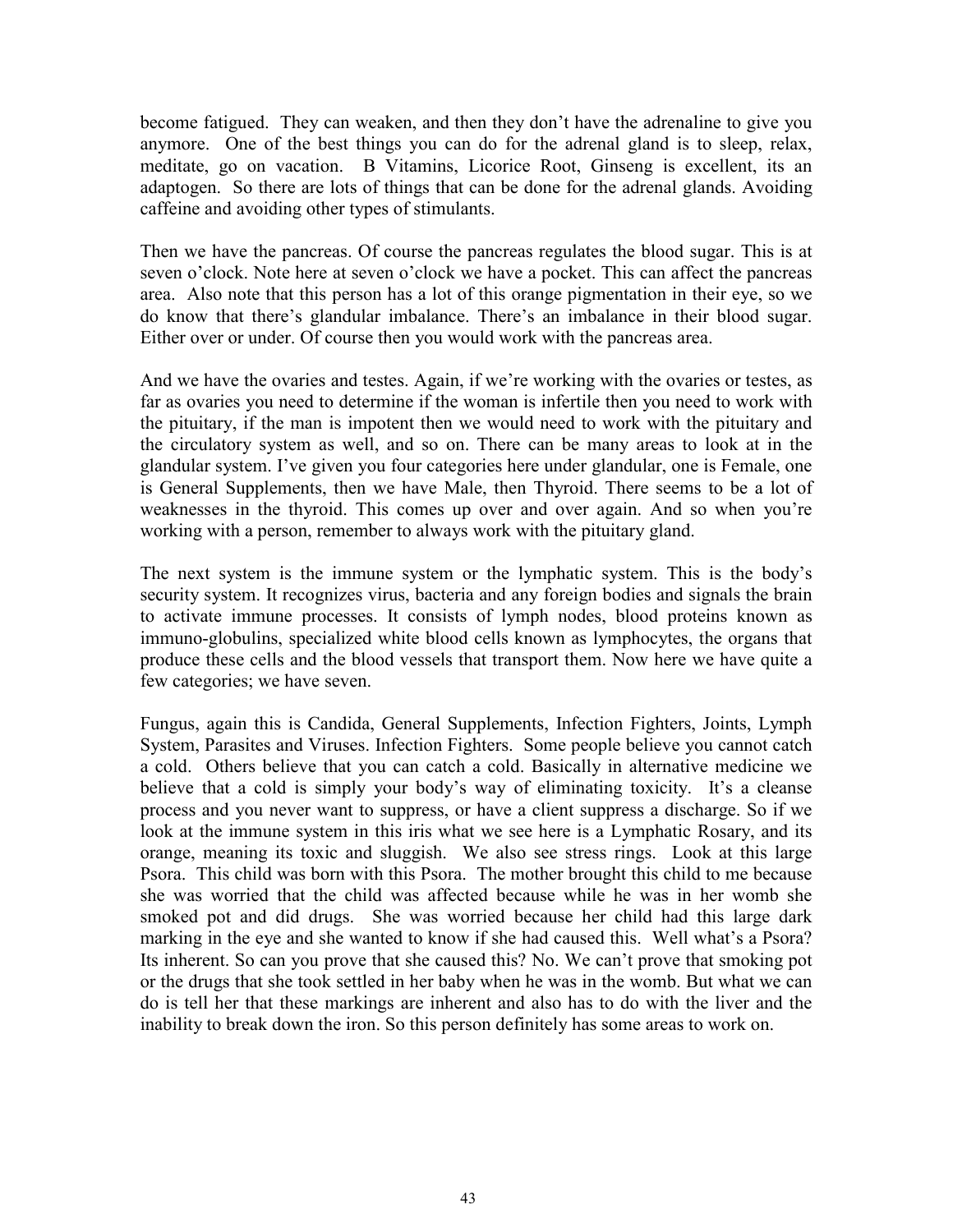So when you're working with people again, be careful what you say, remember you're not a doctor, you're not going to prescribe or diagnose, and use your best judgment when you're working with someone and everything will be just fine.

Lets take a look at the respiratory system. The respiratory system is considered the oxygen supplier. It is essential to the growth and movement of the body. By supplying oxygen this system enables us to produce energy. If the respiratory efficiency begins to diminish, then the energy processes of our body also diminish. Without proper nutrition, the respiratory system may function at less than its optimal level.

I've given you general supplements here, but Marshmallow and Mullein, Mullein is a lung healer. There are other types of products like Slippery Elm. Of course you can also consider infection fighting if someone has bronchitis or pneumonia or anything like that. Now here we know this iris has a very weak constitution, its very loose. We would also call this an Emotional/Spontaneous type personality, possibly Daisy Petal.

This is a right eye. So we know the lungs are here at nine o'clock. Note that there is weakness in the lung area, there's a closed lacuna in the lung area. It doesn't look like a Rib Leaf, it doesn't look like there's healing going on. Here we have an open lacuna, and its here in the pleura, the thorax, the rib area, there's a weakness here. Notice the bronchiole area, there's a weakness in the bronchiole. Notice the colon is coming all the way and covering the bronchiole area, so the fact that there's a pocket in the colon and also lacunas outside the colon tell us again, reflex. So in treating a person with this type of respiratory problem we would first work with the colon, then work with the respiratory system. Also note that this person has a Lymphatic Rosary and the Rosary is right on the perimeter of the iris, its way out here. It almost looks like its part of a Scurf Rim. So the Lymphatic Rosary again, can be anywhere in the iris, it can be right inside here, right in the center part of the iris or it can be all the way out here on the perimeter.

Again, even with the respiratory system, very important not to suppress any discharge. If a person is on a cleanse, always tell them there may be a healing crisis associated with the cleanse they are on. Healing crisis will always depend on the body. So if a person has a healing crisis if they tend to have weakness in the lungs, or bronchioles, its quite possible that the body will choose to eliminate materials from the bronchioles and the lungs. If so they may get a lot of mucus and they may find that they might find what is diagnosed as bronchitis. Now bronchitis is a diagnosis for inflammation of the bronchioles. If a person works with this condition, alternatively, then they usually can get over it in a few days and its not problem, as long as the person does not suppress any discharge.

The next system is the urinary system. This is considered our internal water treatment plant. The urinary system passes the water within our body through a filtration process in order to maintain a clean supply of body fluids that the different systems can utilize. It is composed of the kidney, bladder, ureter and urethra. A lot of people have kidney stones, it seems to be very common and its becoming even more common. This is a problem, and a lot of times kidney stones can be uric acid stones, simply because the body is not eliminating uric acid, it stores it and forms these stones and crystals. This is caused by a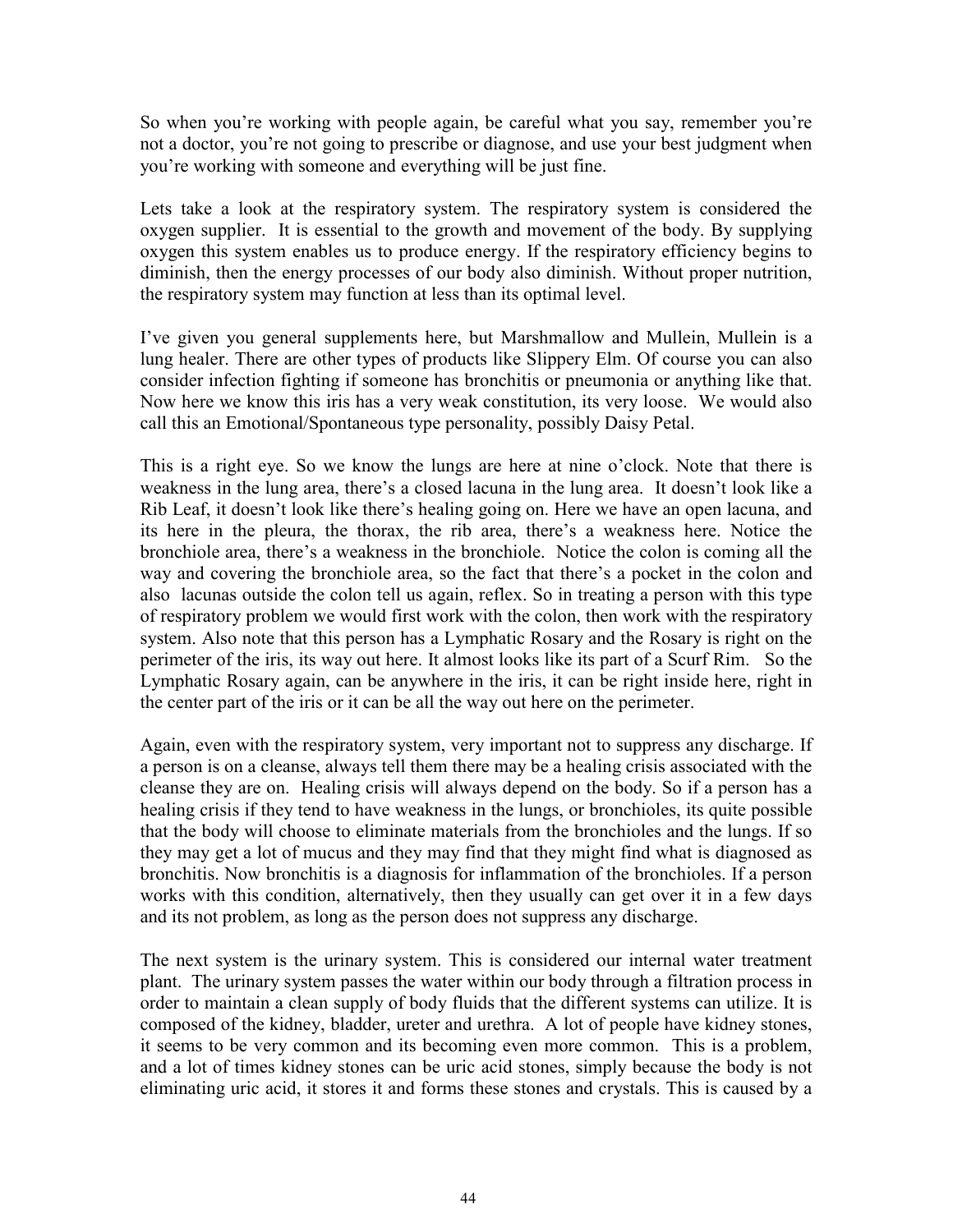weakness in the kidneys, it is also caused by a person not drinking enough water or fluids. A lot of times you can talk to your client and ask how much they drink, they may say they drink five or six glasses of beverage per day, but when you ask them exactly what they are drinking, very seldom are they drinking five or six glasses of water per day. So very important to emphasize when you're dealing with the kidneys or any other time, its very important that the person drink a lot of water. Water flushes the body and it flushes the kidneys.

If you have a hot iris or a Uric Acid iris you know there is weakness in the urinary system. Dandelion and Cranberry, Buchu, these are good, Cornsilk is excellent if there's a bladder or kidney infection. A lot of times women will get a bladder infection right after intercourse. There are ways for women to take care of themselves so they don't have to take any types of sulfur drugs.

Note the kidneys in this iris. This is the left iris. The kidneys would be at about six thirty, down in this area here. Note there is a Lymphatic Rosary around this iris and there's a Psora and a swollen lymph node in the kidney area. There's also stress, Stress Rings going right through the kidney area, so we can see this kidney is indeed in a weakened state. Very important for this person to strengthen and support their kidneys. Again, Uva Ursi is excellent to remove Uric Acid, and Hydrangea is an excellent herb to break down kidney stones. If you have a client who has a tendency towards kidney stones, you can have them take Hydrangea that will help soften the stones.

If you have a client who tends to have swollen legs, because they are retaining water, Parsley is an excellent herb to help eliminate extra water out of the body. There are a lot of things you can do with herbs and remember what you're dealing with are foods. So because we're not prescribing, what we're trying to do is work with herbs to strengthen and feed the body.

The next system is the Structural System. This is considered the framework of the body. The Structural System, like a building frame, helps our body withstand stresses and strains. This system also houses all the other systems of the body and protects them from the outside environment. It consists of bones, muscles, and connective tissue. When we look at this iris we can say that the connective tissue is pretty good. But in the previous iris we note that the connective tissue is very weak, simply because of all the lacunas in that iris. Now in this iris if we look at the bones and muscles, we can see if there are any weaknesses. This is the left eye, and of course the spine in the left eye runs from about seven-fifteen to about eight-fifteen. So it would be right in this area here. Note that there is an open lacuna here in the center part of the back and spine area. It runs from the colon all the way to the perimeter of the iris. This encompasses not only the spine, which is running diagonally here, but also the muscles, tendons and ligaments around this entire area. Also there are Stress Rings going through the back area which tells us this person probably has some lower back pain, shoulder pain, possibly sciatica. Notice that they have weakness here in the legs and they have a lot of acute fibers in the back area and also in the leg area; chances are they have some sciatica going on here. Also the fact that they have weakness here in the back tells us that there may be some calcium magnesium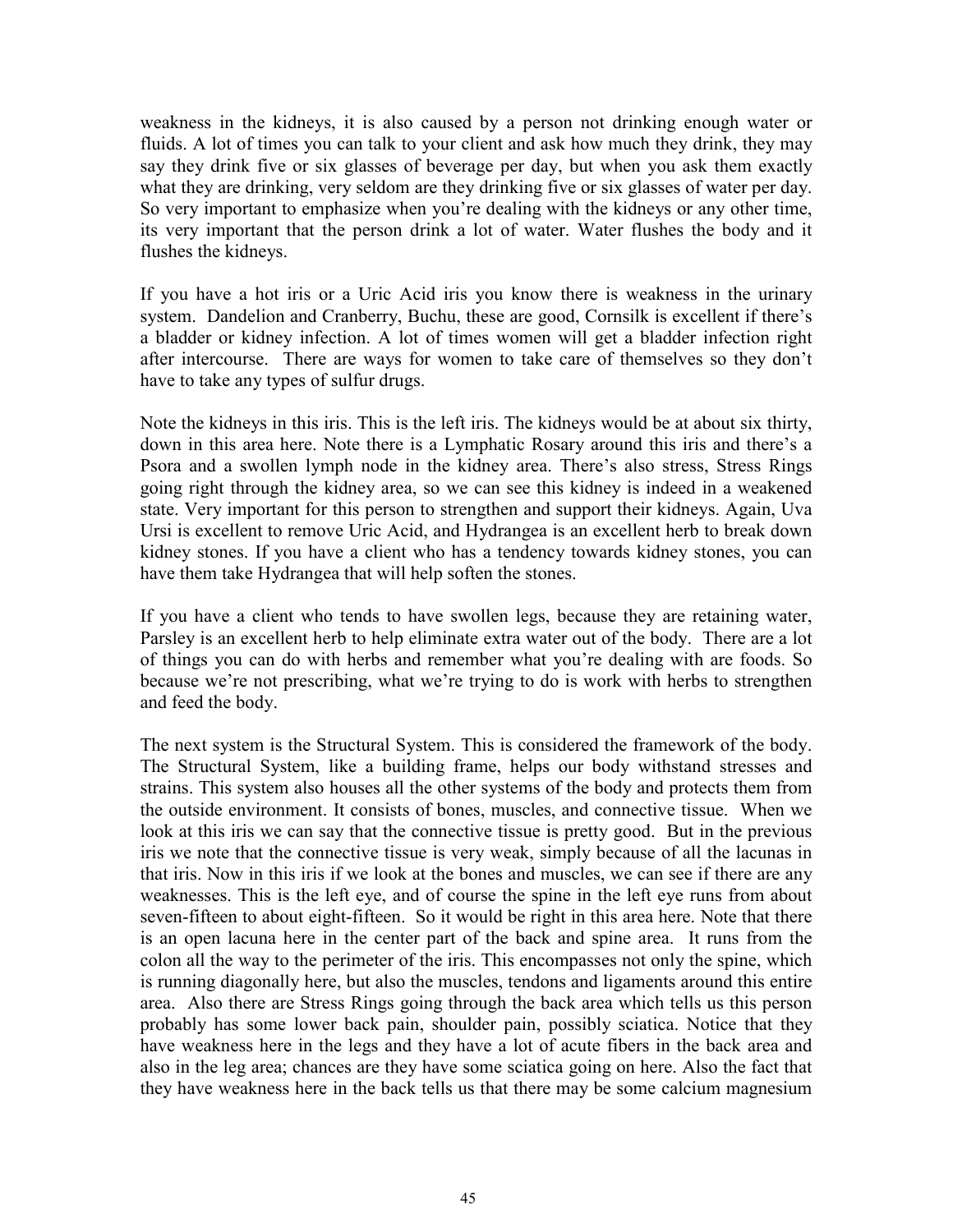deficiencies. Note directly across in the neck and the shoulder there is also some weakness. Also note that the pupil is hazy; again they may have some Calcium Out of Solution and possibly the beginning of cataracts.

So very important to support the Structural System .What I've given you here is three areas, General Supplements, Hair, Skin and Nails and Joints. A lot of people have joint problems, arthritis, bursitis and so on. Important to always cleanse the body; eliminate the Uric Acid. Note that this is a very, I wouldn't say hot, but warm iris. All this inflammation, note the Autonomic Nerve Wreath and how acute it is, how white it is. This needs to change. This person is in pain. Pain is there to wake you up and let you know that you're still there. But pain is also the body's way of crying out for help. Anytime there's pain, its always the first thing that you deal with is pain. Its very important.

So now we've gone through the systems of the body, and next what we're going to do is I'm going to show you a few of the forms that are included in your manual for you to use with your clients.

# *Please stop your video and go through Practice 10*

Now one of the first things you may want to include when working with a client is a grid. This is a British Iris Chart, and this is a very good grid. What you would do is of course take a photo of an iris and put it underneath the grid. Now if you're using a digital camera, and you're taking a picture of an iris and bringing it up on the monitor you would not need to use the grid. A lot of digital cameras have invisible grids included so that you can, if you have the iris on the screen, you can click directly on a Lacuna, or a Radii Solaris or any other type of marking you might see in there and the computer program or software will tell you exactly where that marking is and you can just type your notes. But at this point if you don't have a digital camera, then you may want to consider using a grid. There are several types of grids; again, this is a British Iridology chart.

This is another type of grid. This grid here we see both the right and the left iris and these can be cut out, they can be made smaller, they can be used for any picture and they're very useful because as you can see they have all the areas of the iris on this grid. So you can see, these are the pupils here and we're seeing here left and right iris and here we can see the stomach area and the colon again, in the right eye. We can see the lungs out here and so on; the skin and the lymphatics, and liver/gall bladder and the heart and the brain area and so on. So if you have one of these grids that you can put on top of your pictures to analyze them it makes it much more efficient, takes up less time and is much more accurate.

Now in the last session I spoke about personality types. There are four basic personality types and five mixed personality types. This form, you can use this with your clients and when you're determined what personality type this person has you can mark it on the form. So if you notice your client has many lacunas and no Psora, then you can mark that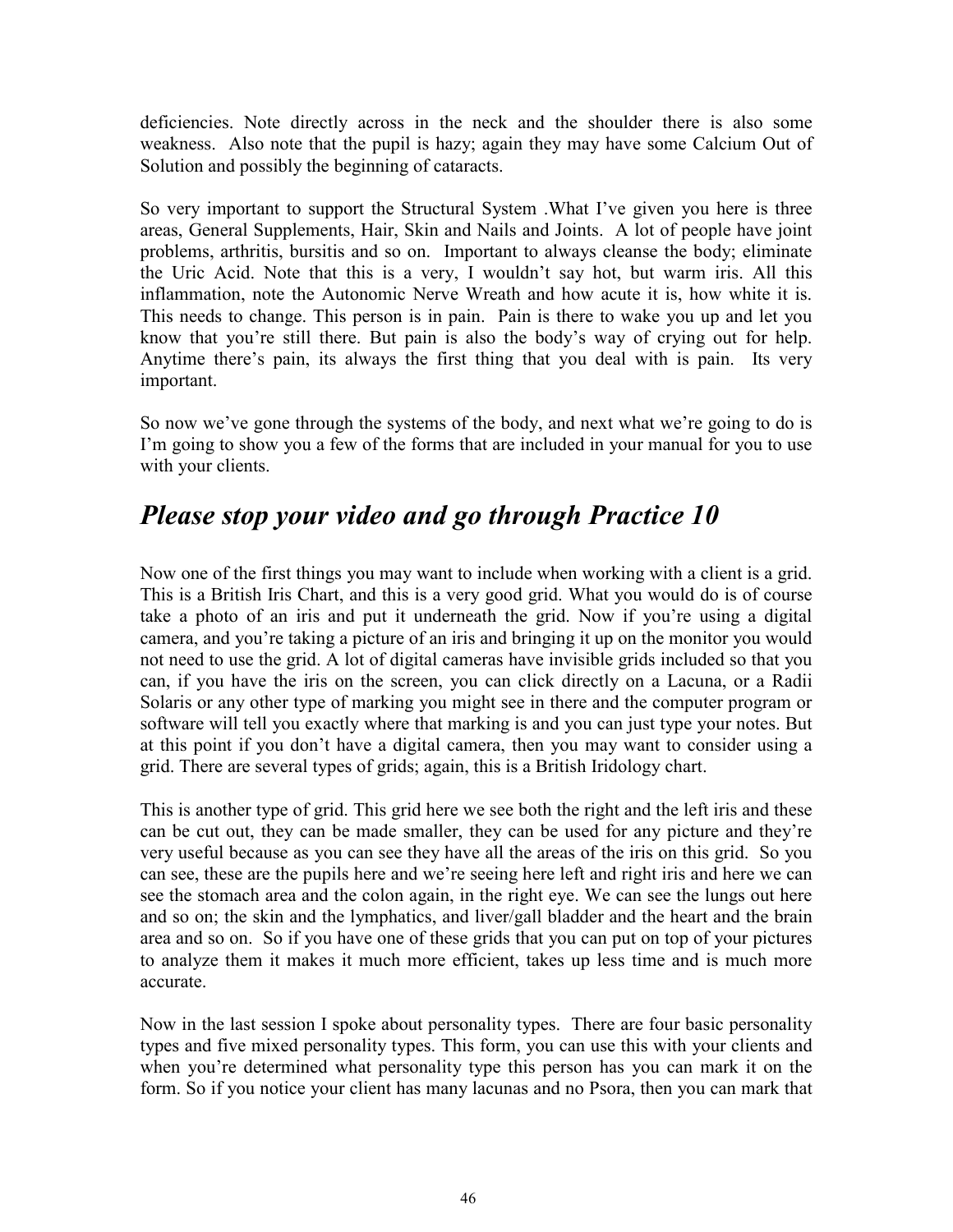they are Emotional/Spontaneous and you can then explain to them what Emotional/Spontaneous means. If you notice they have a lot of Psora and no lacunas you can tell them that they are Analytical/Thinking and you can talk to them about their personality and so on. And the same goes for the mixed personality types. If a person has just a few Psora, but a lot of straight fibers without lacunas then you can mark that they're Analytical/Kinesthetic, and you can explain to them what Analytical/Kinesthetic means.

So this form is very useful when you're dealing with clients. I suggest that you take the information that you're learning out of this course, and any other course you're taking for that matter, and create your own forms. I really suggest you create your own forms because you need to create forms for whatever is most useful for you and your clients. These are forms I've created from working with clients and there are many many types of forms out there that you can use.

Now one of the forms that is in your manual is the Constitutional Iridology Worksheet. Anytime you do any type of analysis with one of your clients, always have them fill out the release form. Always. Whether the client is a relative, a friend or somebody you don't even know, always have them fill out a release form. Now I'm providing you with a release form that is called NCR. This means that it's Non-Carbon. You should take any type of form you create or use and make it into NCR. Now if you notice this form, the first page is white and the second page is yellow. When you're working with a client, if it's the release form, then have them fill out the release form, you keep the original release form they've signed and you give them the yellow copy. These tear very easily so they're easy to work with.

Always, I can't stress this enough, its very important that you always have them fill out a release form and you keep a file on every single one of your clients. Always keep a file on all your clients, anytime you talk to them, take notes, put the notes in the file, they've called you because they're on a cleanse and they're having this type of symptom; or you've put them on, or made a suggestion for them to use a particular type of herb and its working or its not working or they're having this symptom or that and so on; so that you create a history in their file.

When you see a client, if you're going to use the Constitutional Iridology Analysis, which I highly suggest that you do, this is broken down into the areas that I've spoken to you about. The first area, part one, is Basic Patterns. And here in Basic Patterns we have the structure, the function, the true color, the weakness and the colors. You should be marking something on each one of these: if their structure is moderate or if their function is hot. Whether their true color is blue, mixed or true brown. What the weakness is. You know that a blue eye would typically have a respiratory/lymphatic weakness. You know that a mixed-biliary eye would typically have a digestive weakness, and you know that a true brown eye would typically have a circulatory weakness. And the colors, is there yellow, neon orange, dirty orange, brown or reddish brown in the iris? Maybe there are none of these colors, maybe there are all of these colors. But whatever you see in there, put a checkmark and what's very important when you are doing an analysis, is you need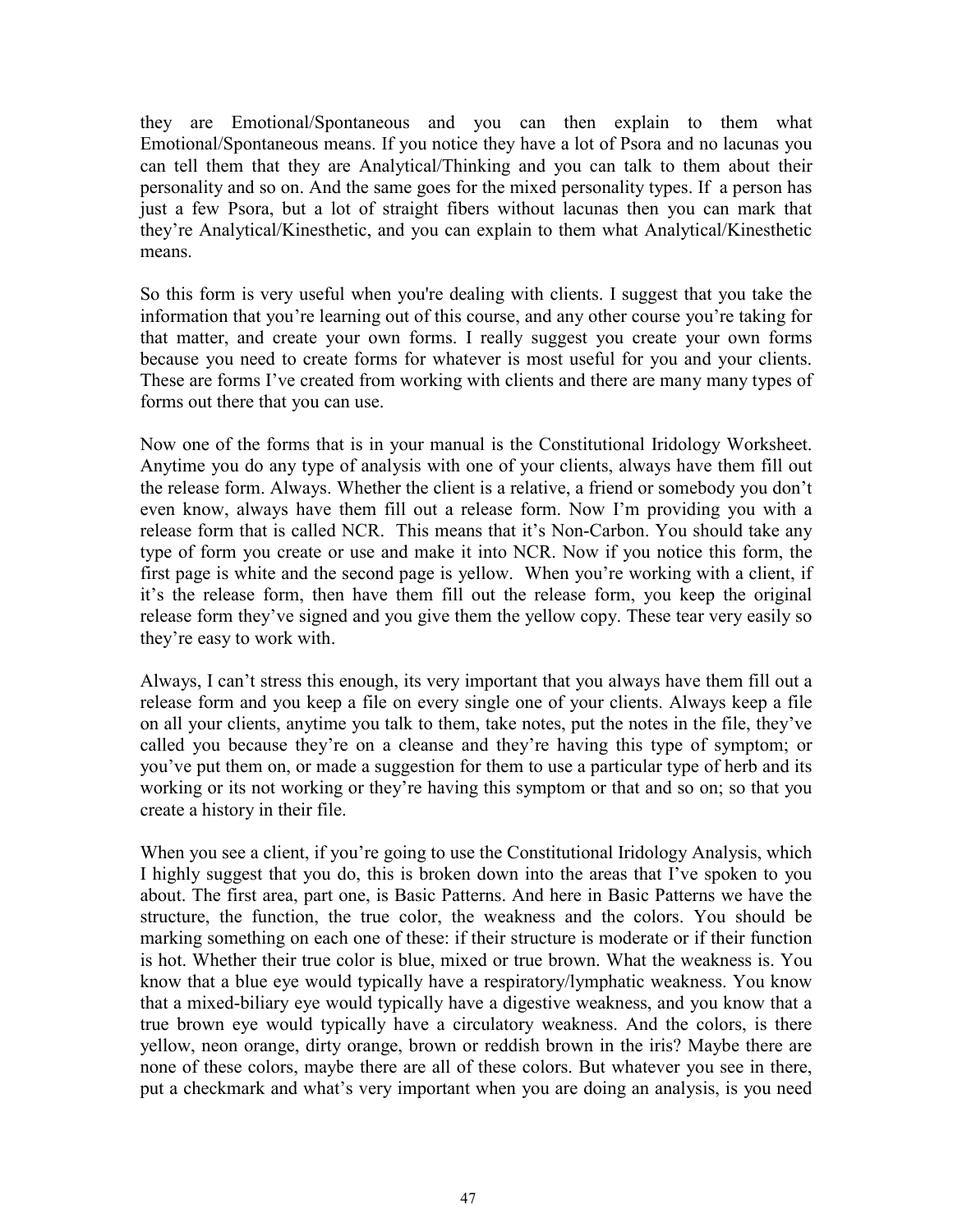to talk to your client while you're doing their analysis. Its important, unless you decide to take their picture, read their eyes and come back to them at a later date, its important that while you're sitting there and marking something that you say, "I'm marking your structure as tight, these means you have a strong constitution. A constitution means, etc. I'm marking that you have a digestive weakness, this is because you are considered a mixed-biliary eye and this means etc."

And so on. So its very important that you explain as you go. "You have neon orange in your eye, historically speaking this means that there may be some involvement or weakness in the pancreas," and so on. Now the next part here, this is the personality, again, mark whatever you see, whatever their personality. Then we have the major signs and constitutional sub-types. These are the areas we just went over, the Stomach Halo, the Anxiety-Tetanic, the Arcus Sinilis, The Fuzzy Blue Edge, the Radii Solaris.

And if for some reason while you're working with someone and you don't remember what an Arcus Sinilis, the answer's right here; lack of brain circulation, very simple. So you can mark Stomach Halo and then put under here either Over Acid or Under Acid. Then explain to the person that from their eyes, always state that what you're talking about is from their eyes, what their eyes tell you that they have an Under Active stomach or poor digestive function. Or they have a Lymphatic Rosary which means they have swollen lymph nodes, infection and lymphatic disturbances and so on. A Uric Acid type means its an acid eye, means that its acute. If you mark somebody as an Uric Acid type then you should also mention that they have a Hot function. Febrile means that its hot everywhere.

Then we have Lipemic , this means fat. This is a Calcium/Sodium/Cholesterol Ring. If you see Calcium Out of Solution, or a Sodium Ring or a High Cholesterol Ring, or if you see hardening of the arteries, any of these things mark lipemic. If you see a Scurf Rim, or a hazy pupil, enlarged pupil, again a large pupil, adrenal fatigue, a tense pupil, or irregular pupil, any of these items, be sure you mark the form. On these forms you can give them the original and you can keep the copy.

The next page we have the Nerve Wreath Signs. We have what's called Closeness to Pupil. You're going to check one of these, whether the Autonomic Nerve Wreath and the colon is flaccid. Atonic meaning loose in public, public meaning the person is extrovert, loose meaning there is a loose constitution in the bowel, whether its balanced, or whether its constricted or spastic, meaning that the colon is very tight around the pupil, meaning the person is more introvert, more private.

The Colon Line, if it's pocketed or spastic, indented or strictured, collapsed or prolapsed. There may not be anything necessary to check here. You only check this area if you notice the person has one of these in their colon.

Special Signs: this has to do with the Autonomic Nerve Wreath. Is the Autonomic Nerve Wreath thick and pronounced, meaning is it white and overactive? Is it thin and washed out meaning low vitality. Under active, meaning you can't see it, causing adrenal fatigue?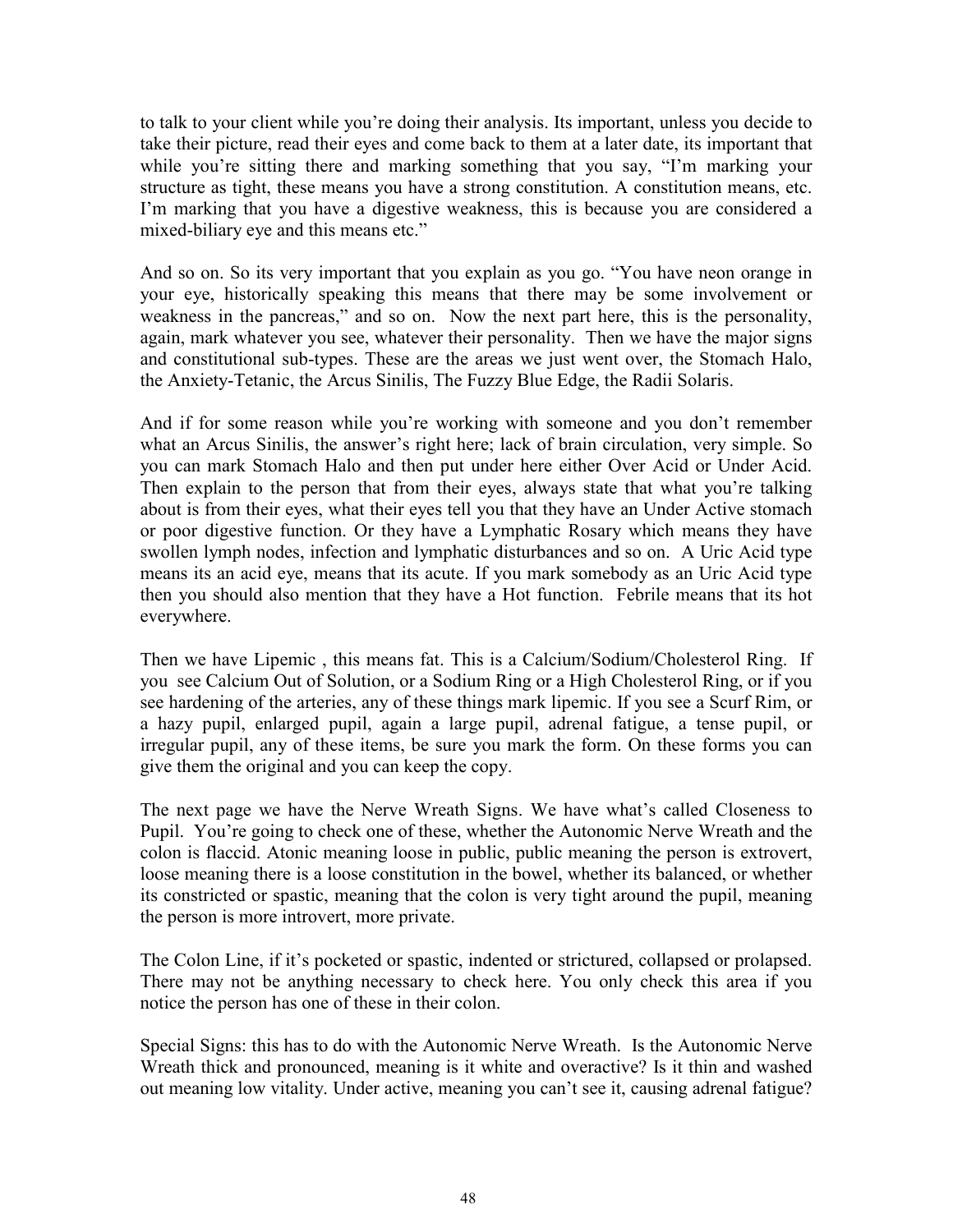Is it discolored, meaning that its colored, or pigmented, overactive or irritated. Again it may not be any of the above, it may be fine. The Autonomic Nerve Wreath may just be there. If that's the case you wouldn't mark it, but if it's thick and pronounced, thin and washed out or discolored, then mark it. Then explain to the person: "I've marked you as thin/washed out because you're enervated. You have adrenal fatigue, you need to build your adrenals."

Next is the Dominant Side. We spoke about the Dominant Side, which side of the body is stronger and which side is weaker. Is the right side stronger or is the left side stronger? If the right side is stronger it means they're analytical, if the left side is stronger it means they're intuitive.

Is this really important? Well, it is if the person wants to look back into their family history and determine where they got any of their strengths and weaknesses. If they want to determine that then sure, its important. It helps them understand what's going on in their body; what their inheritance is. If for instance their father had heart problems, they would want to look and see if they have weakness in the heart and then they would want to see if their right side is stronger. Then they would be more analytical and they'd be more dominant and have the more of the tendency of the same types of weaknesses of their father, and so on.

Then we get into Specific Signs. These are the Open Lacuna, the Closed Lacuna, the Psora, the Transversals, Red Lines in Iris, Red Lines in Whites, Red Lines in Iris again remember this is the hot spots, this is the blood vessel that is on top of the fibers. Red Lines in White has to do with the sclera, and Sclerology. We're looking to see where these veins are pointing. Fatty deposits in the whites, the Honeycomb Lacuna, the Rib Leaf Lacuna, the Stair Step Lacuna; these are all severe deficiencies. We have sinus congestion. The sinuses, again, is right above the Transverse Colon. Is there markings in the sinus area? Is there a Radii Solaris, or Psoras, or pigmentation? And does the person wear glasses or contacts? Is there any vision problems? Does it look like they have the beginnings of cataracts. And you can write in this area; this is a very nice form.

So that not only can you say yes, I see an open Lacuna, but also this is where it is, it is in such and such place and the Psora is here, here and here. This helps a person when they go to work on their body, they go to work on their systems and it helps them to say, "I used to have a Psora at five o'clock. Can you look at my eyes now, its been about three years, can you see if this Psora is still here at five o'clock?" They bring this back to you or take it to another iridologist, whomever they decide to see, and they can take this form and see how their eyes have changed, and if the program is working for them. That's the key here, to make sure their program is working for them.

Here what we're going is break down the systems. This is important to be able to tell the person which system is the strongest and which is the weakest. We can start here at the top with the digestive system. Any time any of these pertain, you would make a mark, total it, here on this line, and the lower the number the stronger the system. The higher the number, the weaker the system. So if you see a Stomach Halo here, or any markings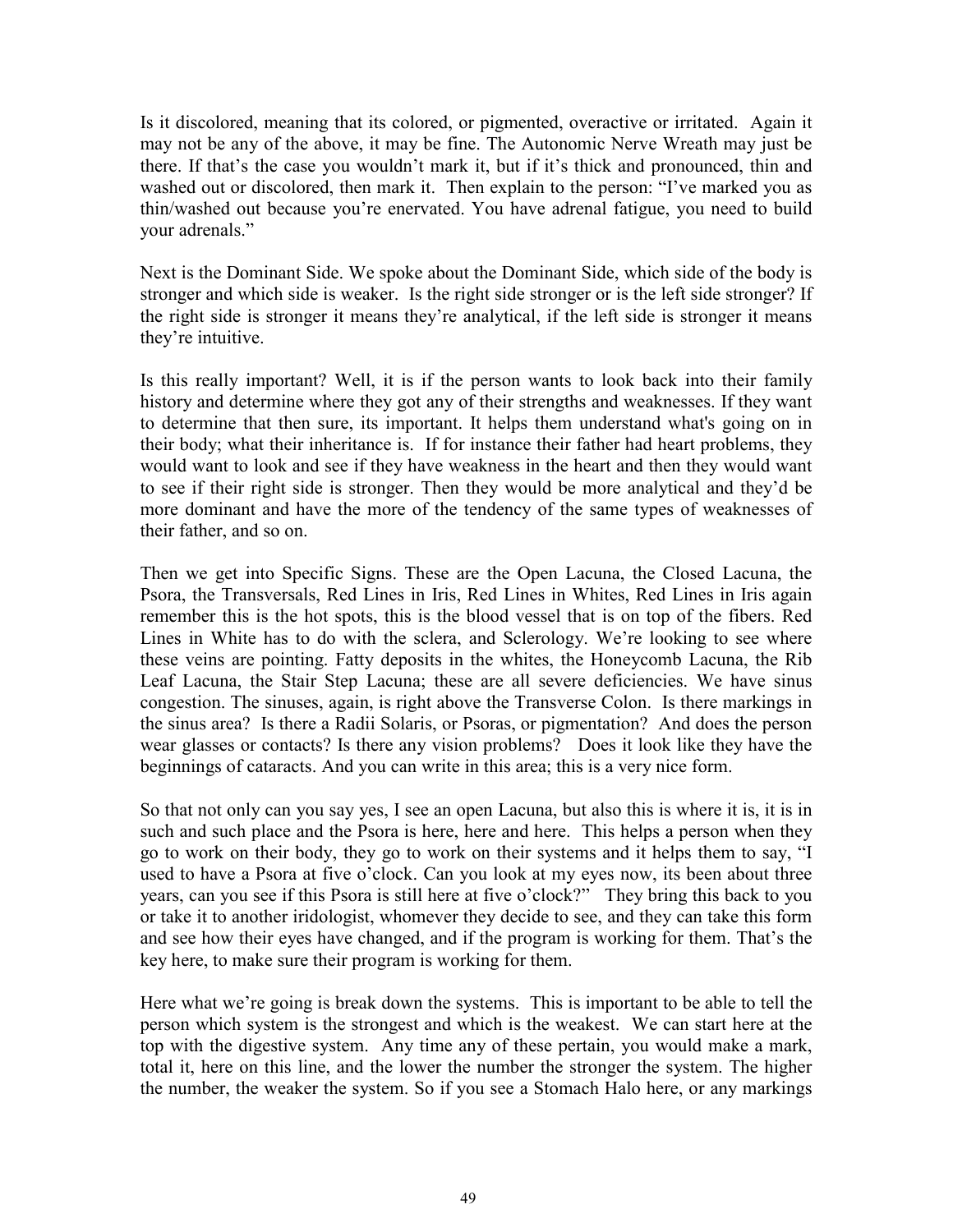in the liver, gall bladder or pancreas, if you see any red lines pointing to the liver area, that means in the sclera, or if you see any fatty deposits in the whites, mark these areas and total it up.

The intestinal system: if you see any pigmentation inside or around the Autonomic Nerve Wreath; if you see any type of markings in the intestinal zone, what that means if you see any pockets, any spasms, any discolorations, any kind of marking in the intestinal zone. Regulating of the Nerve Wreath. If you see that the nerve wreath is tight, meaning close to the pupil, or loose, its large, if its irregular, or if you notice there is ballooning in the colon because the bowel grows out very large, or if its collapsed or prolapsed. If it's discolored, because it's pigmented. If its thin and washed out; enervation. If it thick and pronounced, meaning white or thick. If there's Radii Solaris lines; mark it, add it up.

Then we have the nervous system. The nerve rings: do they have nerve rings? You can write if you want, how many nerve rings they have and where they are. Its up to you how much detail you want to put in here. So if they have Nerve Rings or Radii Solaris lines, again, irregularity of the Nerve Wreath, and then, irregularities in the Pupil Tonus. Is the pupil tight, enlarged or irregular? If the pupil is normal, then you don't have to worry about this. Do they have blood shot eyes? Again, total it up. Down here you can write other comments, any other kind of additional comments you want, you can write down at the bottom.

The next page, we have the glandular system. Is there a Rib Leaf Lacuna anywhere in the eye? Doesn't matter where it is, again, the fact that there is one tell us there's glandular imbalance. Are there any markings in the Pineal, the Pituitary, the Hypothalamus, the Thyroid, the Pancreas, the Adrenals, or the Reproductive Areas? Now the Hypothalamus, we didn't talk about it except in the beginning course, but the Hypothalamus is at the very top of twelve o'clock on the chart. So here we have Animation/Life, here in the left eye, and in the very top here is the Hypothalamus and of course its not on this chart, but you know that's where the Hypothalamus is.

If there any markings in the reproductive areas; the reproductive area meaning the testicles or the penis or the vagina or the ovaries or the fallopian tubes and so on. If there's an enlarged pupil, remember an enlarged pupil means there's adrenal fatigue. So if you mark that there's an enlarged pupil you should mark that there are markings in the adrenal glands, they go together. If there are puffy eyes, this also has to do with the adrenals. This is around the eyes. If you notice there's a puffiness around the eyes or underneath the eyes; a lot of people have puffiness beneath the eyes, this has to do with the adrenals.

Then we have the urinary system. In the urinary system we're looking to see if they have a Uric Acid Sub-Type. This means do they have a lot of the white pigmentation, a lot of acute areas in the iris? Do they have a lymphatic rosary? Are there markings in the kidney, the adrenal, the reproductive and the back areas? And then also are there any red lines in the whites, or the sclera that are pointing to the kidney, the reproductive areas or the back areas? Again, these are very important to note. And is there any yellow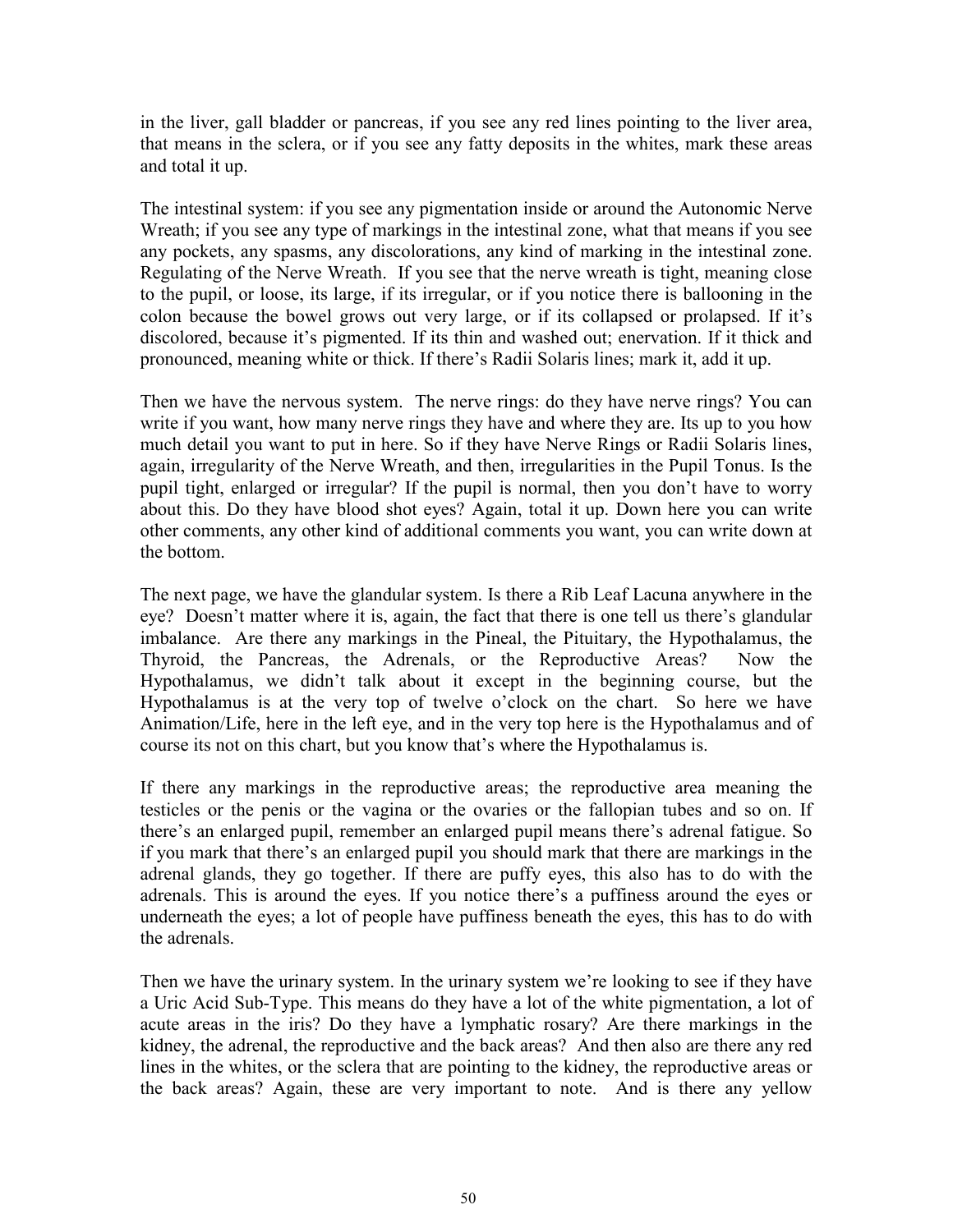discoloration in the eyes? I'm not talking about jaundice. If the eyes are very yellow, if the sclera is very yellow then that would signify jaundice and that's the liver, that doesn't have anything to do with the urinary system. But yellow discoloration in the eyes means sulfur deposits, any yellow pigments. And also, do they have puffy eyes? This also has to do with, besides the adrenal, it also has to do with edema.

Then we have the Respiratory and Lymphatic system. In the Respiratory/Lymphatic System what we're looking for is a Lymphatic Rosary. Do they have one? Are there any markings in the lungs, the breast, the throat, the spleen or the bronchioles? And markings, we're talking about any type of markings; Open Lacuna, Closed Lacuna, Radii Solaris, Lymphatic Rosary, Calcium Out of Solution, it doesn't really matter what the marking is, but you need to see if there are any markings in any of these areas and again, if there are red lines in the sclera pointing to the lungs, the breast, the throat, or the spleen. Does the person have sunken eyes? Do they look like their eyes are just sunk in the back of their head? Its very important.

And if you have any additional comments, you can write them on the bottom of the form.

Now the next area is the circulatory system. When we're looking at the circulatory system we're looking to see if they have a Fuzzy Blue Edge; this is anemia in extremities. Do they have Arcus Sinilis, the white cap? Do they have a Lipid ring? Or, a Sodium or Calcium Out of Solution or a Cholesterol Ring? And are there any markings in the heart area?

In the structural system, we're looking for connective tissue weakness. Again, weak constitution, Daisy Petal eye, Emotional/Spontaneous personality; is it a Uric Acid Subtype? Do they have a Scurf Rim? Are there any irregularities in the pupil? Any? Meaning is the pupil too small, is it tight, constricted, is it too large, is it enlarged, is it hazy, does it look like there are beginning cataracts? Is it flat in any area? Are there any markings in the back area? In the spine or in the back or in the muscles? Are there any red lines in the sclera pointing to the back? Are there any transversals in the skeletal area?

Now once you've completed this you can add it all up, and again, the smaller number is the strongest system and the larger number is the weaker system. From there, you can then take the lower part of this form here and you can write up a very short program for them. You can say One two three four five, these are the systems that need to be worked on; these are the supplements that you muscle tested for; and so on. Again, you would keep the yellow copy and give them the white copy.

# *At this point, please stop your Video and go through the Intermediate Iridology test.*

Once you have completed your test, please mail it to Joyful Living Services. If you have any questions, you can contact us at